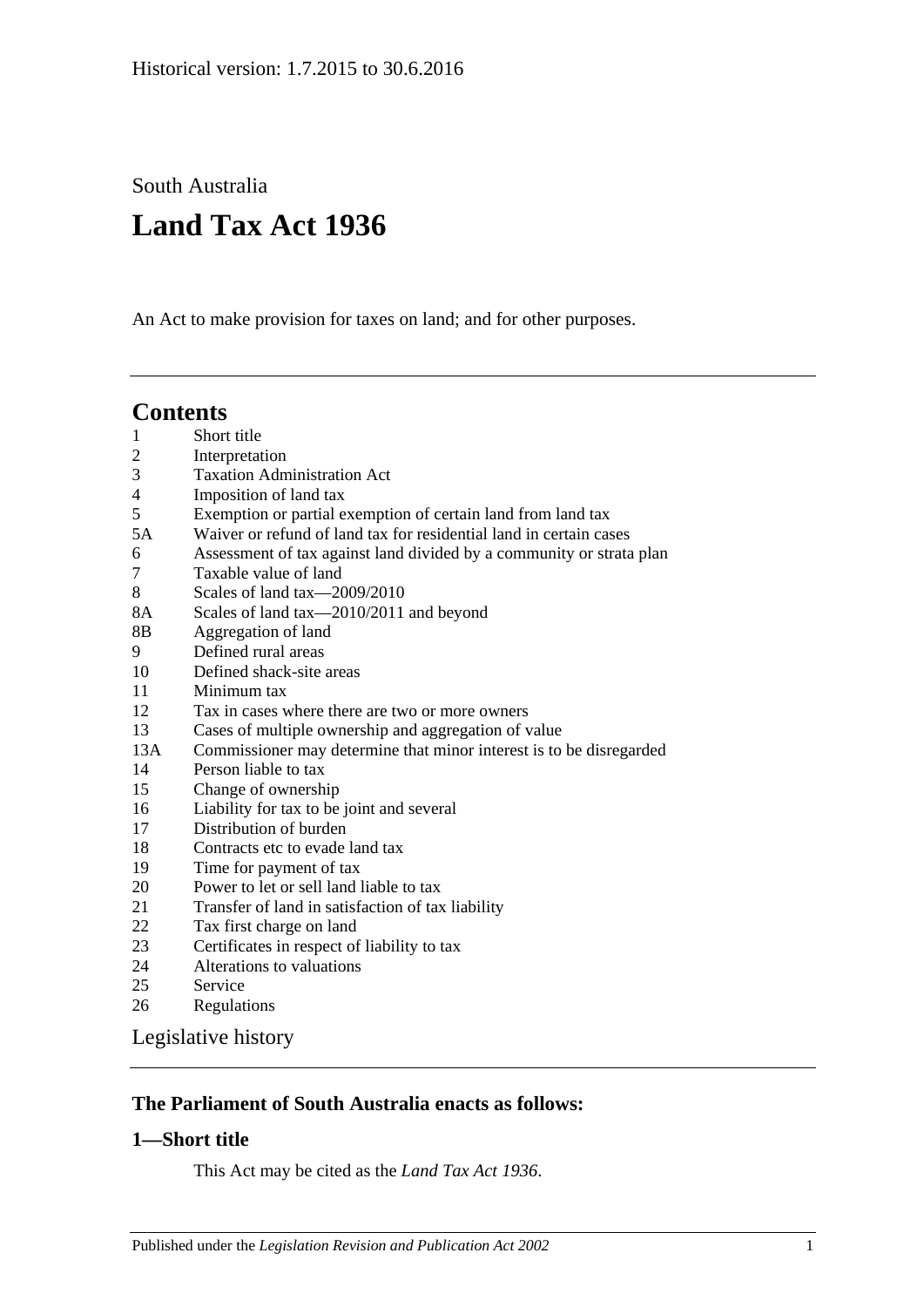#### <span id="page-1-1"></span><span id="page-1-0"></span>**2—Interpretation**

(1) In this Act, unless the contrary intention appears—

*aggregation principle* means the principle under which the taxable value of all land owned by the same taxpayer is aggregated for the calculation of land tax;<sup>1</sup>

*assessment* or *reassessment* means an assessment or reassessment by the Commissioner under Part 3 of the *[Taxation Administration Act](http://www.legislation.sa.gov.au/index.aspx?action=legref&type=act&legtitle=Taxation%20Administration%20Act%201996) 1996*;

*business of primary production* means the business of agriculture, pasturage, horticulture, viticulture, apiculture, poultry farming, dairy farming, forestry or any other business consisting of the cultivation of soils, the gathering in of crops, the rearing of livestock or the propagation and harvesting of fish or other aquatic organisms and including the intensive agistment of declared livestock;

*the Commissioner* means the person appointed or acting as the Commissioner of State Taxation, and includes a person appointed or acting as a Deputy Commissioner of State Taxation (see Part 9 of the *[Taxation Administration Act](http://www.legislation.sa.gov.au/index.aspx?action=legref&type=act&legtitle=Taxation%20Administration%20Act%201996) 1996*);

*company* includes any corporate body;

*declared livestock* means—

- (a) cattle, sheep, pigs or poultry; or
- (b) any other kind of animal prescribed by the regulations for the purposes of this definition;

*defined rural area* means an area declared by the Governor under [section](#page-19-0) 9;

*defined shack-site area* means an area declared by the Governor under [section](#page-19-1) 10;

*determination of site value* in relation to land means a determination or assessment of site value in force under the *[Valuation of Land Act](http://www.legislation.sa.gov.au/index.aspx?action=legref&type=act&legtitle=Valuation%20of%20Land%20Act%201971) 1971*;

*document* means book, account, paper (including a security or any instrument) or any record of information, whether in writing or accessible only through the use of a computer or other device;

*land used for primary production* means land of not less than 0.8 hectare in area as to which the Commissioner is satisfied that the land is used wholly or mainly for the business of primary production;

*land tax* means any tax imposed by this Act;

*notice* means any notice, written or printed, or partly written or partly printed;

*owner*—

- (a) in relation to land alienated from the Crown by grant in fee simple means any person (other than a mortgagee of the land)—
	- (i) who holds; or
	- (ii) who is entitled to; or
	- (iii) who is entitled to purchase or acquire,

a legal or equitable estate of fee simple in the land or any other estate or interest (other than an estate or interest of leasehold) in the land conferring a right to possession of the land; and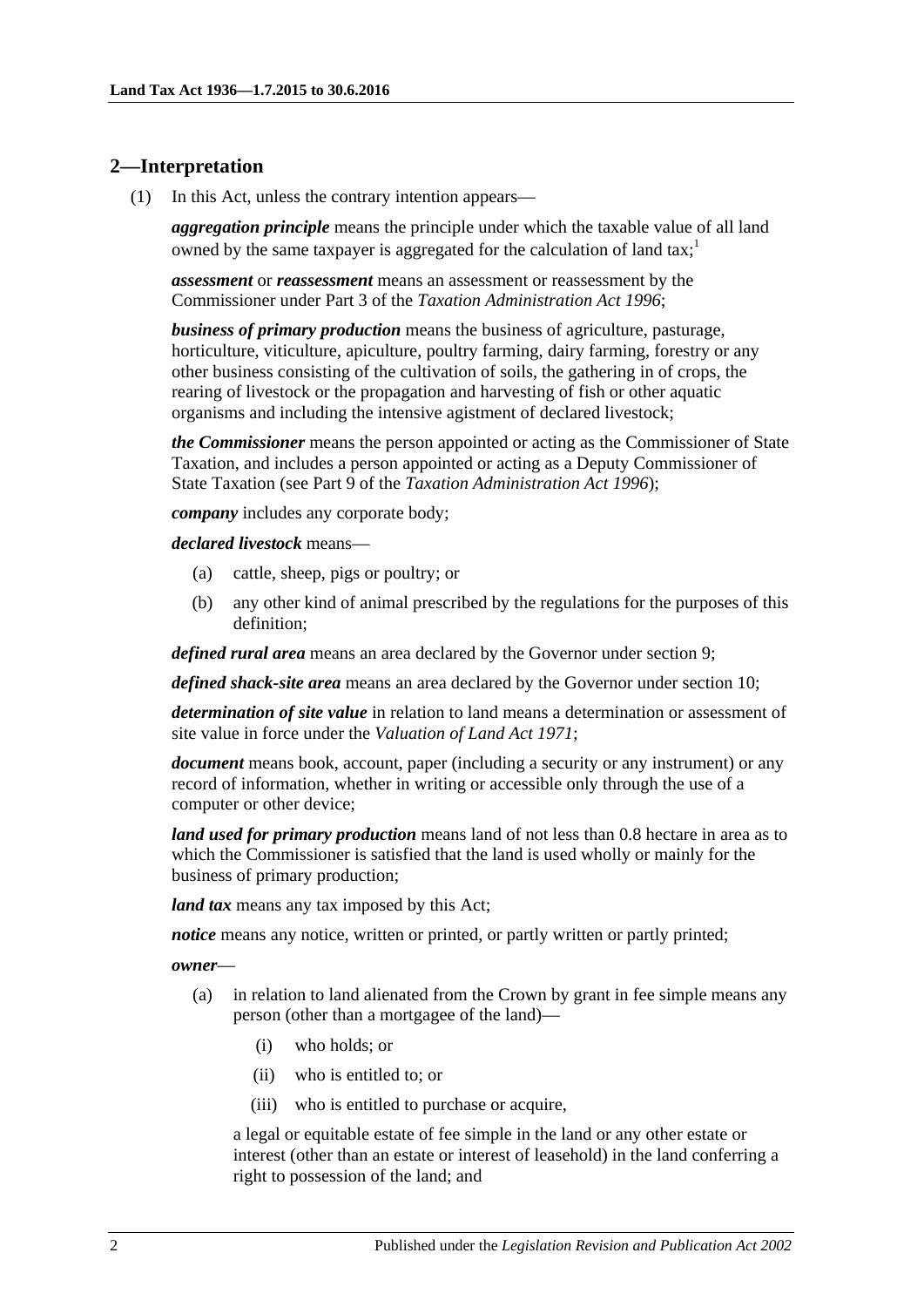- (b) in relation to land of the Crown subject to any agreement for sale, or right of purchase, means the person entitled to the benefit of that agreement or right of purchase; and
- (c) in relation to land held under perpetual lease, means the holder of that lease; and
- (d) in relation to land held under a shack site lease, means the holder of that lease; and
- (e) in relation to land in a defined shack-site area, means the occupier of the land;

*retirement village* means retirement village as defined in the *[Retirement Villages](http://www.legislation.sa.gov.au/index.aspx?action=legref&type=act&legtitle=Retirement%20Villages%20Act%201987)  Act [1987](http://www.legislation.sa.gov.au/index.aspx?action=legref&type=act&legtitle=Retirement%20Villages%20Act%201987)*;

*shack site lease* means a lease for the occupation of land for holiday, recreational or residential purposes where—

- (a) the land is situated on or adjacent to the banks of the River Murray, a tributary of the River Murray, or a lake or lagoon connected with the River Murray or a tributary of the River Murray; and
- (b) the lease was, as at midnight on 30 June, 1989, registered over the relevant land; and
- (c) the term of the lease is at least 40 years;

*site value* in relation to land has the meaning assigned by the *[Valuation of Land](http://www.legislation.sa.gov.au/index.aspx?action=legref&type=act&legtitle=Valuation%20of%20Land%20Act%201971)  Act [1971](http://www.legislation.sa.gov.au/index.aspx?action=legref&type=act&legtitle=Valuation%20of%20Land%20Act%201971)*;

<span id="page-2-0"></span>*tax* in respect of land means land tax in respect of the land, and includes—

- (a) penalty tax payable under Part 5 of the *[Taxation Administration Act](http://www.legislation.sa.gov.au/index.aspx?action=legref&type=act&legtitle=Taxation%20Administration%20Act%201996) 1996* in respect of failure by the taxpayer to pay, in accordance with this Act, the whole or part of the land tax; and
- (b) interest payable under Part 5 of the *[Taxation Administration Act](http://www.legislation.sa.gov.au/index.aspx?action=legref&type=act&legtitle=Taxation%20Administration%20Act%201996) 1996* in respect of a failure referred to in [paragraph](#page-2-0) (a), or a failure to pay penalty tax referred to in that paragraph;

*taxpayer* includes every person who is liable to pay tax;

*trade* includes profession, trade, business, and avocation.

- $(2)$  If—
	- (a) the whole of the land owned by a company consists of a group of dwellings and land appurtenant to those dwellings; and
	- (b) all the issued shares of the company are owned by shareholders who acquire exclusive rights to occupy land of the company by virtue of their shareholdings in the company; and
	- (c) each dwelling owned by the company is occupied (or able to be occupied) by a shareholder in the company or a person deriving rights of occupancy from a shareholder in the company; and
	- (d) the scheme of company ownership and shareholder occupation of the dwellings was established before 22 February 1968,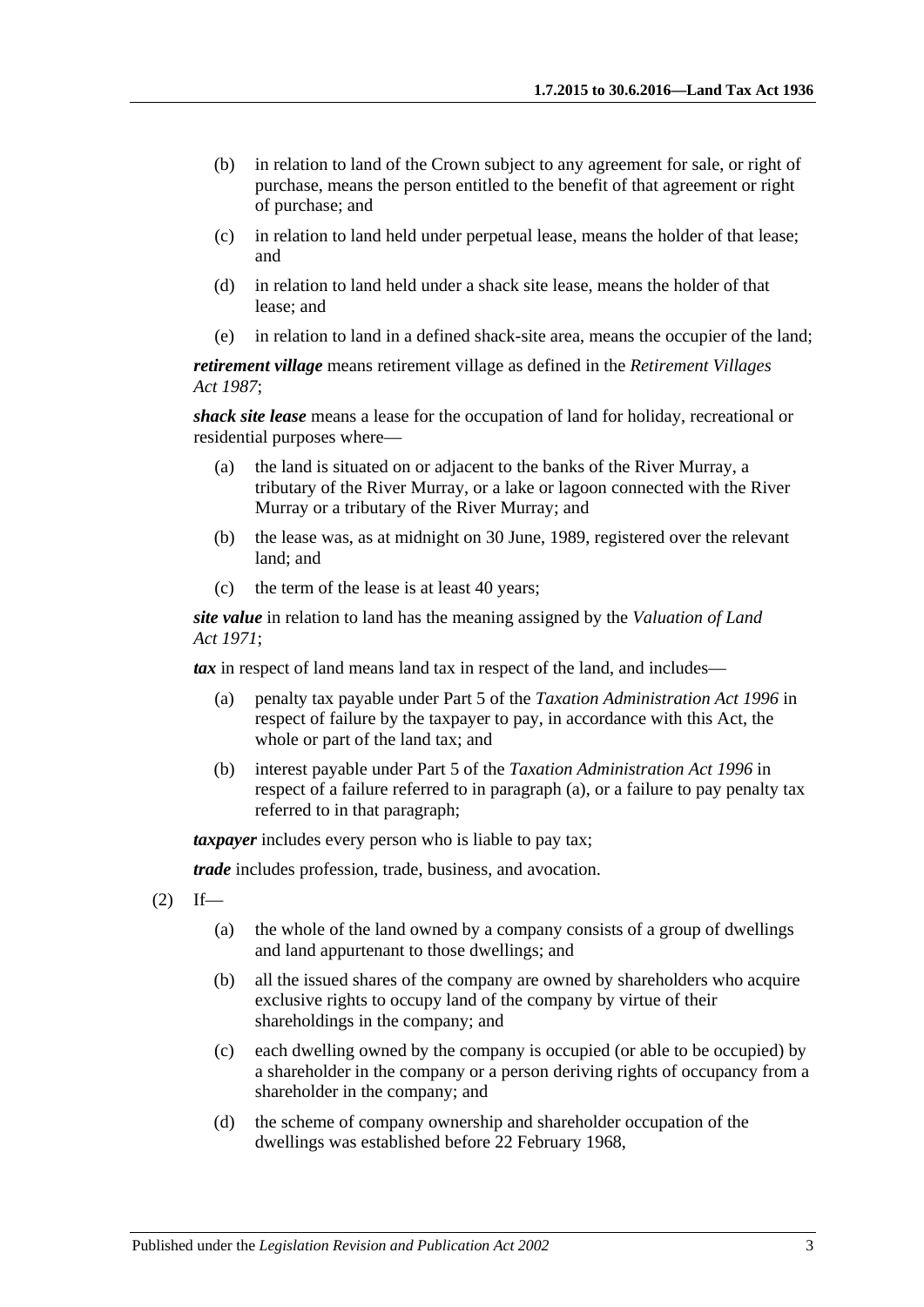then each dwelling will be taken to be a separate parcel of land and, despite the definition of *owner* in [subsection](#page-1-1) (1), the shareholder who is entitled to occupy the dwelling (and not the company) will be taken to be the legal owner of the land on which the dwelling is situated.

 $(3)$  If—

- (a) land is held under a tenancy in common; and
- (b) the land is divided into separate portions and the owner of each undivided share in the land is entitled under a lease registered over the title to the land to occupy a particular portion of the land,

then the land will not be treated as a single parcel of land in multiple ownership but rather each owner of an undivided share in the land will be regarded as the owner of the portion of the land that the owner is entitled to occupy under the lease.

**Note—**

1 See section 8(2).

#### <span id="page-3-0"></span>**3—Taxation Administration Act**

This Act should be read together with the *[Taxation Administration Act](http://www.legislation.sa.gov.au/index.aspx?action=legref&type=act&legtitle=Taxation%20Administration%20Act%201996) 1996* which makes provision for the administration and enforcement of this Act and other taxation laws.

#### <span id="page-3-1"></span>**4—Imposition of land tax**

- <span id="page-3-3"></span><span id="page-3-2"></span>(1) Taxes are imposed on all land in the State, with the following exceptions:
	- (a) land of the Crown that is not subject to—
		- (i) a perpetual lease; or
		- (ii) an agreement for sale or right of purchase;
	- (b) park land, public roads, public cemeteries, and other public reserves;
	- (c) land used solely for religious purposes, or used solely for the purposes of a hospital subsidised by the Government of the State, or used by any library or other institution administered by the Libraries Board of South Australia;
	- (d) land that is—
		- (i) owned by an association whose objects are or include the supplying to necessitous or helpless persons of living accommodation, food, clothing, medical treatment, nursing, pre-maternity or maternity care, or other help, either without cost to such persons or in return for payments or services the amount or value of which is in the Commissioner's opinion substantially less than the value of the accommodation, food, clothing, treatment, nursing, care or help supplied; and
		- (ii) solely or mainly used for all or any such purposes;
	- (e) land that is—
		- (i) owned by an association which receives an annual grant or subsidy from money voted by Parliament; and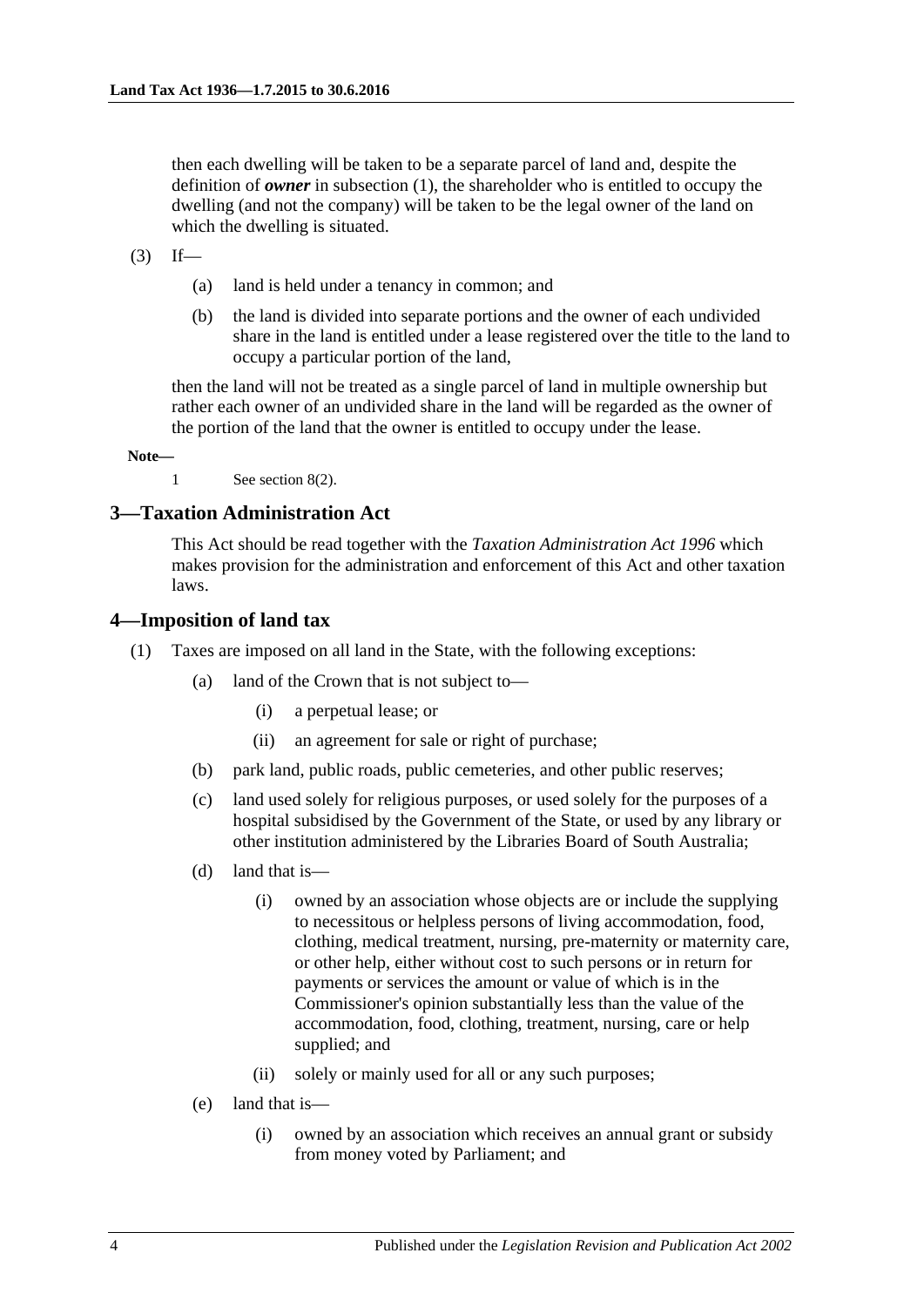- (ii) in the Commissioner's opinion, solely or mainly used for the purposes for which the grant or subsidy is made;
- (f) land that is let to or occupied by an association of the kind mentioned in [paragraph](#page-3-2) (d) or [\(e\),](#page-3-3) and that is used solely or mainly for purposes mentioned in those paragraphs, and for which the association pays either no rent or other sum or a rent or other sum that in the Commissioner's opinion is a nominal one;
- (g) land that—
	- (i) is owned by an association whose object is, or whose objects include, the conservation of native fauna and flora; and
	- (ii) is in the opinion of the Commissioner used, without profit to the association or any other person, solely or mainly as a reserve for the purpose of conserving native fauna or flora;
- (h) land that is owned or occupied without payment by any person or association carrying on an educational institution otherwise than for pecuniary profit, and that is occupied and used solely or mainly for the purposes of such an institution (but this exemption does not extend to land or buildings held as an investment and not being the site or grounds of the institution);
- (i) land that is owned by—
	- (i) a municipal or district council; or
	- (ii) a controlling authority established under Part 19 of the *[Local](http://www.legislation.sa.gov.au/index.aspx?action=legref&type=act&legtitle=Local%20Government%20Act%201934)  [Government Act](http://www.legislation.sa.gov.au/index.aspx?action=legref&type=act&legtitle=Local%20Government%20Act%201934) 1934*; or
	- (iii) the Renmark Irrigation Trust;
- (j) land that is owned by an association that is established for a charitable, educational, benevolent, religious or philanthropic purpose (whether or not the purpose is charitable within the meaning of any rule of law) and is declared by the Commissioner to be exempt from land tax on the ground—
	- (i) that the land is or is intended to be used wholly or mainly for that purpose; or
	- (ii) that the whole of the net income (if any) from the land is or will be used in furtherance of that purpose;
- (k) land that is owned by—
	- (i) an association that holds the land wholly or mainly for the purpose of playing cricket, football, tennis, golf or bowling or other athletic sports or exercises; or
	- (ii) an association that holds the land wholly or mainly for the purpose of horse racing, trotting, dog racing, motor racing or other similar contests; or
	- (iii) an association of former members of the armed forces or of dependants of former members of the armed forces that holds the land for the social or recreational purposes of its members; or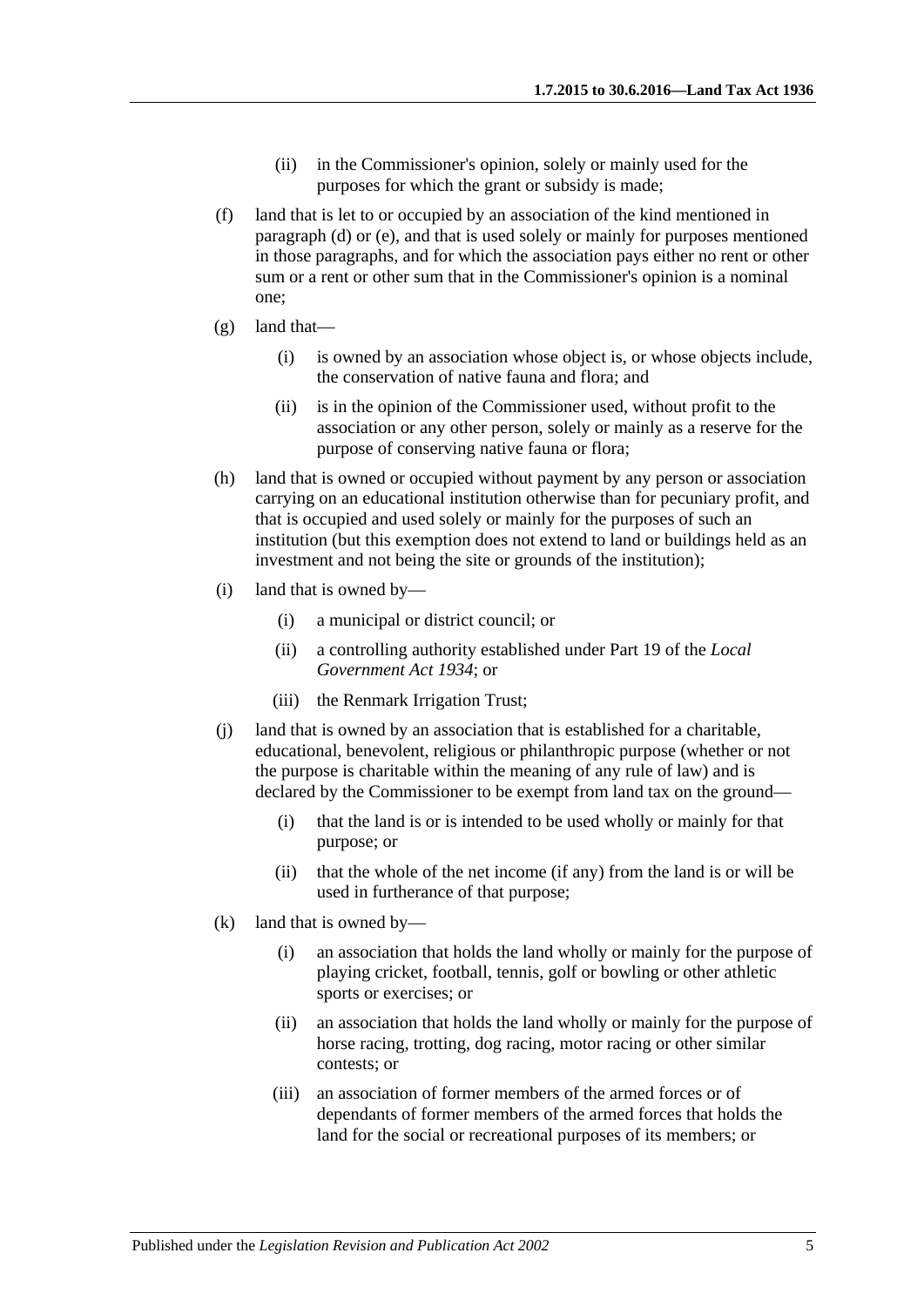- (iv) an association of employers or employees, registered under a law of the Commonwealth or of the State relating to industrial conciliation and arbitration that occupies the land for the purposes of the association; or
- (v) an association that holds the land wholly or mainly for the recreation of the local community; or
- (vi) an association that holds the land for the purpose of agricultural shows, and exhibitions of a similar nature; or
- (vii) an association that holds the land for the purpose of preserving buildings or objects of historical value on the land; or
- (viii) a prescribed association or an association of a prescribed kind,

and is declared by the Commissioner to be exempt from land tax on the ground that the whole of the net income (if any) from the land is used in furtherance of the objects of the association and not for securing a pecuniary profit for the association or any of its members;

- (l) land used for primary production other than such land that is situated within a defined rural area;
- (m) land that is owned by a prescribed body and used for the benefit of the Aboriginal people;
- (n) land that is wholly exempt from land tax under [section](#page-5-0) 5.
- (2) The taxes are imposed and payable in respect of every financial year and liability to the taxes arises at the commencement of every financial year.
- (3) The taxes so imposed for a particular financial year will, subject to this Act, be calculated as at midnight on 30 June immediately preceding that financial year on the basis of circumstances then existing.
- (4) Land of the Crown, subject to any agreement for sale or right of purchase, is liable to taxation, whether that agreement or right is absolute or conditional, and whether it is capable of completion or exercise immediately or at any future time.
- (5) Nothing in this Act interferes with any exemption, by special legislation, of land from taxation.

#### <span id="page-5-0"></span>**5—Exemption or partial exemption of certain land from land tax**

- (1) Land is wholly exempt from land tax under this section if—
	- (a) proper grounds for the exemption exist; and
	- (b) such an exemption has been granted, and remains in force, under this section.
- (2) Land is partially exempt from land tax under this section if—
	- (a) proper grounds for the partial exemption exist; and
	- (b) a partial exemption has been granted, and remains in force, under this section.
- <span id="page-5-1"></span>(3) An owner of land may apply, in a form approved by the Commissioner, for an exemption or partial exemption from land tax.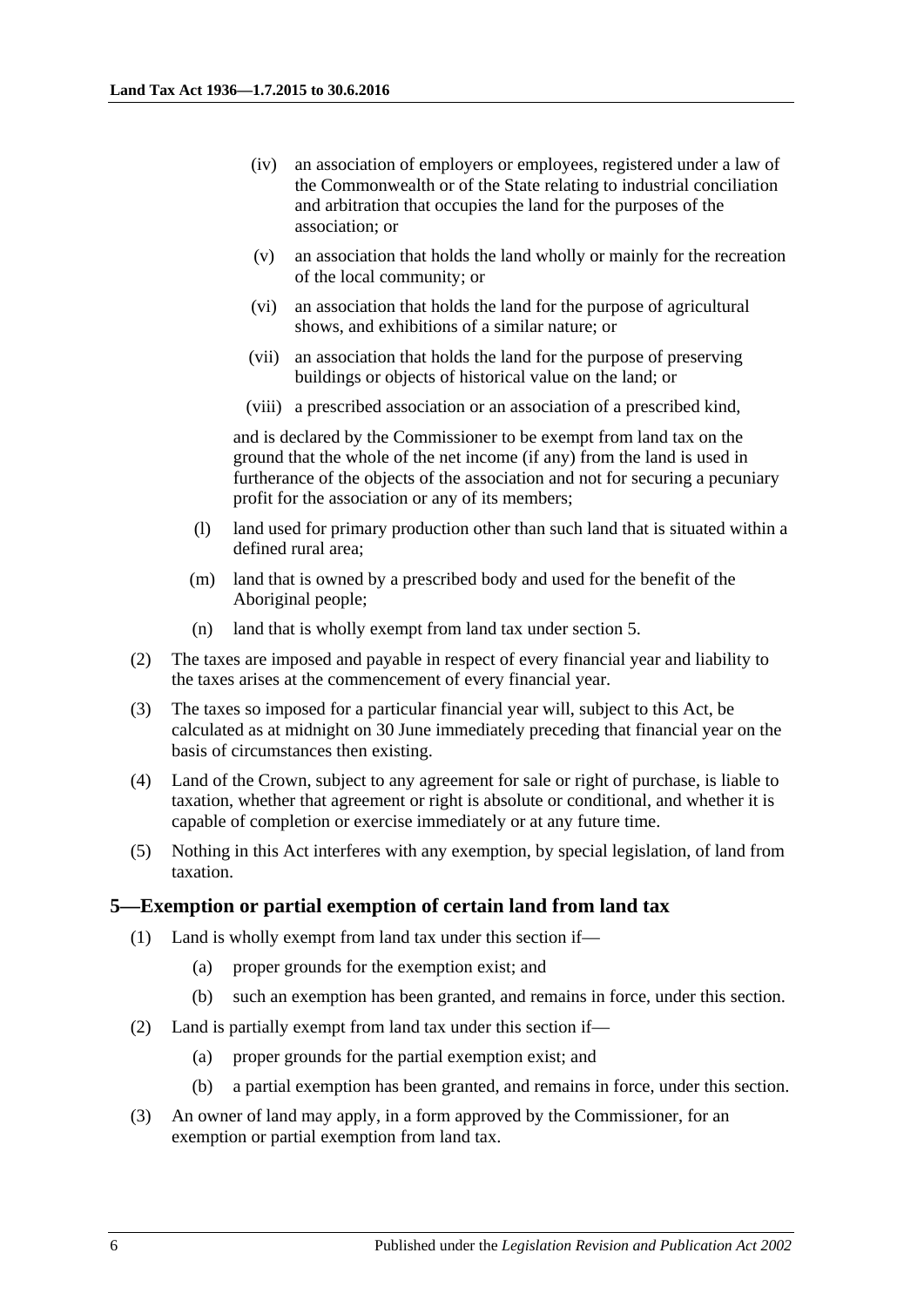- (4) A person must not make any false or misleading statement or representation in an application made, or purporting to be made, under [subsection](#page-5-1) (3). Maximum penalty: \$10 000.
- (5) The Commissioner may, if satisfied that proper grounds exist for doing so, wholly or partially exempt land from land tax (whether or not an application for exemption has been made).
- <span id="page-6-0"></span>(6) The Commissioner must, on exempting land wholly or partially from land tax under this section, give notice to an owner of the land—
	- (a) stating the day (which may be antecedent or subsequent to the date on which the exemption is granted) as from which the exemption is to be effective; and
	- (b) stating the extent of the exemption; and
	- (c) setting out the grounds on which the exemption is granted.
- (7) If the factual basis of an exemption as stated in a notice under [subsection](#page-6-0) (6) is wrong or inaccurate, the owner to whom the notice is given must, within 21 days after receipt of the notice, notify the Commissioner of the error or inaccuracy.

Maximum penalty: \$5 000.

Expiation fee: \$315.

- <span id="page-6-1"></span> $(8)$  If—
	- (a) land is exempted wholly or partially from land tax under this section; and
	- (b) circumstances change so that—
		- (i) proper grounds for an exemption cease to exist; or
		- (ii) proper grounds for an exemption continue to exist but a lesser exemption than the one actually given,

the owner must forthwith inform the Commissioner in writing of that fact and, whether or not the Commissioner is so informed, the land will cease to be exempt from land tax, or the extent of the exemption will be reduced (as the case requires).

(9) An owner of land who fails to comply with an obligation under [subsection](#page-6-1) (8) is guilty of an offence.

Maximum penalty: \$5 000.

Expiation fee: \$315.

- <span id="page-6-2"></span>(10) Proper grounds for exempting land from land tax under this section exist as follows:
	- (a) land may be wholly exempted from land tax if—
		- (i) the land is owned by a natural person and constitutes his or her principal place of residence (whether or not he or she is the sole owner of the land); and
		- (ii) the buildings on the land have a predominantly residential character; and
		- (iii) no part of the land is used for a business or commercial purpose (other than the business of primary production) or the part of the land so used is less than 25% of the total floor area of all buildings on the land;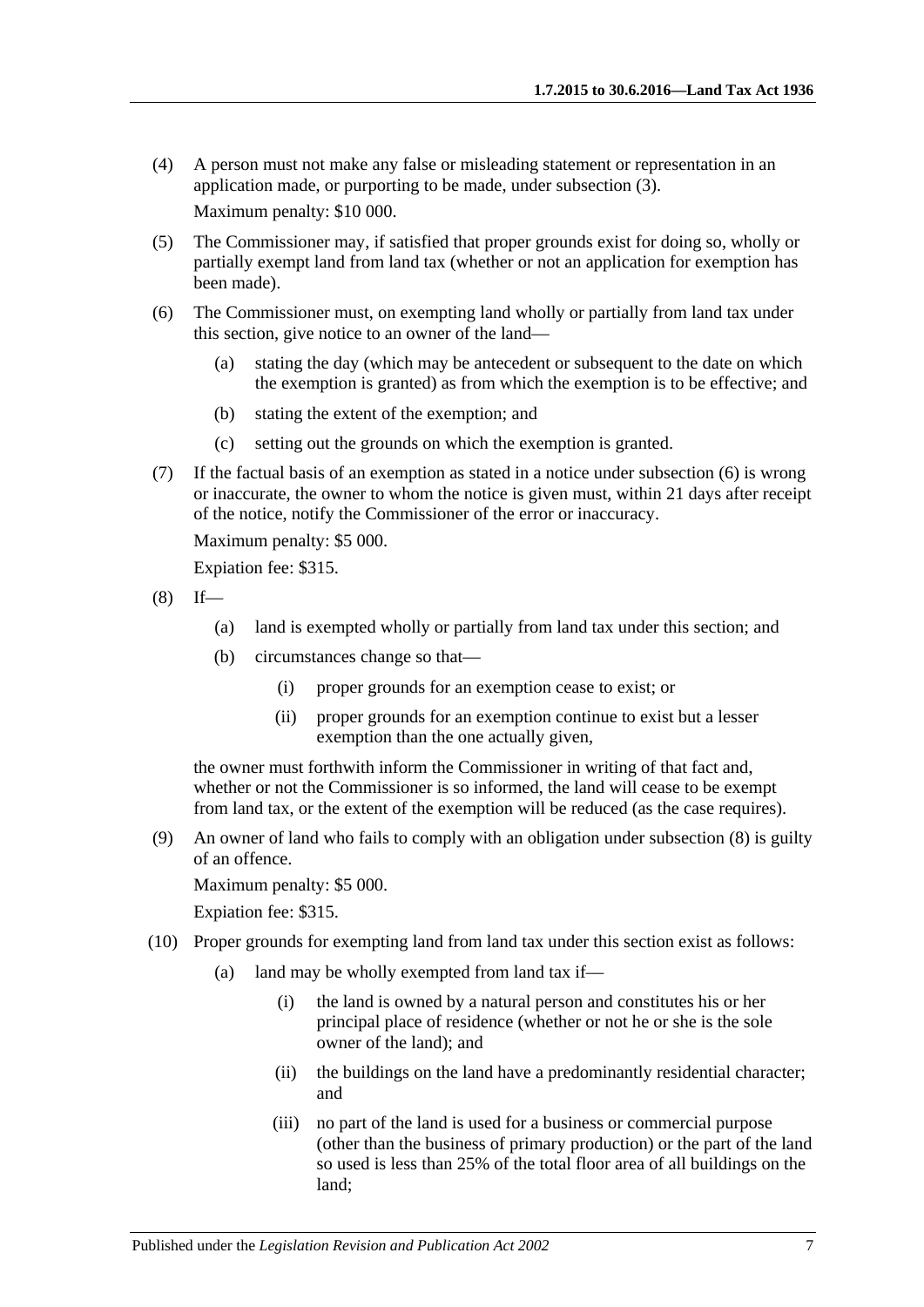- <span id="page-7-0"></span>(ab) land may be wholly exempted from land tax if—
	- (i) the land is owned by a natural person (whether or not he or she is the sole owner of the land); and
	- (ii) any buildings on the land of a predominantly residential character are uninhabitable; and
	- (iii) the Commissioner is satisfied—
		- (A) that the person has ceased to occupy any building on the land of a predominantly residential character because it has been destroyed or rendered uninhabitable by an occurrence for which the person is not responsible (whether directly or indirectly) or which resulted from an accident; and
		- (B) that any such building constituted the person's principal place of residence immediately before the date on which the building was destroyed or rendered uninhabitable; and
		- (C) that the person intends to repair or rebuild the building within a period of 3 years from the date on which the building was destroyed or rendered uninhabitable; and
		- (D) that the buildings on the land will, after the completion of building work, have a predominantly residential character; and
		- (E) that the person intends to occupy the land as his or her principal place of residence after the completion of the building work; and
	- (iv) the person is not receiving an exemption from land tax under another provision of this subsection in relation to other land that constitutes the person's principal place of residence;
- <span id="page-7-1"></span>(b) land may be partially exempted from land tax by reducing its taxable value in accordance with the scale prescribed in [subsection](#page-10-0) (12) if—
	- (i) the land is owned by a natural person and constitutes his or her principal place of residence (whether or not he or she is the sole owner of the land); and
	- (ii) the buildings on the land have a predominantly residential character; and
	- (iii) a part of the land of 25% or more but not more than 75% of the total floor area of all buildings on the land is used for a business or commercial purpose;
- (ba) land may be wholly exempted from land tax if—
	- (i) the land is owned by a natural person and constitutes his or her principal place of residence (whether or not he or she is the sole owner of the land); and
	- (ii) the buildings on the land are used for the purposes of a hotel, motel, set of serviced holiday apartments or other similar accommodation; and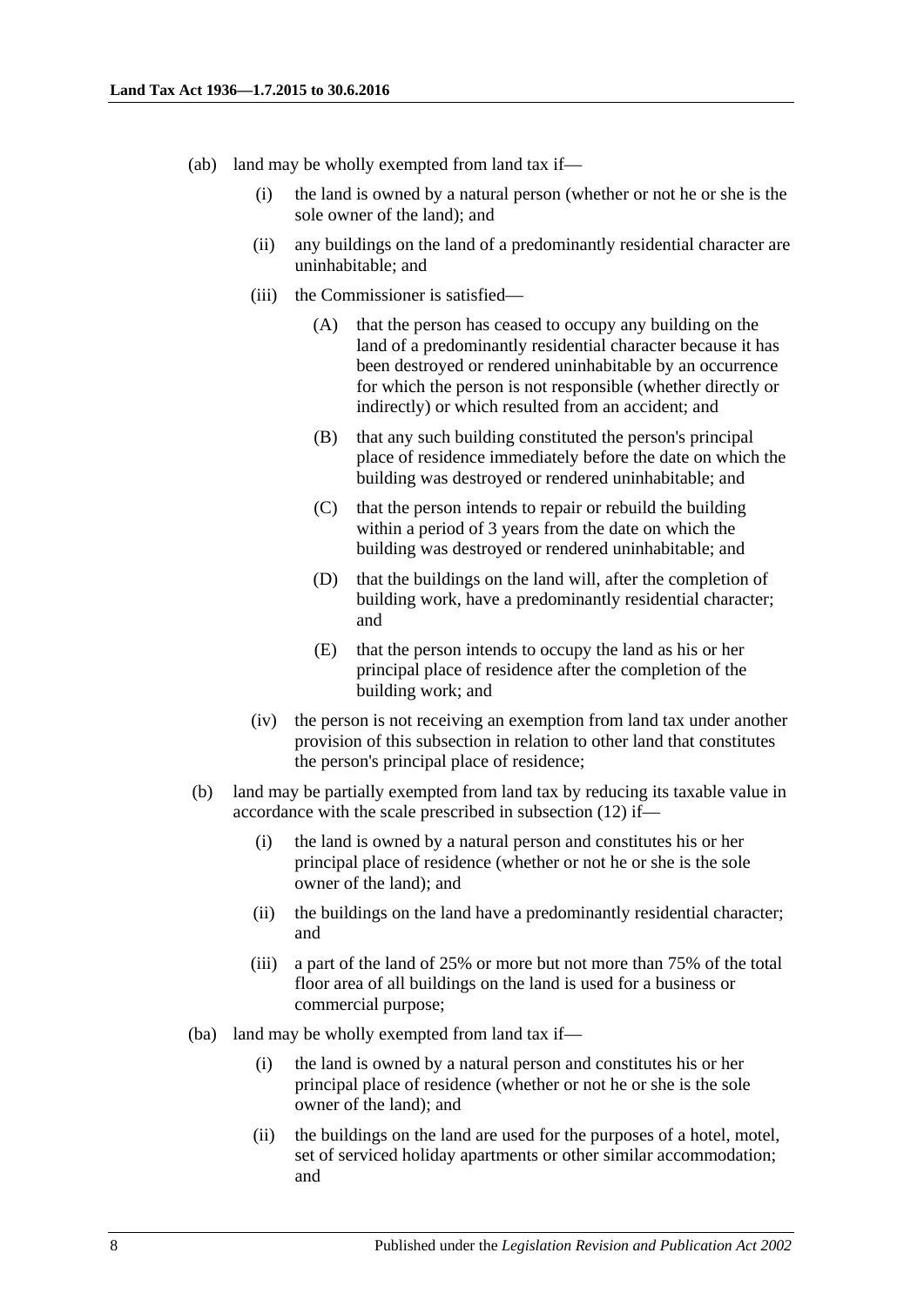- (iii) more than 75% of the total floor area of all buildings on the land is used for the person's principal place of residence;
- <span id="page-8-0"></span>(bb) land may be partially exempted from land tax by reducing its taxable value in accordance with the scale prescribed in [subsection](#page-10-0) (12) if—
	- (i) the land is owned by a natural person and constitutes his or her principal place of residence (whether or not he or she is the sole owner of the land); and
	- (ii) the buildings on the land are used for the purposes of a hotel, motel, set of serviced holiday apartments or other similar accommodation; and
	- (iii) 25% or more of the total floor area of all buildings on the land is used for the person's principal place of residence,

(and for the purposes of the scale prescribed in [subsection](#page-10-0) (12), the area used for the hotel, motel, set of serviced holiday apartments or other similar accommodation will be taken to be the area used for business or commercial purposes);

- (c) land may be wholly exempted from land tax if the land is a supported residential facility within the meaning of the *[Supported Residential Facilities](http://www.legislation.sa.gov.au/index.aspx?action=legref&type=act&legtitle=Supported%20Residential%20Facilities%20Act%201992)  Act [1992](http://www.legislation.sa.gov.au/index.aspx?action=legref&type=act&legtitle=Supported%20Residential%20Facilities%20Act%201992)* and is licensed as such under that Act;
- (ca) land may be wholly exempted from land tax if the whole of the land is used for the provision of residential care by an approved provider;
- (cb) land may be partially exempted from land tax if part of the land is used for the provision of residential care by an approved provider by reducing its taxable value by an amount equal to the value of that part of the land after applying any principle determined by the Commissioner for the purposes of this paragraph;
- (d) land may be wholly exempted from land tax if the land constitutes a caravan park;
- (e) land within a retirement village may be exempted from land tax if—
	- (i) the land constitutes a residential unit—
		- (A) occupied, under a residence contract, by a natural person as his or her principal place of residence; or
		- (B) available for occupation, under a residence contract, by a natural person as his or her principal place of residence and likely to be so occupied at some time during the ensuing 12 months; or
	- (ii) the land is appurtenant to such a residential unit; or
	- (iii) the land is a facility provided under the retirement village scheme for the exclusive use of residents (and their guests);
- (f) land within a retired persons' relocatable home park may be exempted from land tax if—
	- (i) the land constitutes the site for a relocatable home and—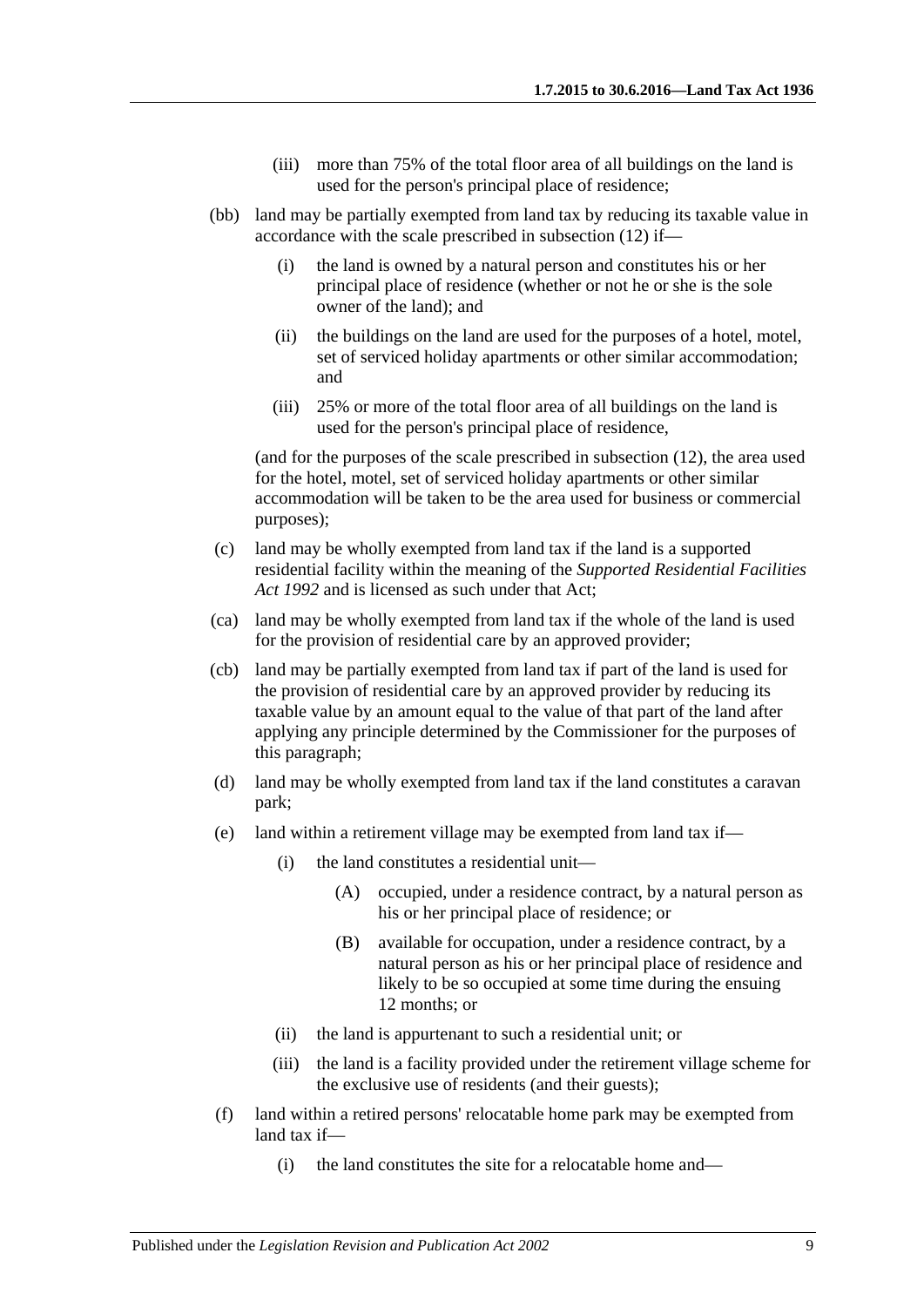- (A) there is a relocatable home on the site owned by a natural person and occupied by the natural person as his or her principal place of residence; or
- (B) it is likely that within the ensuing 12 months there will be a relocatable home on the site owned by a natural person and occupied by the natural person as his or her principal place of residence; or
- (ii) the land is appurtenant to such a site; or
- (iii) the land is a facility provided by the owner of the land for the exclusive use of residents (and their guests);
- (g) land used for primary production that is situated within a defined rural area may be wholly exempted from land tax if—
	- (i) the sole owner is a natural person who is engaged on a substantially full-time basis (either on his or her own behalf or as an employee) in a relevant business; or
	- (ii) the land is owned jointly or in common by 2 or more natural persons at least 1 of whom is engaged on a substantially full-time basis (either on his or her own behalf or as an employee) in a relevant business and any other owner who is not so engaged is a relative of an owner so engaged; or
	- (iii) the land is owned solely, jointly or in common by a retired person and the following conditions are satisfied:
		- (A) the retired person was, prior to his or her retirement, engaged on a substantially full-time basis (either on his or her own behalf or as an employee) in a relevant business; and
		- (B) the co-owner or co-owners of the land (if any) are relatives of the retired person; and
		- (C) a close relative of the retired person is currently engaged on a substantially full-time basis (either on his or her own behalf or as an employee) in a relevant business; or
	- (iv) the land is owned solely or by tenancy in common by the executor of the will, or the administrator of the estate, of a deceased person and the following conditions are satisfied:
		- (A) the deceased person was, prior to his or her death, engaged on a substantially full-time basis (either on his or her own behalf or as an employee) in a relevant business; and
		- (B) the co-owner or co-owners of the land (if any) are relatives of the deceased person; and
		- (C) a close relative of the deceased person is currently engaged on a substantially full-time basis (either on his or her own behalf or as an employee) in a relevant business; or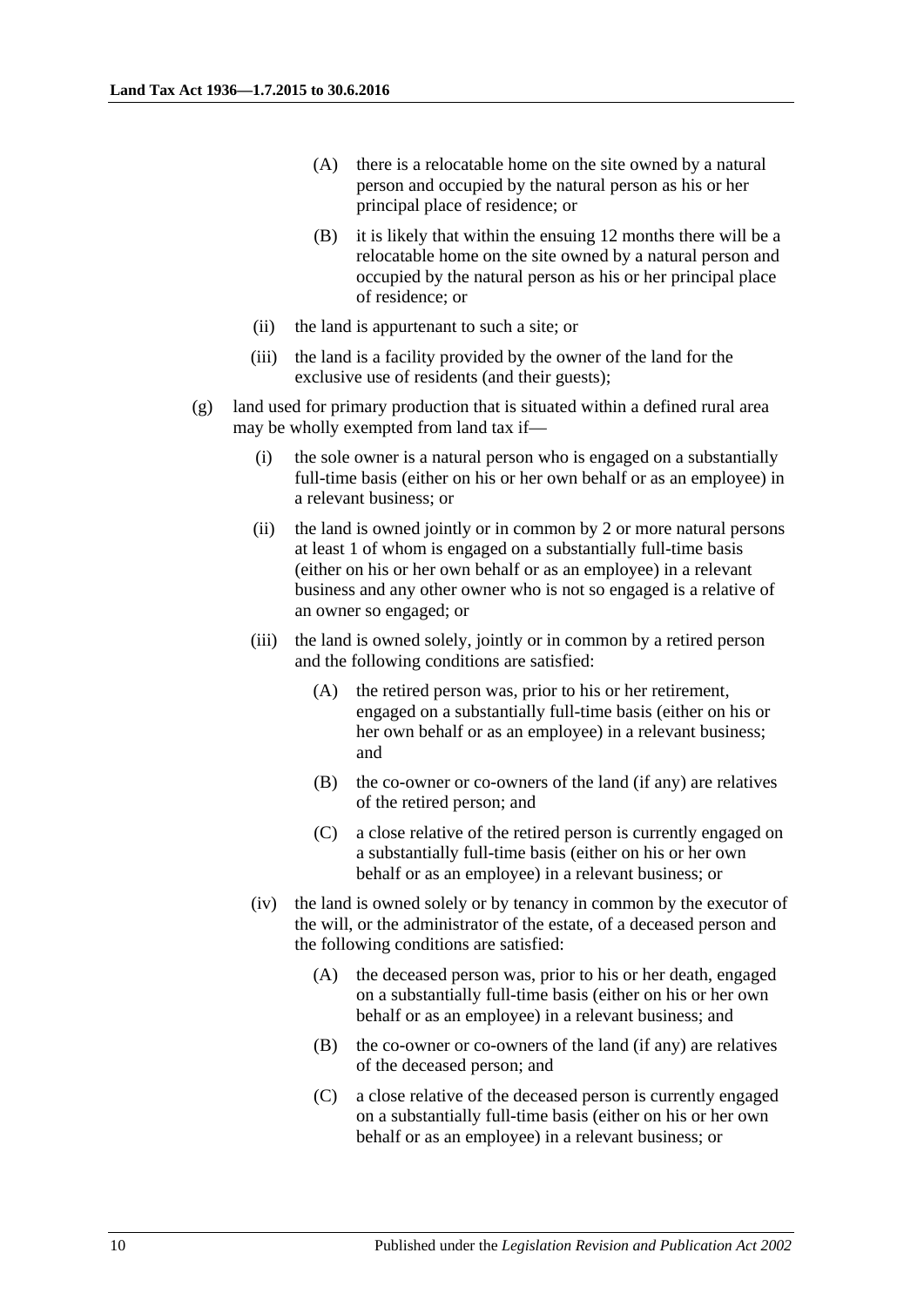- (v) the land is owned by a company, or by 2 or more companies, or by a company or companies and 1 or more natural persons, and the main business of each owner is a relevant business; or
- (vi) the land is owned by a company and 1 of the following conditions is satisfied:
	- (A) a natural person owns a majority of the issued shares of the company and is engaged on a substantially full-time basis (either on his or her own behalf or as an employee) in a relevant business;
	- (B) 2 or more natural persons own in aggregate a majority of the issued shares of the company and each of them is engaged on a substantially full-time basis (either on his or her own behalf or as an employee) in a relevant business;
	- (C) 2 or more natural persons who are relatives own in aggregate a majority of the issued shares of the company and at least 1 of them is engaged on a substantially full-time basis (either on his or her own behalf or as an employee) in a relevant business;
- (h) land may be wholly exempted from land tax if—
	- (i) the land is owned by the trustee of a special disability trust; and
	- (ii) the Commissioner is satisfied that the land constitutes the principal place of residence of the principal beneficiary of the special disability trust.
- (11) The regulations may, however, prescribe additional criteria that must be satisfied if land is to be eligible to be exempted wholly or partially from land tax under [subsection](#page-6-2) (10).
- (11a) For the avoidance of doubt, land may not be exempted from land tax under [subsection](#page-7-0) (10)(ab) for a period that exceeds 3 years.
- <span id="page-10-0"></span>(12) The scale for partial exemption from land tax under [subsection](#page-7-1)  $(10)(b)$  or  $(bb)$  is as follows:

| Area used for business or commercial purpose expressed as a<br>percentage of the total floor area of all buildings on the land | <b>Percentage reduction</b><br>in taxable value of<br>land |
|--------------------------------------------------------------------------------------------------------------------------------|------------------------------------------------------------|
| More than 75%                                                                                                                  | Nil                                                        |
| 75%                                                                                                                            | 25%                                                        |
| 70% or more but less than 75%                                                                                                  | 30%                                                        |
| 65% or more but less than 70%                                                                                                  | 35%                                                        |
| $60\%$ or more but less than $65\%$                                                                                            | 40%                                                        |
| 55% or more but less than 60%                                                                                                  | 45%                                                        |
| 50% or more but less than 55%                                                                                                  | 50%                                                        |
| 45% or more but less than 50%                                                                                                  | 55%                                                        |
| 40% or more but less than 45%                                                                                                  | 60%                                                        |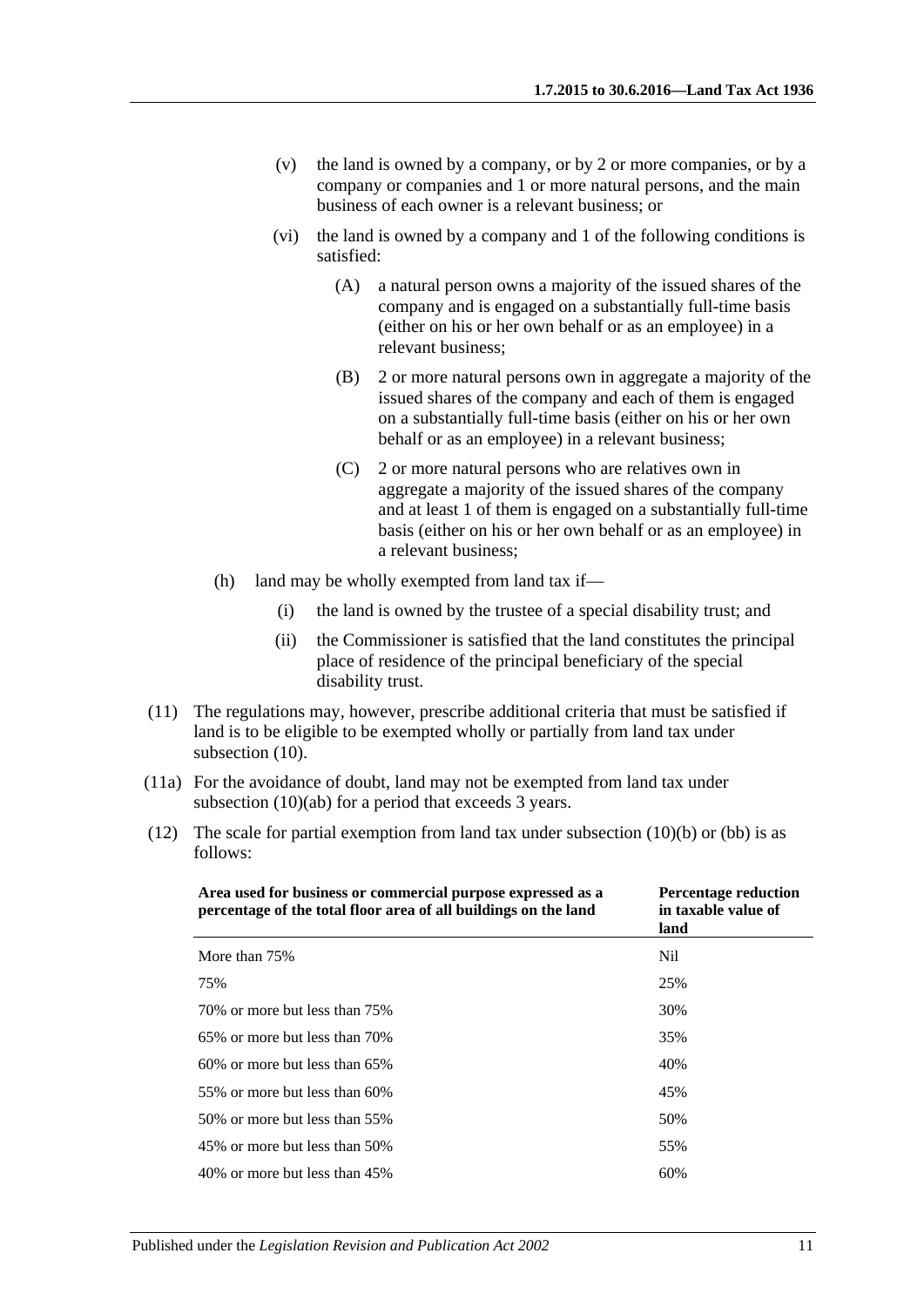| Area used for business or commercial purpose expressed as a<br>percentage of the total floor area of all buildings on the land | <b>Percentage reduction</b><br>in taxable value of<br>land |  |
|--------------------------------------------------------------------------------------------------------------------------------|------------------------------------------------------------|--|
| 35% or more but less than 40%                                                                                                  | 65%                                                        |  |
| 30% or more but less than 35%                                                                                                  | 70%                                                        |  |
| 25% or more but less than 30%                                                                                                  | 75%                                                        |  |
| $(\text{less than } 25\%)$                                                                                                     | $(100\%)$                                                  |  |

(12a) The Commissioner may, on application under this subsection, grant—

- (a) a waiver or refund of land tax paid or payable by or on behalf of a trustee of a special disability trust on land for a particular financial year; or
- (b) a refund of an amount paid by or on behalf of a trustee of a special disability trust as a transferee of land to the transferor of land as an adjustment of land tax paid or payable on the land for the financial year in which settlement takes place,

if the following criteria are satisfied:

- (c) the land was acquired by the trustee during the course of the financial year;
- (d) the Commissioner is satisfied that the land constitutes or will constitute the principal place of residence of the principal beneficiary of the special disability trust during the course of the financial year;
- (e) the application is made not more than 5 years after the assessment of the liability to the tax to which the application relates.
- (13) In this section—

*approved provider* has the same meaning as in the *Aged Care Act 1997* of the Commonwealth;

*close personal relationship* means the relationship between 2 adult persons (whether or not related by family and irrespective of their gender) who live together as a couple on a genuine domestic basis, but does not include—

- (a) the relationship between a legally married couple; or
- (b) a relationship where 1 of the persons provides the other with domestic support or personal care (or both) for fee or reward, or on behalf of some other person or an organisation of whatever kind;

**Note—**

Two persons may live together as a couple on a genuine domestic basis whether or not a sexual relationship exists, or has ever existed, between them.

*close relative*—a person is a close relative of another if—

- (a) they are spouses or domestic partners; or
- (b) one is a parent or child of the other; or
- (c) one is a brother or sister of the other;

*domestic partner*—a person is the domestic partner of a person if he or she lives with the person in a close personal relationship;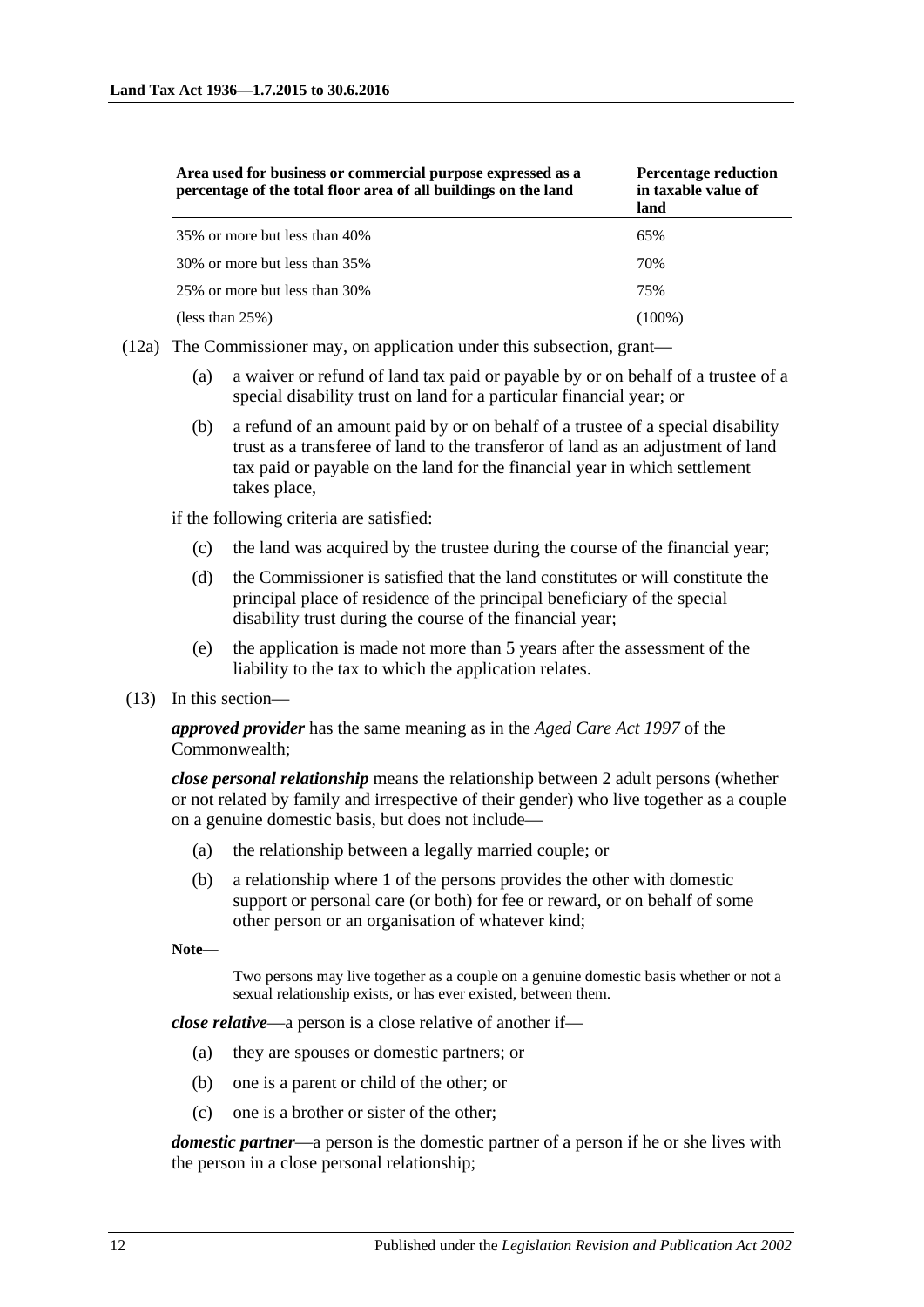#### *principal beneficiary*—

- (a) has the meaning given in section 1209M(1) of the Social Security Act, in the case of a special disability trust within the meaning of section 1209L of that Act; or
- (b) has the meaning given in section 52ZZZWA(1) of the Veterans' Entitlements Act, in the case of a special disability trust within the meaning of section 52ZZZW of that Act:

*relative*—a person is a relative of another if—

- (a) they are spouses or domestic partners; or
- (b) one is an ascendant or descendant of the other, or of the other's spouse or domestic partner; or
- (c) one is a brother or sister of the other or a brother or sister of the other's spouse or domestic partner; or
- (d) one is an ascendant or descendant of a brother or sister of the other or of the other's spouse or domestic partner;

*relevant business*—a business is a relevant business in relation to land used for primary production that is situated within a defined rural area if—

- (a) the business is a business of primary production of the type for which the land is used or a business of processing or marketing primary produce; and
- (b) the land or produce of the land is used to a significant extent for the purposes of that business;

*relocatable home* means a residence that is capable of being moved (in 1 or more sections) from site to site but does not include a caravan, motor home or other moveable structure that can be registered under the *[Motor Vehicles Act](http://www.legislation.sa.gov.au/index.aspx?action=legref&type=act&legtitle=Motor%20Vehicles%20Act%201959) 1959*;

*residential care* has the same meaning as in the *Aged Care Act 1997* of the Commonwealth;

*retired persons' relocatable home park* means land comprising home sites—

- (a) that are used (or to be used) for the purpose of establishing 2 or more relocatable homes; and
- (b) over which rights of occupation for that purpose are granted, by lease or licence, predominantly to persons who are over the age of 55 years and have retired from full-time employment;

*Social Security Act* means the *Social Security Act 1991* of the Commonwealth;

*special disability trust* means—

- (a) a special disability trust within the meaning of section 1209L of the Social Security Act; or
- (b) a special disability trust within the meaning of section 52ZZZW of the Veterans' Entitlements Act;

*spouse*—a person is the spouse of another if they are legally married;

*Veterans' Entitlements Act* means the *Veterans' Entitlements Act 1986* of the Commonwealth.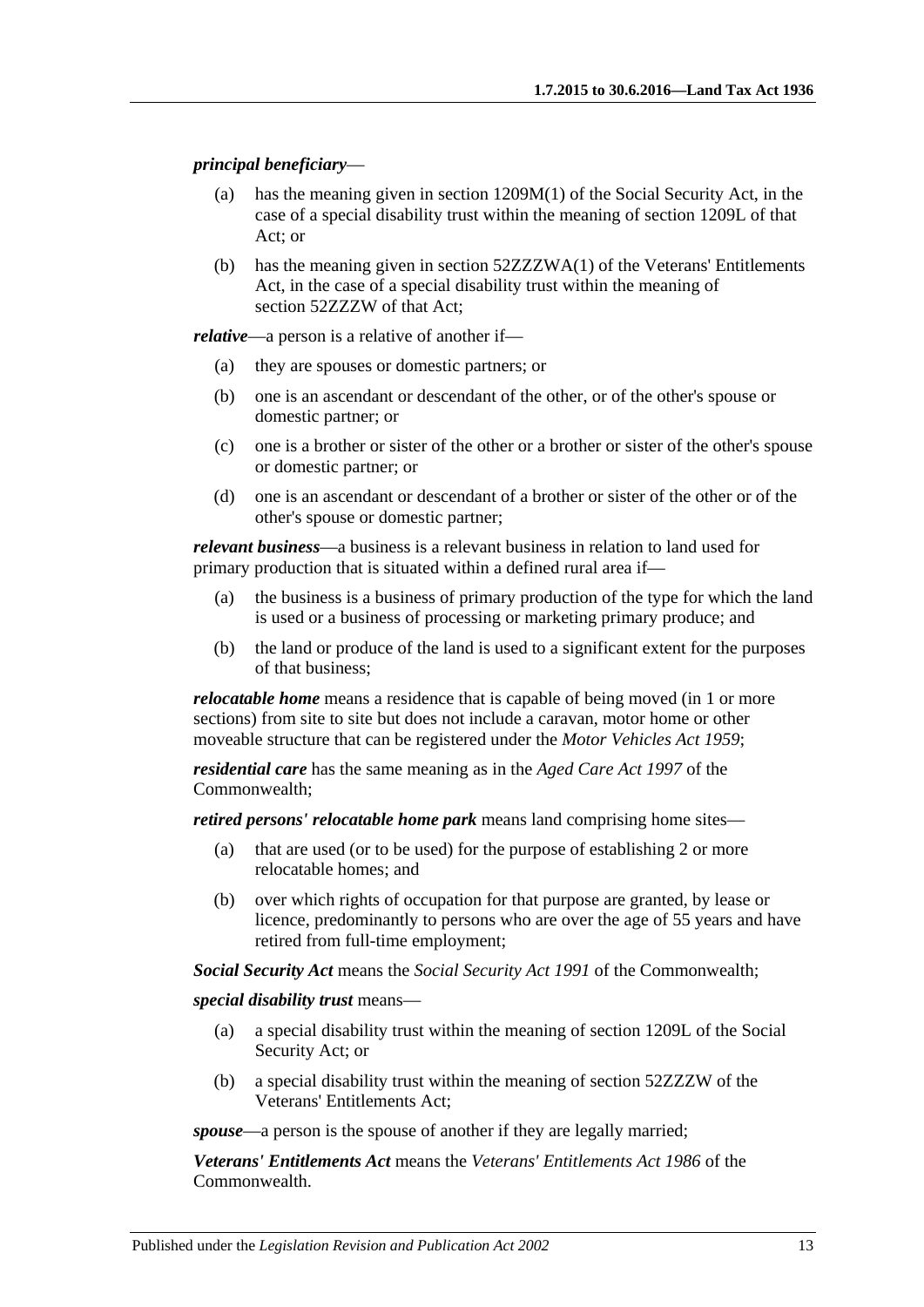#### <span id="page-13-1"></span><span id="page-13-0"></span>**5A—Waiver or refund of land tax for residential land in certain cases**

- (1) The Commissioner may, on application under this section, grant—
	- (a) a waiver or refund of land tax paid or payable by the applicant on land for a particular financial year; or
	- (b) a refund of an amount paid by the applicant as a purchaser of land to the vendor of the land as an adjustment of land tax paid or payable on the land for the financial year in which settlement takes place (an *amount representing land tax*),

if—

- (c) the following criteria are satisfied:
	- (i) the land became the applicant's principal place of residence during the course of the financial year;
	- (ii) proper grounds for exempting the land from land tax under [section](#page-5-0) 5 came into existence when the land became the applicant's principal place of residence;
	- (iii) the applicant must have divested himself or herself, before the end of the financial year, of any other land in respect of which the applicant has had the benefit of a relevant concession for the financial year;
	- (iv) unless the Commissioner allows otherwise in a particular case, no rent or other consideration has been paid or is payable for occupation, during the financial year, of the land or any other land in respect of which the applicant has had the benefit of a relevant concession for the financial year, while the applicant owned both the land and other such land;
	- (v) the criteria for the time being determined by regulation; or
- (d) in the case of a waiver or refund under paragraph (a), the following criteria are satisfied:
	- (i) the land ceased to be the applicant's principal place of residence during the course of the previous financial year;
	- (ii) proper grounds for exempting the land from land tax under [section](#page-5-0) 5 existed immediately before the land ceased to be the applicant's principal place of residence;
	- (iii) the applicant must have divested himself or herself of the land before the end of the financial year;
	- (iv) unless the Commissioner allows otherwise in a particular case, no rent or other consideration has been paid or is payable for occupation, during the financial year or the previous financial year, of the land or any other land in respect of which the applicant has had the benefit of a relevant concession for the financial year or the previous financial year, while the applicant owned both the land and other such land;
	- (v) the criteria for the time being determined by regulation.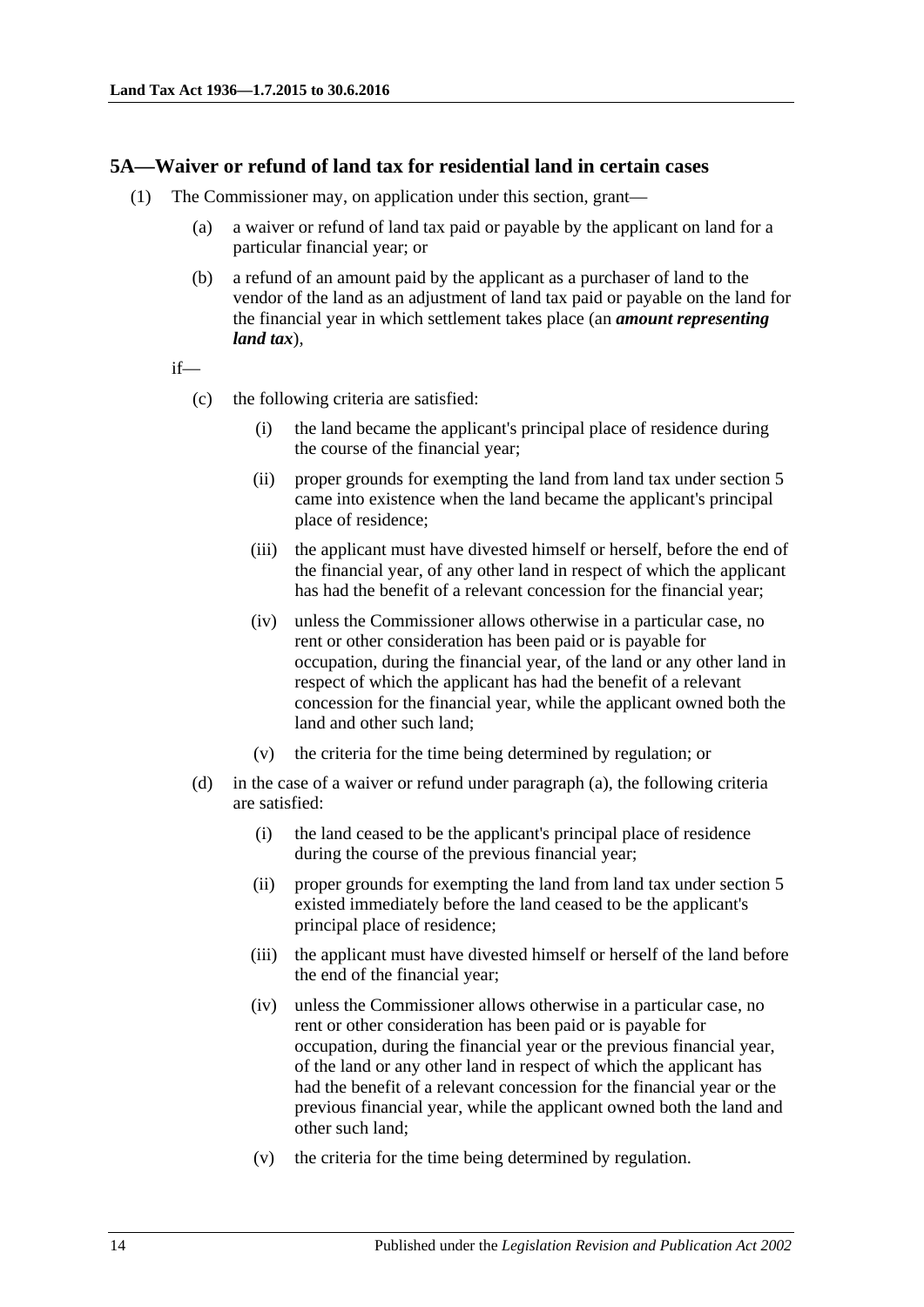- (2) For the purposes of [subsection](#page-13-1) (1), an applicant has had the benefit of a relevant concession in respect of land for a financial year if the applicant has, for the financial year—
	- (a) had the benefit of an exemption from land tax under [section](#page-5-0) 5 in respect of the land as the applicant's principal place of residence; or
	- (b) had the benefit of a waiver or refund of land tax, or an amount representing land tax, under this section in respect of the land.
- (3) The amount of the waiver or refund is to be determined as follows:
	- (a) in the case of a waiver or refund of land tax—the amount of the waiver or refund is the amount by which the assessment of the taxpayer would have been reduced if the land had been exempt from land tax under [section](#page-5-0) 5;
	- (b) in the case of a refund of an amount representing land tax paid by a purchaser of the land, the amount of the refund is—
		- (i) the actual amount paid to the vendor by the purchaser as an adjustment of land tax; or
		- (ii) a proportion of the land tax that would be payable on the land for the financial year concerned if the taxpayer owned only that land, being the proportion that the number of days from the date of settlement to the end of that financial year bears to 365,

whichever is the lesser.

- (4) An application for a waiver or refund of land tax or an amount representing land tax under this section—
	- (a) will be taken to be an application for a refund of land tax for the purposes of the *[Taxation Administration Act](http://www.legislation.sa.gov.au/index.aspx?action=legref&type=act&legtitle=Taxation%20Administration%20Act%201996) 1996*; and
	- (b) must be accompanied by evidence supporting the application as required by the Commissioner; and
	- (c) in the case of an application for a refund—must be made not more than 5 years after the assessment of the liability to the tax.
- (5) A person must not make a false or misleading statement or representation in an application made, or purporting to be made, under this section.

Maximum penalty: \$10 000.

- (6) If the Commissioner—
	- (a) has made a determination that land tax, or an amount representing land tax, in respect of land for a financial year be waived or refunded under this section; and
	- (b) subsequently determines that proper grounds for the determination did not exist,

the Commissioner may revoke the earlier determination and, in that event, the amount waived or refunded becomes payable as land tax in respect of the land for the financial year by the person who had the benefit of the waiver or refund.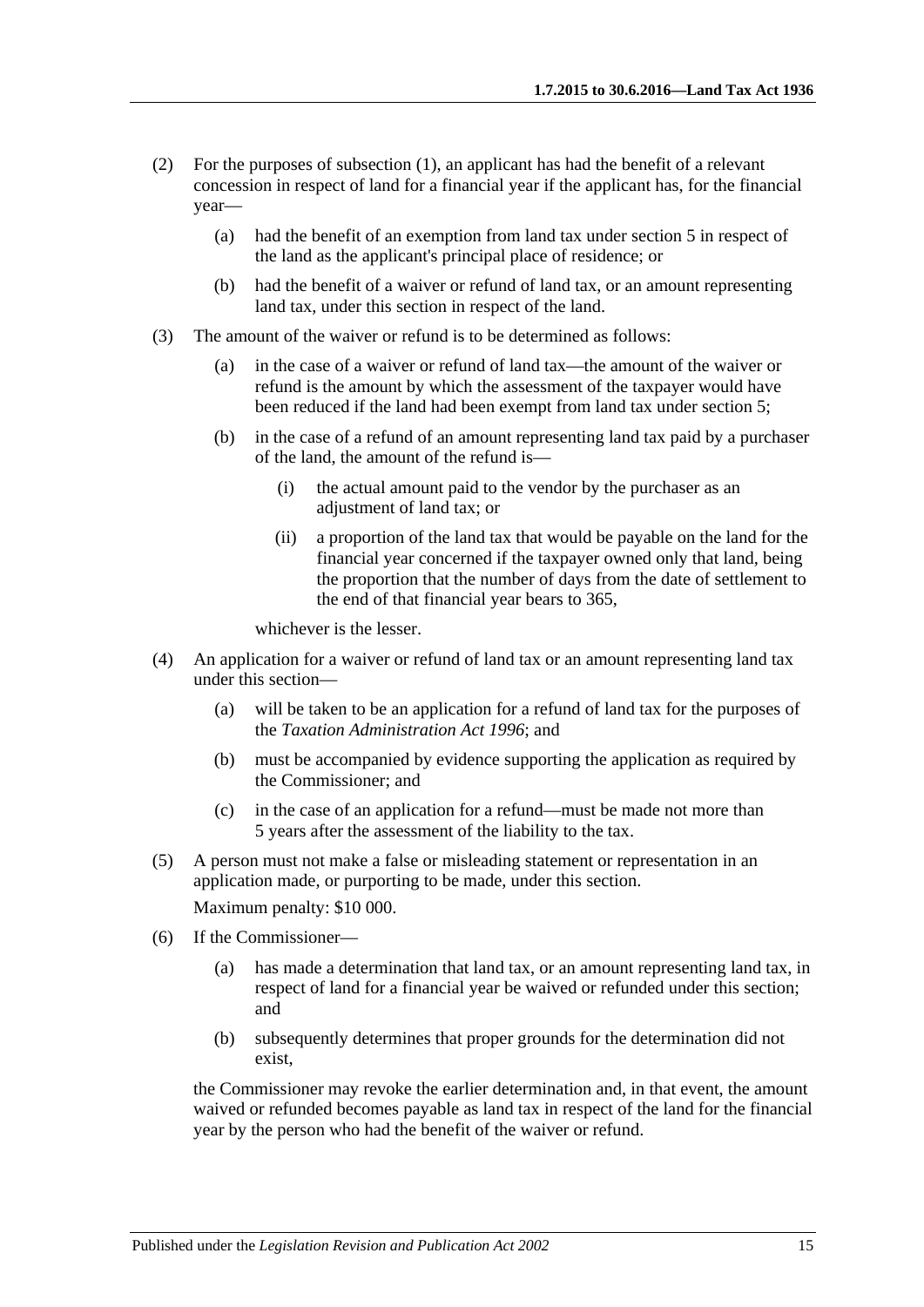- (6a) A person is not eligible for a waiver or refund of land tax under this section if the relevant land becomes the person's principal place of residence for a financial year that immediately follows a period of 3 financial years for which the person has had the benefit of an exemption from land tax under section [5\(10\)\(ab\)](#page-7-0) in respect of the same land.
- (7) This section applies in relation to land tax for a financial year commencing on or after 1 July 2001.

#### <span id="page-15-0"></span>**6—Assessment of tax against land divided by a community or strata plan**

- (1) Where land is divided by a primary, secondary or tertiary plan of community division under the *[Community Titles Act](http://www.legislation.sa.gov.au/index.aspx?action=legref&type=act&legtitle=Community%20Titles%20Act%201996) 1996*—
	- (a) in the case of the division of land by a primary plan—land tax will be assessed against the primary lots that are not divided by a secondary plan and against a development lot or lots (if any);
	- (b) in the case of the division of land by a secondary plan—land tax will be assessed against the secondary lots that are not divided by a tertiary plan and against the development lot or lots (if any);
	- (c) in the case of the division of land by a tertiary plan—land tax will be assessed against the tertiary lots and a development lot or lots (if any).
- <span id="page-15-2"></span><span id="page-15-1"></span>(2) Where land is divided by a primary, secondary or tertiary plan of community division under the *[Community Titles Act](http://www.legislation.sa.gov.au/index.aspx?action=legref&type=act&legtitle=Community%20Titles%20Act%201996) 1996*—
	- (a) in the case of the division of land by a primary plan—where the use of the common property or part of it is, in the opinion of the Valuer-General reasonably incidental to the use of one or more of the primary lots, land tax will not be levied against the common property, or that part of it, but the interest in the common property, or that part of it, that attaches to each primary lot will be regarded for the purposes of valuation as part of the lot;
	- (b) in the case of the division of land by a secondary plan—where the use of the common property or part of it is, in the opinion of the Valuer-General reasonably incidental to the use of one or more of the secondary lots, land tax will not be levied against the common property, or that part of it, but the interest in the common property, or that part of it, (and in the common property of the primary scheme referred to in [paragraph](#page-15-1) (a) (if any)) that attaches to each secondary lot will be regarded for the purposes of valuation as part of the lot;
	- (c) in the case of the division of land by a tertiary plan—where the use of the common property or part of it is, in the opinion of the Valuer-General reasonably incidental to the use of one or more of the tertiary lots, land tax will not be levied against the common property, or that part of it, but the interest in the common property, or that part of it, (and in the common property of the primary and secondary schemes referred to in [paragraphs](#page-15-1) (a) and [\(b\)](#page-15-2) (if any)) that attaches to each tertiary lot will be regarded for the purposes of valuation as part of the lot.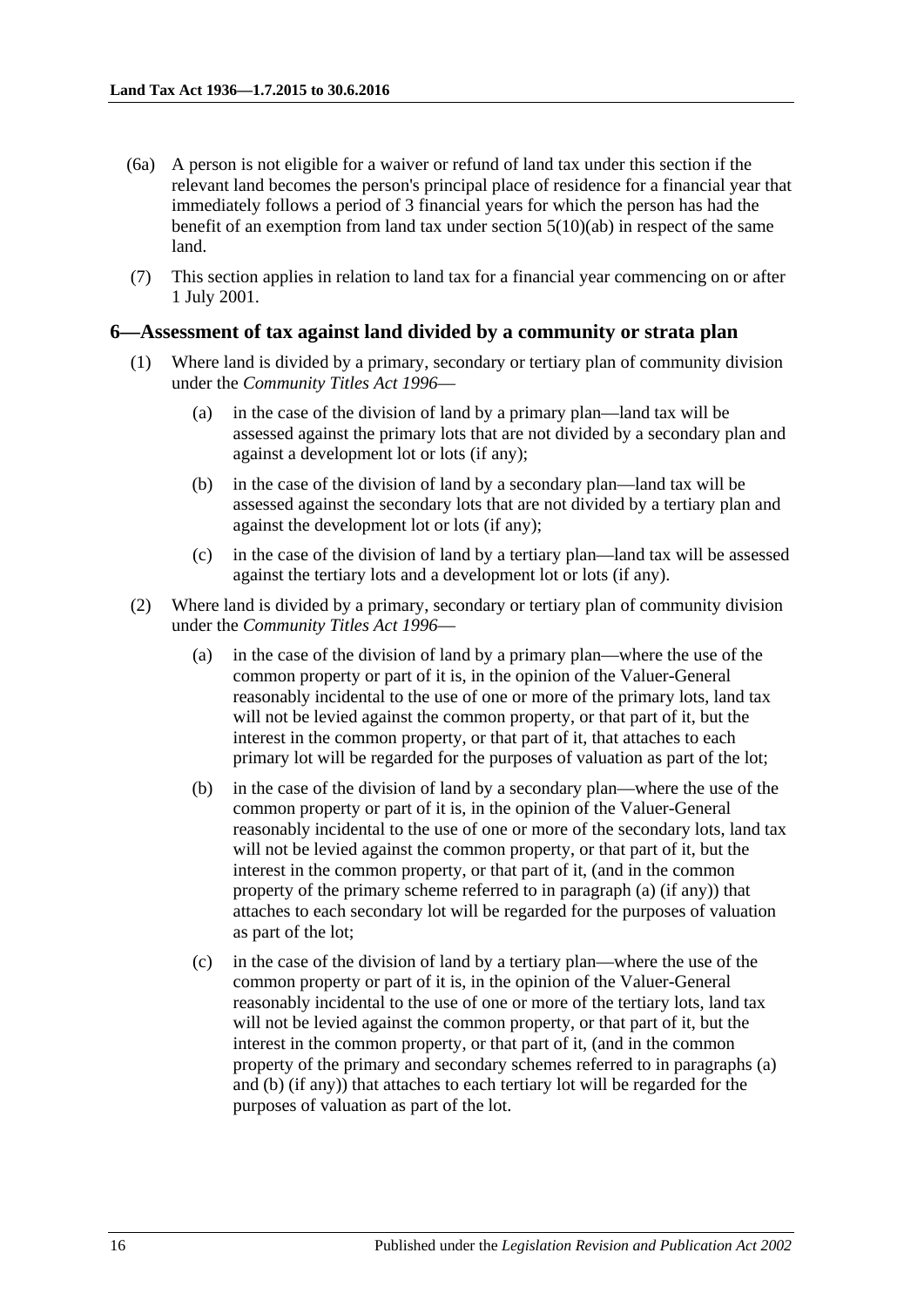- (3) Where land is divided by a primary, secondary or tertiary plan of community division under the *[Community Titles Act](http://www.legislation.sa.gov.au/index.aspx?action=legref&type=act&legtitle=Community%20Titles%20Act%201996) 1996* and the use of the common property or any part of it is not, in the opinion of the Valuer-General reasonably incidental to the use of any of the community lots, land tax will be levied against the common property or that part of it and the relevant community corporation is liable for the tax as though it were the owner of the common property.
- (4) Where land is divided by a strata plan under the *[Strata Titles Act](http://www.legislation.sa.gov.au/index.aspx?action=legref&type=act&legtitle=Strata%20Titles%20Act%201988) 1988*, land tax will be assessed against the strata units but not against the common property.

#### <span id="page-16-0"></span>**7—Taxable value of land**

- (1) Subject to this Act, the site value of land is its taxable value.
- <span id="page-16-3"></span>(2) Land tax in respect of a particular financial year is calculated on the basis of determinations of site value in force under the *[Valuation of Land Act](http://www.legislation.sa.gov.au/index.aspx?action=legref&type=act&legtitle=Valuation%20of%20Land%20Act%201971) 1971* as at midnight on 30 June immediately preceding the commencement of that financial year (whether the determination is actually made before, on or after that date).
- (3) Where a determination of site value as in force at the date referred to in [subsection](#page-16-3) (2) is corrected or amended under the *[Valuation of Land Act](http://www.legislation.sa.gov.au/index.aspx?action=legref&type=act&legtitle=Valuation%20of%20Land%20Act%201971) 1971* (whether in pursuance of an objection, review or appeal or otherwise), the determination of site value, as corrected or amended, must be used for the calculation of land tax.

#### <span id="page-16-1"></span>**8—Scales of land tax—2009/2010**

Land tax for the 2009/2010 financial year is calculated on the basis of the taxable value of the land in accordance with the following table:

| <b>Taxable value of land</b>                      | <b>Amount of tax</b>                                                                   |
|---------------------------------------------------|----------------------------------------------------------------------------------------|
| Not exceeding \$110 000                           | Nil                                                                                    |
| Exceeding \$110 000 but not exceeding \$350 000   | \$0.30 for every \$100 or fractional part of<br>\$100 over \$110 000                   |
| Exceeding \$350 000 but not exceeding \$550 000   | \$720 plus \$0.70 for every \$100 or fractional<br>part of \$100 over \$350 000        |
| Exceeding \$550 000 but not exceeding \$750 000   | \$2 120 plus \$1.65 for every \$100 or<br>fractional part of \$100 over \$550 000      |
| Exceeding \$750 000 but not exceeding \$1 million | \$5 420 plus \$2.40 for every \$100 or<br>fractional part of \$100 above \$750 000     |
| Exceeding \$1 million                             | \$11 420 plus \$3.70 for every \$100 or<br>fractional part of \$100 above \$1 million. |

#### <span id="page-16-2"></span>**8A—Scales of land tax—2010/2011 and beyond**

(1) Land tax for the 2010/2011 financial year, and for each subsequent financial year, is calculated on the basis of the taxable value of the land in accordance with the following table:

| <b>Taxable value of land</b>                           | <b>Amount of tax</b>                                                   |
|--------------------------------------------------------|------------------------------------------------------------------------|
| Not exceeding Threshold A                              | Nil                                                                    |
| Exceeding Threshold A but not exceeding<br>Threshold B | \$0.50 for every \$100 or fractional part of<br>\$100 over Threshold A |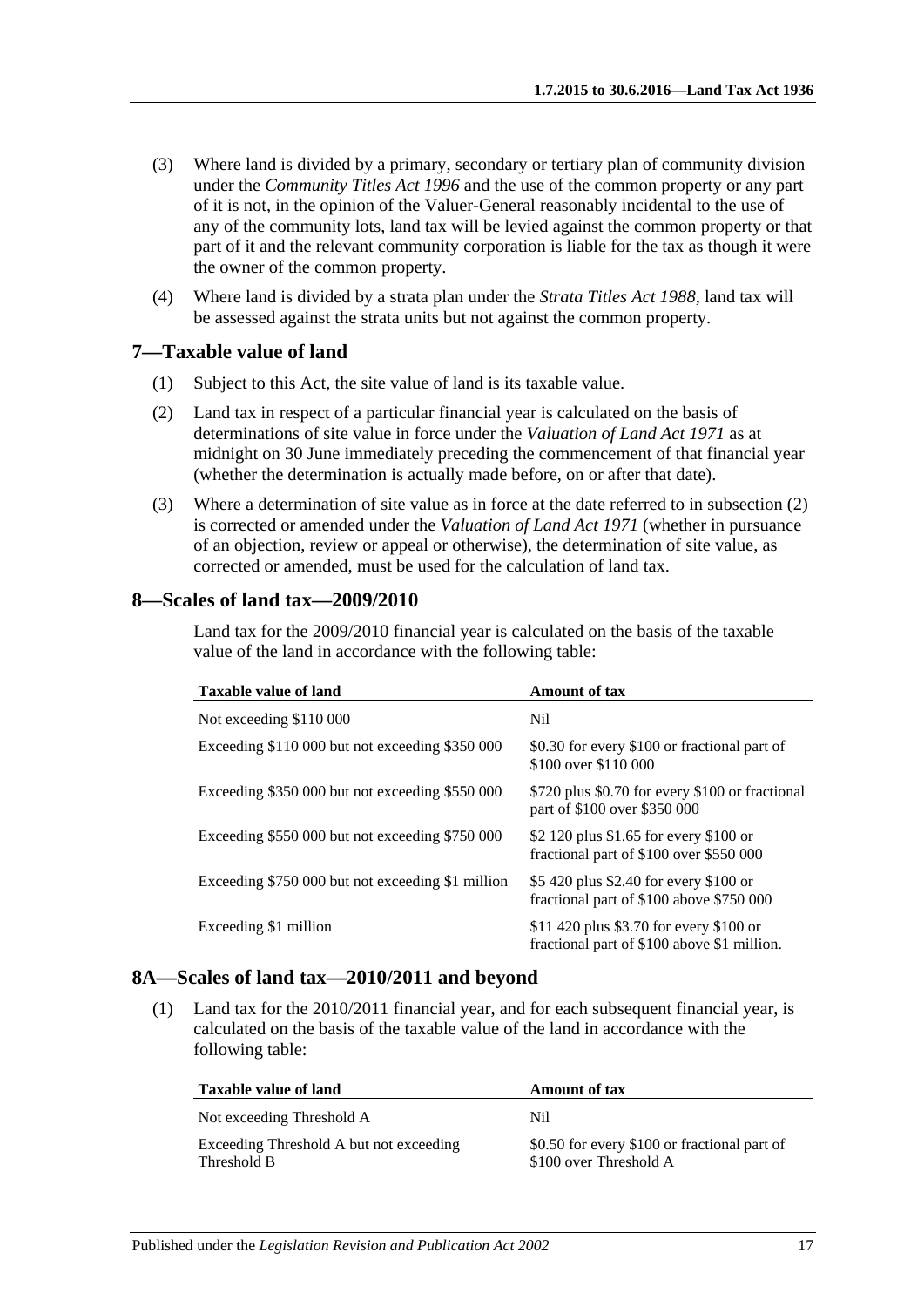| <b>Taxable value of land</b>            | <b>Amount of tax</b>                                                                  |
|-----------------------------------------|---------------------------------------------------------------------------------------|
| Exceeding Threshold B but not exceeding | LT (TB) plus $$1.65$ for every $$100$ or                                              |
| Threshold C                             | fractional part of \$100 over Threshold B                                             |
| Exceeding Threshold C but not exceeding | LT (TC) plus $$2.40$ for every $$100$ or                                              |
| Threshold D                             | fractional part of \$100 over Threshold C                                             |
| Exceeding Threshold D                   | LT (TD) plus $$3.70$ for every $$100$ or<br>fractional part of \$100 over Threshold D |

<span id="page-17-0"></span>(2) For the 2010/2011 financial year, the thresholds will be as follows:

| <b>Threshold</b> | Amount      |
|------------------|-------------|
| Threshold A      | \$300 000   |
| Threshold B      | \$550 000   |
| Threshold C      | \$800 000   |
| Threshold D      | \$1 000 000 |

<span id="page-17-2"></span>(3) Subject to this section, for the 2011/2012 financial year and for each subsequent financial year (*year*  $x$ ), each of the thresholds will be adjusted to take into account increases in the site value of land according to the following formula:

 $Threshold_{year x}$  =  $Threshold_{1} \times Index value_{year x}$ 

where—

| <b>Threshold</b><br>vear x | represents each of the thresholds for the relevant financial year (year $x$ )                                                                                                                                                                                                          |  |
|----------------------------|----------------------------------------------------------------------------------------------------------------------------------------------------------------------------------------------------------------------------------------------------------------------------------------|--|
| Threshold,                 | represents each of the relevant thresholds set out in subsection (2) for the<br>$2010/2011$ financial year                                                                                                                                                                             |  |
| Index value<br>vear x      | = Index value <sub>vear x-1</sub> x (1 + Avg percentage change in site values <sub>vear x</sub> )                                                                                                                                                                                      |  |
|                            | where <b>Index value</b> is the Index value for the relevant financial year<br>( <i>year x</i> ) and the average percentage change in site values for that financial<br>year is determined under subsection (4), and with the Index value for the<br>2010/2011 financial year being 1. |  |

- <span id="page-17-4"></span><span id="page-17-3"></span><span id="page-17-1"></span>(4) For the purposes of [subsection](#page-17-2) (3), the average percentage change in site values for a particular financial year will be determined by the Valuer-General after the application of the following principles:
	- (a) in determining the average percentage change in site values for the financial year, the Valuer-General will take into account changes in the site value of land according to valuations applying under the *[Valuation of Land Act](http://www.legislation.sa.gov.au/index.aspx?action=legref&type=act&legtitle=Valuation%20of%20Land%20Act%201971) 1971* with respect to a period of 12 months expiring on a date to be determined by the Valuer-General, being a date that falls on or before 30 June in the financial year immediately preceding the relevant financial year;
	- (b) the average percentage change in site values must take into account changes in the site value of residential land and changes in the site value of other land (as identified by the Valuer-General), with the averaging being undertaken in accordance with a method determined to be appropriate by the Valuer-General after taking into account the provisions of this Act and the *[Valuation of Land Act](http://www.legislation.sa.gov.au/index.aspx?action=legref&type=act&legtitle=Valuation%20of%20Land%20Act%201971) 1971*;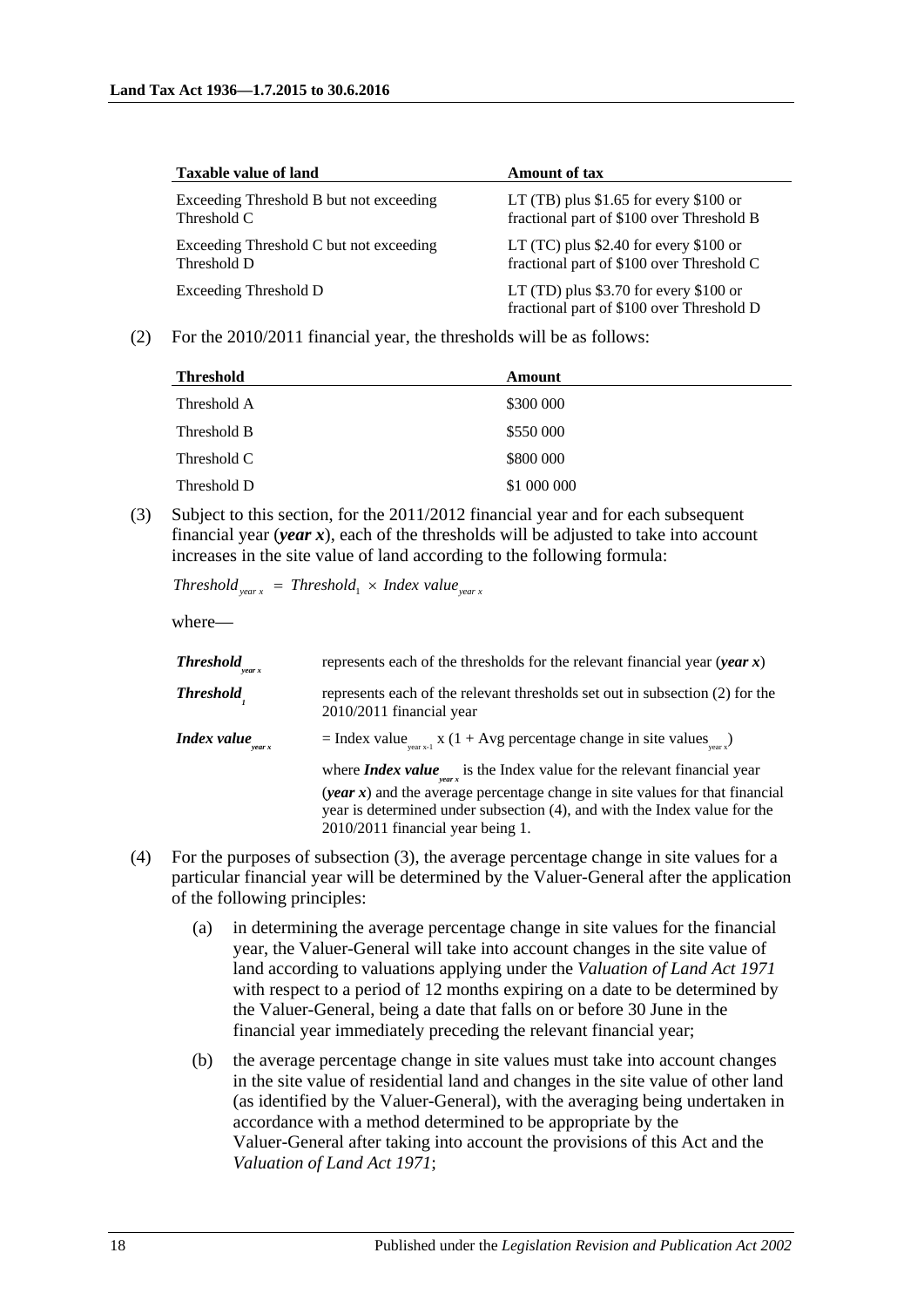- (c) for the purposes of [paragraphs](#page-17-3) (a) and  $(b)$ 
	- (i) vacant land zoned for residential purposes will be treated as residential land and vacant land zoned for any other purpose (other than primary production) will be treated as other land; and
	- (ii) land used for primary production must be excluded.
- (5) If after applying [subsection](#page-17-1) (4) to determine the Index value for a particular financial year (*year x*) under [subsection](#page-17-2) (3) the result would be an Index value for year x that would be less than or equal to any Index value that has applied for any preceding financial year, the thresholds for year x will remain unchanged (so as to be equal to the year x-1 amounts).
- <span id="page-18-1"></span>(6) On or before 30 June in each year (commencing in 2011), the Valuer-General must publish by notice in the Gazette—
	- (a) the average percentage change in site values for the ensuing financial year (*year x*); and
	- (b) the Index value for the ensuing financial year (*year x*).
- <span id="page-18-2"></span>(7) The Commissioner must, on or after the publication of a notice under [subsection](#page-18-1) (6) with respect to a financial year (the ensuing financial year under [subsection](#page-18-1)  $(6)$ ), by notice in the Gazette, publish the thresholds that will apply with respect to that financial year (being a notice that may be published before, on or after 1 July in that financial year).
- (8) For the purposes of [subsection](#page-18-2) (7), the thresholds will be rounded to the nearest \$1,000 (with an amount of \$500 rounded up).
- (9) A notice under [subsection](#page-18-2) (7) will have effect according to its terms (and be conclusive in all respects for the purposes of this section).
- (10) In this section—

*LT (TB)* means the land tax payable with respect to land with a taxable value equal to Threshold B;

*LT (TC)* means the land tax payable with respect to land with a taxable value equal to Threshold C;

*LT (TD)* means the land tax payable with respect to land with a taxable value equal to Threshold D.

#### <span id="page-18-0"></span>**8B—Aggregation of land**

- (1) Except as otherwise provided by this Act, land tax is calculated on the basis of the aggregate taxable value of all land owned by the taxpayer.
- (2) If a taxpayer is liable to pay land tax in respect of land included in more than 1 land tax assessment, the land tax is (subject to any additional levy that affects portion only of that land) apportioned to and chargeable on the land included in the various assessments in the proportions that the taxable value of the land included in each separate assessment bears to the aggregate taxable value of all the land.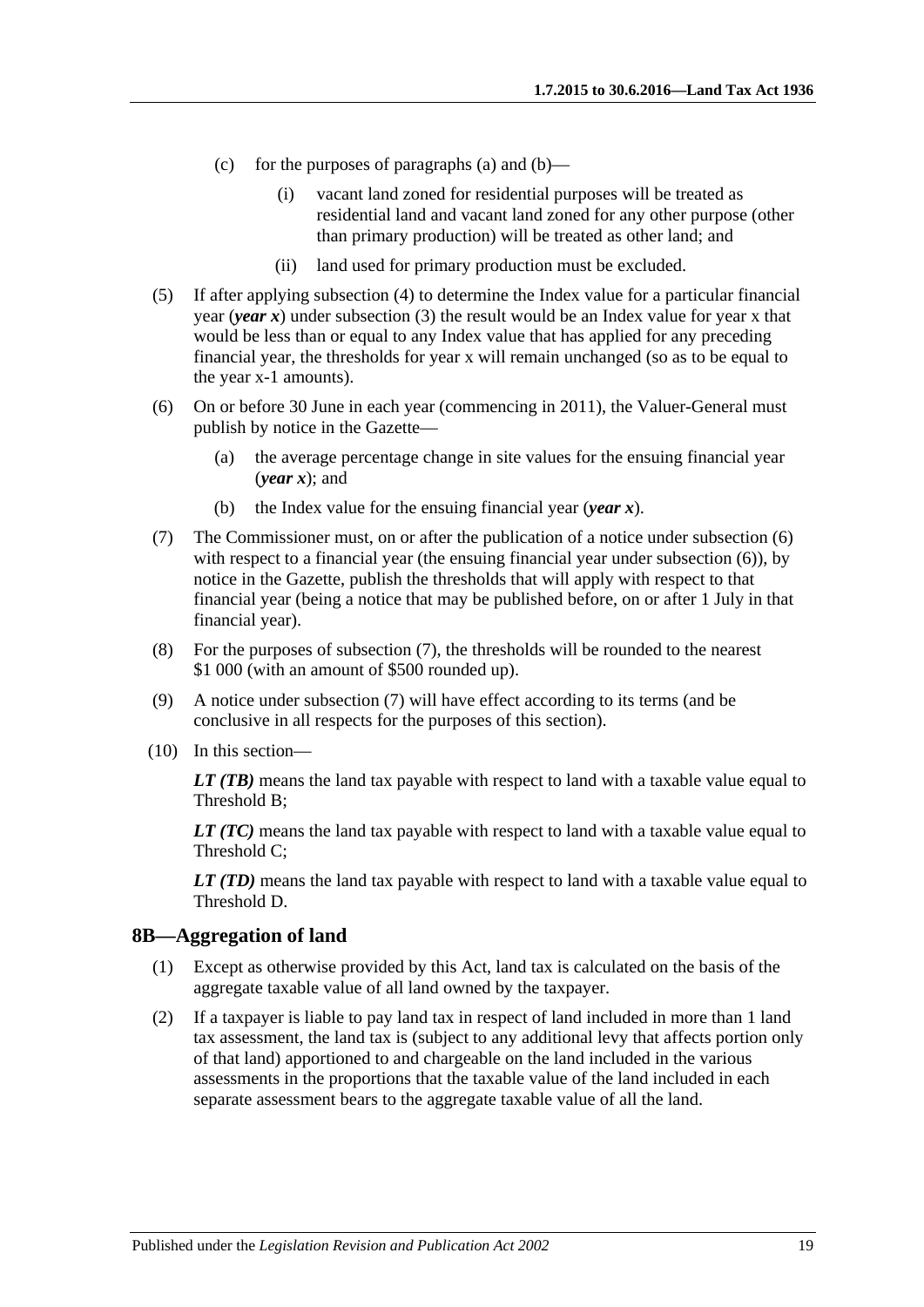#### <span id="page-19-0"></span>**9—Defined rural areas**

The Governor may, by proclamation—

- (a) declare any part of the State to be a defined rural area for the purposes of this Act; or
- (b) vary or revoke any such declaration.

#### <span id="page-19-5"></span><span id="page-19-1"></span>**10—Defined shack-site areas**

- (1) The Governor may, by proclamation—
	- (a) declare any part of the State to be a defined shack-site area for the purposes of this Act; or
	- (b) vary or revoke any such declaration.
- (2) A proclamation under [subsection](#page-19-5) (1) is effective from a day (which may be antecedent or subsequent to the day on which it is made) determined by the Governor.

#### <span id="page-19-2"></span>**11—Minimum tax**

Where the total amount of land tax payable by any taxpayer in respect of any year would, apart from this section, be less than \$20, no land tax is payable.

#### <span id="page-19-7"></span><span id="page-19-3"></span>**12—Tax in cases where there are two or more owners**

- (1) Subject to [subsection](#page-19-6) (2), where two or more persons are the owners of land, the same amount of land tax is payable in respect of that land as if only one person were the owner.
- <span id="page-19-6"></span>(2) [Subsection](#page-19-7) (1) does not affect the operation of any provisions of this Act under which the value of land is aggregated, for the purpose of the assessment of tax, with the value of other land.

#### <span id="page-19-8"></span><span id="page-19-4"></span>**13—Cases of multiple ownership and aggregation of value**

- (1) If two or more persons are owners of the same land but not all in the same capacity<sup>1</sup>, the Commissioner may treat all who are owners of the land in one particular capacity (to be decided by the Commissioner) as—
	- (a) the sole owner or owners of the land; and
	- (b) the sole taxpayer or taxpayers for the land.
- (2) If the Commissioner treats a person or persons as the sole owner or owners of land under [subsection](#page-19-8) (1), the aggregation principle applies as if that person or those persons were the sole owner or owners of the land.
- (3) The aggregation principle is subject to the following qualifications:
	- (a) if two or more persons are the taxpayers for the same land, the taxable value of the land will not be aggregated with the taxable value of—
		- (i) other land for which one or more, but not all, of those persons is or are the taxpayer or taxpayers; or
		- (ii) other land for which one or more of those persons and some other person are the taxpayers;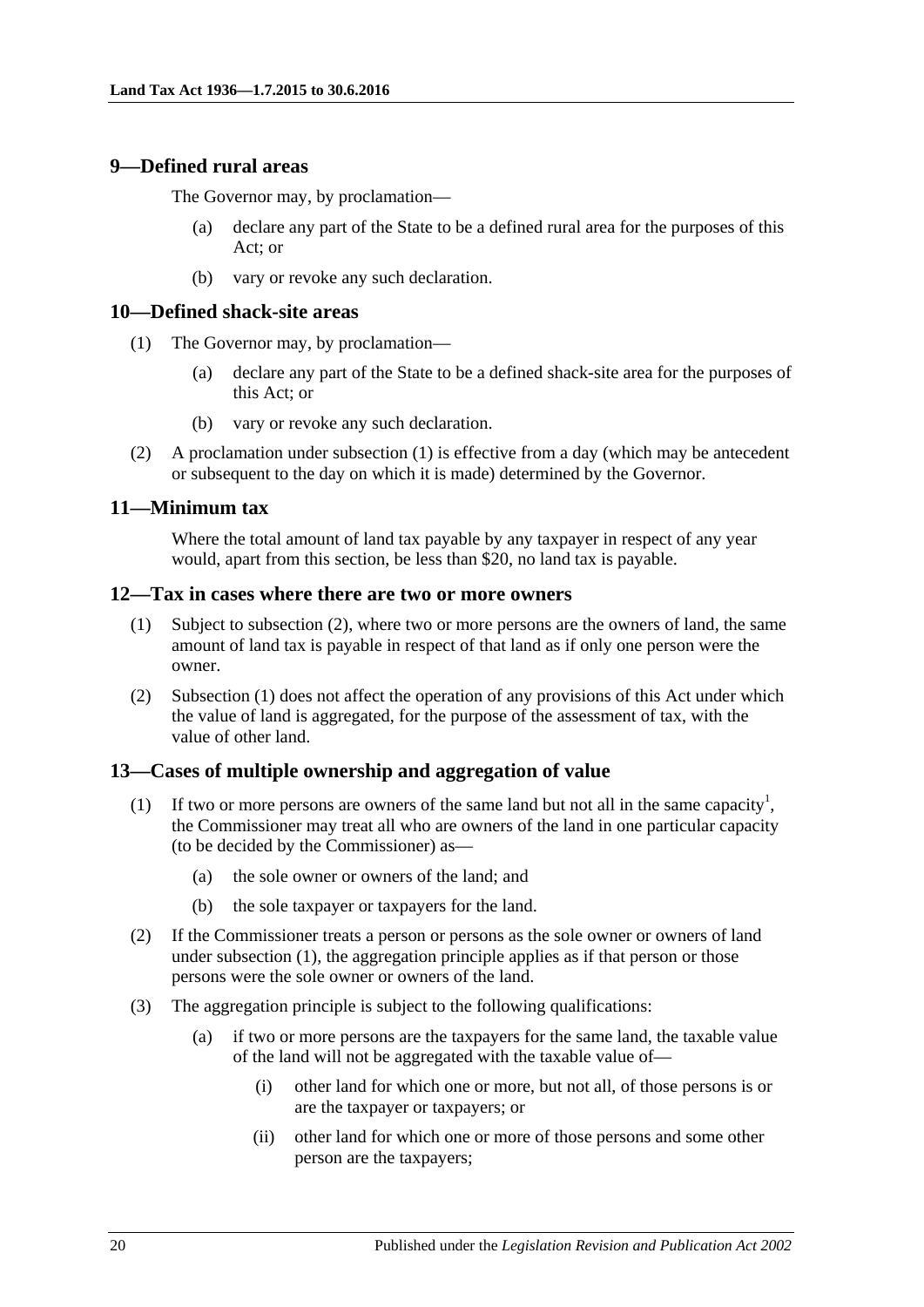- <span id="page-20-2"></span>(b) subject to [subsection](#page-20-1) (3a), if land is held on trust (other than a trust arising because of a contract to purchase or acquire an estate or interest in the land), notice of the trust is given as required by regulation, and the trustee is the taxpayer for the land, the taxable value of the land will not be aggregated with the taxable value of other land owned by the same taxpayer unless the other land is held in trust for the same beneficiary.
- <span id="page-20-1"></span>(3a) If two or more portions of land comprising the whole or a part of a certificate of title are held on trust for two or more beneficiaries, the qualification to the aggregation principle under [subsection](#page-20-2) (3)(b) does not apply and the Commissioner may treat all the land comprising the certificate of title as the one piece of land.
- (4) If two or more trustees own land separately, but subject to the same trust, the Commissioner may treat any one of the trustees as the owner or owners of all the land subject to the trust.
- <span id="page-20-3"></span>(5) For the purposes of this section, the various capacities in which a person may be the owner of land are as follows:
	- (a) as legal owner;
	- (b) as equitable owner;
	- (c) as prospective owner (ie a person who has entered into a contract to purchase or acquire an estate or interest in the land);
	- (d) as lessee under a perpetual lease or a shack-site lease;
	- (e) if the land is in a defined shack-site area—as occupier.
- (6) This section applies subject to the operation of [section](#page-20-0) 13A.

**Note—**

1 See [subsection](#page-20-3) (5).

#### <span id="page-20-0"></span>**13A—Commissioner may determine that minor interest is to be disregarded**

(1) In this section—

*prescribed interest*—see [subsections](#page-20-4) (2) and [\(3\);](#page-21-0)

*prescribed land* means land where—

- (a) 2 or more persons are the owners of the land; or
- (b) the land is held on trust (other than a trust arising because of a contract to purchase or acquire an estate or interest in the land);

*transaction* includes any form of conveyance, transfer, contract, agreement or arrangement (whether or not in writing).

<span id="page-20-4"></span>(2) If a person's interest in prescribed land is 5% or less, [subsection](#page-21-1) (5) will apply in relation to the interest (a *prescribed interest*) unless the Commissioner, on the application of a person who, as an owner of the prescribed land, has an interest exceeding 5% in the land, is satisfied that there is no doubt that the interest was created solely for a purpose, or entirely for purposes, unrelated to reducing the amount of land tax payable in respect of the land, or any other piece of land.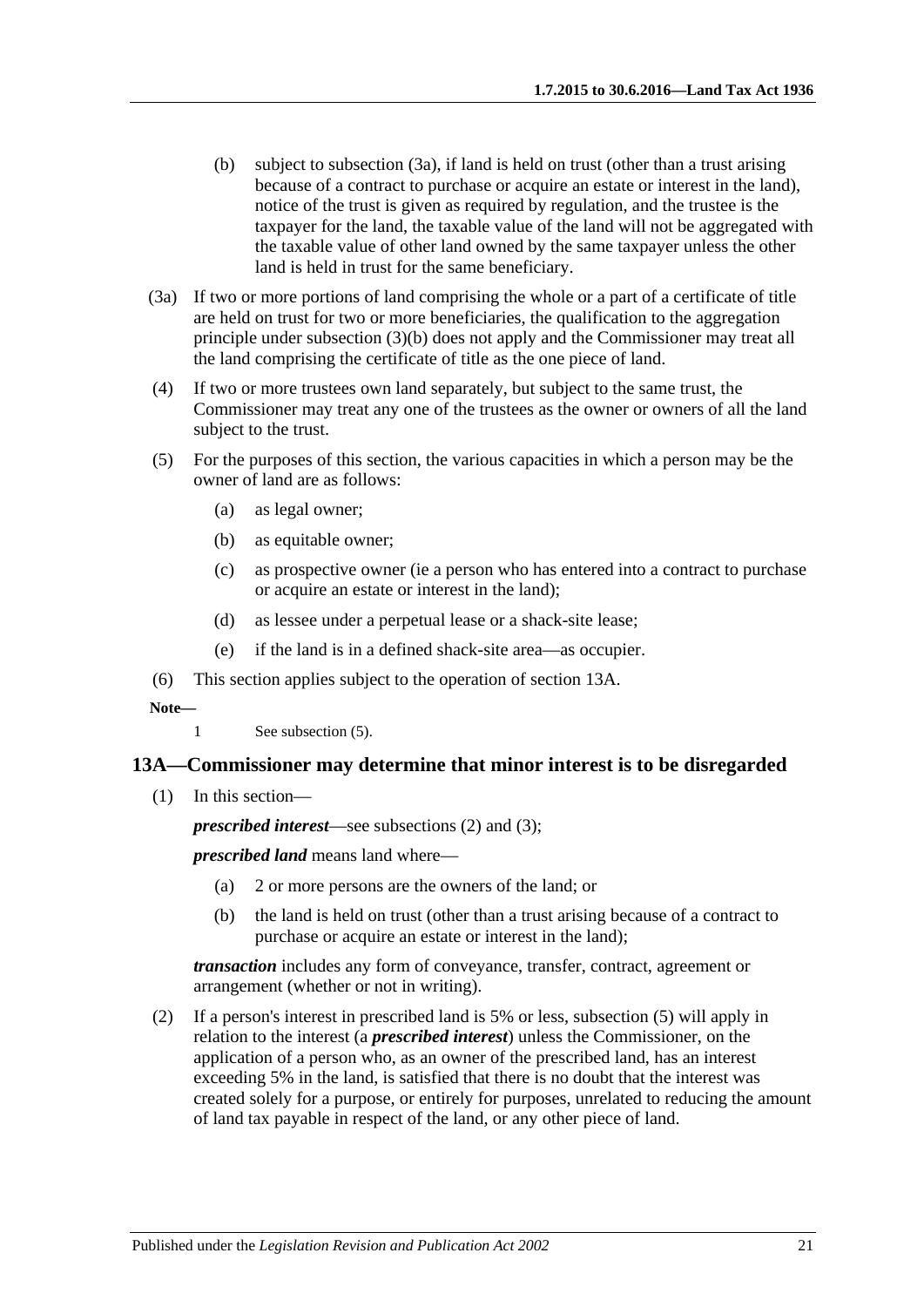- <span id="page-21-0"></span>(3) If a person's interest in prescribed land exceeds 5% but is less than 50%, [subsection](#page-21-1) (5) will apply in relation to the interest (a *prescribed interest*) if the Commissioner forms the opinion that the purpose, or 1 of the purposes, for the creation of the interest was to reduce the amount of land tax payable in respect of the land, or any other piece of land.
- (3a) If the Commissioner forms the opinion for the purposes of [subsection](#page-21-0) (3) that the purpose, or 1 of the purposes, for the creation of an interest was to reduce the amount of land tax payable in respect of land—
	- (a) [subsection](#page-21-1) (5) will be taken to have applied in relation to the interest from the date on which the interest was created; and
	- $(b)$  if—
		- (i) the land was wholly or partially exempted from land tax for a particular financial year; and
		- (ii) the Commissioner is satisfied, on the basis of having formed the opinion, that there were not, in respect of that financial year, proper grounds for exempting the land from land tax,

the Commissioner may withdraw the exemption in respect of that financial year.

- (4) For the purposes of [subsections](#page-20-4) (2) and [\(3\),](#page-21-0) the Commissioner may have regard to—
	- (a) the nature of any relationships between the owners of the land, or between the owners of 2 or more pieces of land and, if relevant, the relationship between a trustee and a beneficiary or beneficiaries or between 2 or more trustees or 2 or more beneficiaries; and
	- (b) the lack of consideration, or the amount, value or source of the consideration, provided in association with the creation of the interest; and
	- (c) the form and substance of any transaction associated with the creation or operation of the interest, including the legal and economic obligations of the parties and the economic and commercial substance of any such transaction; and
	- (d) the way in which any transaction associated with the creation or operation of the interest was entered into or carried out; and
	- (e) any other matter the Commissioner considers relevant.
- <span id="page-21-1"></span>(5) If this subsection applies in relation to a prescribed interest under this section—
	- (a) the person holding the prescribed interest is taken not to be—
		- (i) an owner of land for the purposes of this Act to the extent of the prescribed interest; or
		- (ii) in a case in which [subsection](#page-22-1)  $(9)(a)(ii)$  applies in relation to a beneficiary, a beneficiary under a relevant trust for the purposes of this Act; and
	- (b) the land tax payable in respect of the land is to be assessed, and is payable—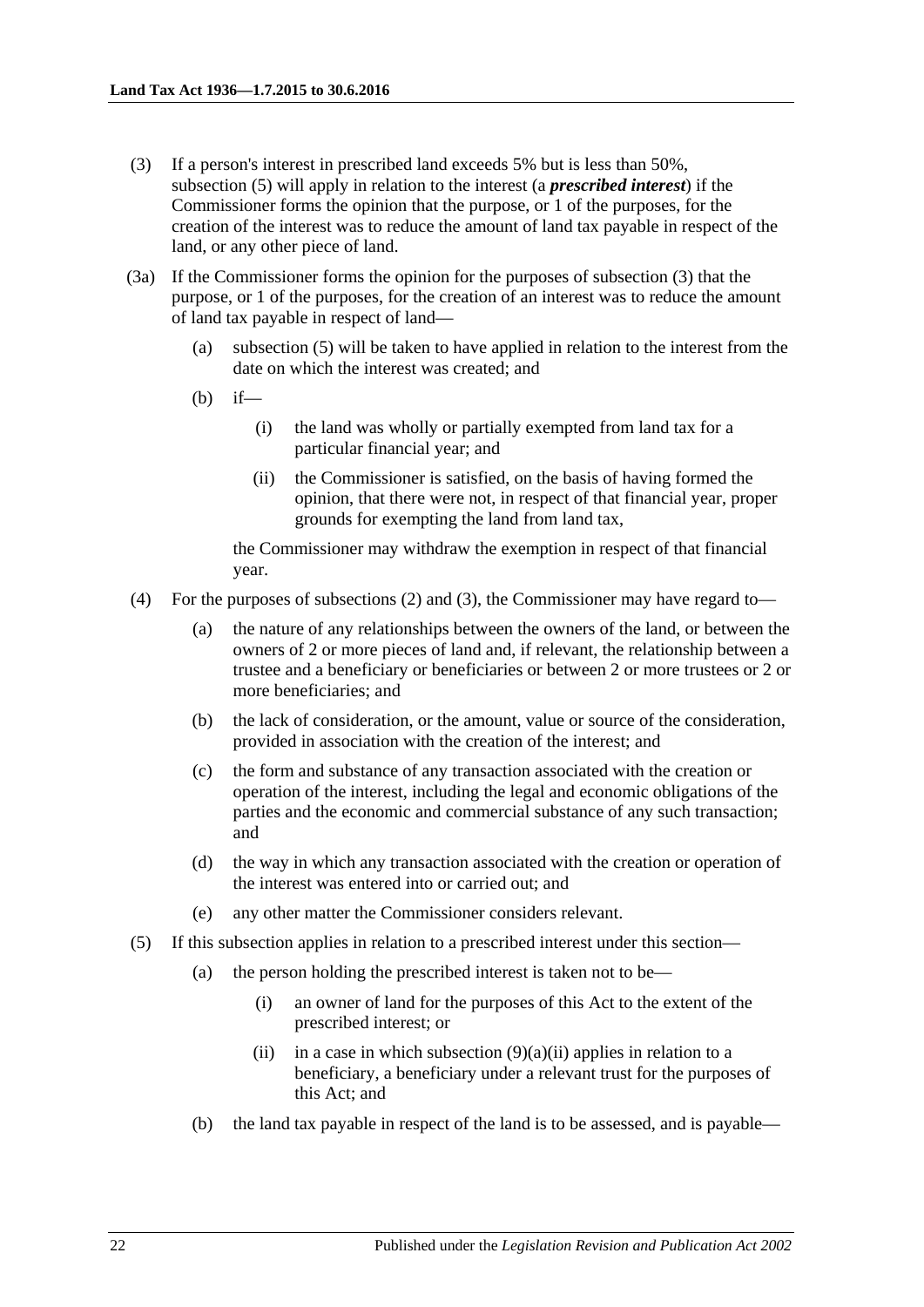- (i) as if the land were wholly owned by the owner or owners of the land who do not hold the prescribed interest (or, if relevant, any such prescribed interest); and
- (ii) in a case in which [subsection](#page-22-1)  $(9)(a)(ii)$  applies in relation to a beneficiary, as if the interest of the beneficiary did not exist.
- (6) However, a preceding subsection will not apply for the purposes of the other provisions of this Act if the effect is to decrease the amount of land tax payable in respect of any land.
- (7) If the Commissioner decides to reject an application of an owner of land under [subsection](#page-20-4) (2), the Commissioner must give notice of the decision to the owner—
	- (a) stating the decision; and
	- (b) stating the grounds on which the decision is based.
- (8) If the Commissioner forms an opinion under [subsection](#page-21-0) (3) so as to give rise to the application of [subsection](#page-21-1) (5), the Commissioner must give notice of the operation of [subsection](#page-21-1) (5) to each owner of the land—
	- (a) stating the fact that the opinion has been formed, and setting out its effect under this section; and
	- (b) stating the grounds on which the opinion is based.
- <span id="page-22-1"></span>(9) For the purposes of this section—
	- (a) a reference to an interest in land is a reference—
		- (i) to an estate, interest or other circumstance that makes a person an owner of land under this Act (but does not include an interest consisting only of a right of occupation); or
		- (ii) to an interest that a person has in land that arises by virtue of a trust, either as trustee or beneficiary, other than—
			- (A) a trust arising because of a contract to purchase or acquire an estate or interest in the land; or
			- (B) an interest arising in any other circumstances prescribed by the regulations; and
	- (b) an interest may be or become subject to the operation of this section no matter when it was created, including in a case where the interest was created before the commencement of this section.

#### <span id="page-22-0"></span>**14—Person liable to tax**

- (1) Subject to this Act, an owner of land is liable for tax in respect of that land.
- (2) In any proceedings relating to tax in respect of land, the person named in a valuation roll under the *[Valuation of Land Act](http://www.legislation.sa.gov.au/index.aspx?action=legref&type=act&legtitle=Valuation%20of%20Land%20Act%201971) 1971* as the owner of the land, being the valuation roll containing the site value required to be used in calculating the land tax in respect of the land, will be presumed, in the absence of proof to the contrary, to be the owner of the land liable to the tax.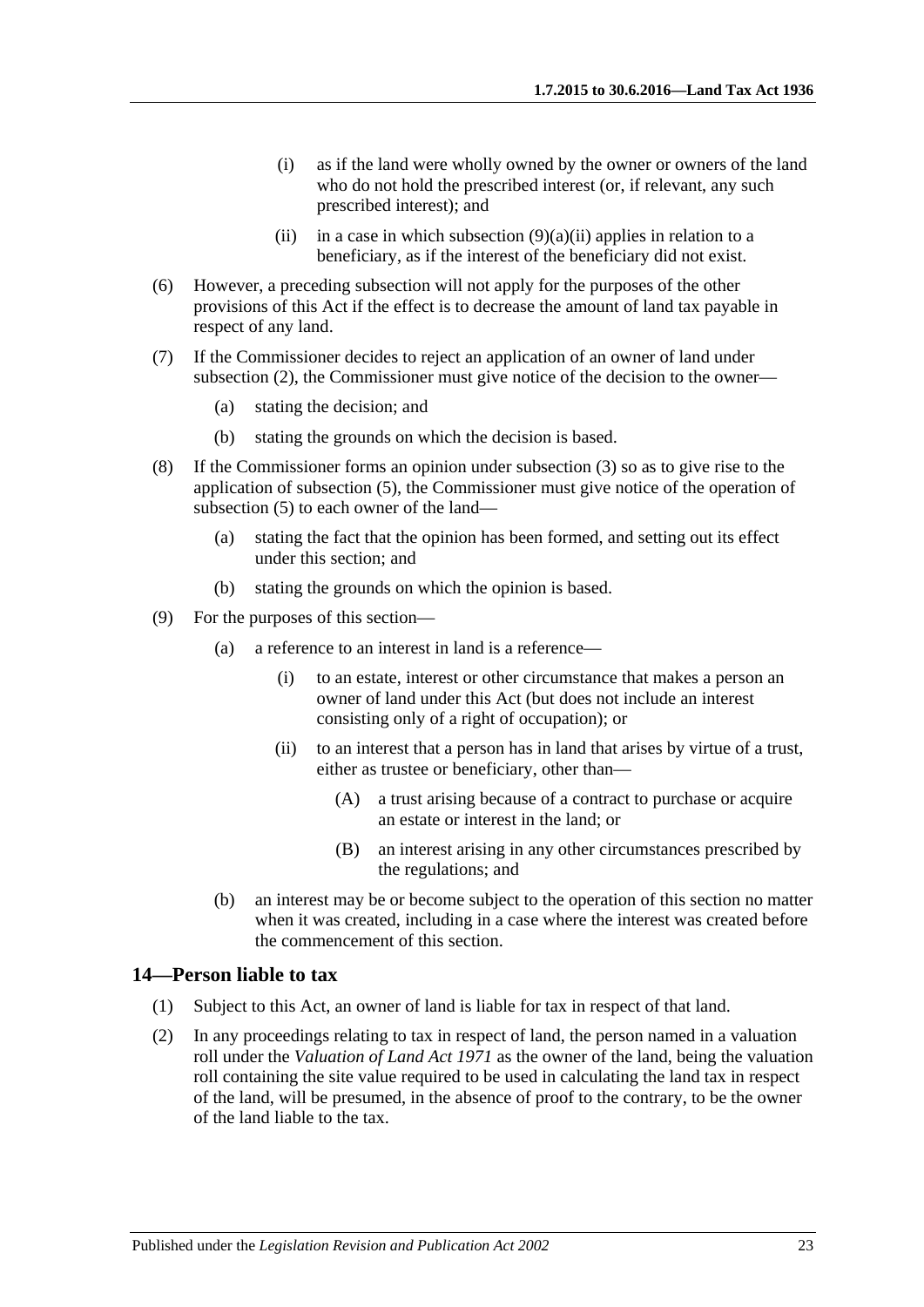#### <span id="page-23-0"></span>**15—Change of ownership**

- (1) Subject to this Act, no land and no person assessed for tax is relieved of a charge or liability for tax in respect of a particular financial year by reason of a change in the ownership of the land, or any other event, occurring after the commencement of the financial year.
- (2) The Commissioner may refuse to recognise any change in the ownership of any land until the amount of the tax in respect of the land has been paid.
- (3) The Commissioner may refuse to recognise any change in the ownership of any land where notice of that change of ownership has not been given as required by the regulations.
- (4) Where the Commissioner refuses to recognise a change in the ownership of any land, the person who is recognised by the Commissioner as the owner of the land remains the taxpayer in respect of the land.

#### <span id="page-23-1"></span>**16—Liability for tax to be joint and several**

Where there are two or more taxpayers in respect of the same land, they are jointly and severally liable to pay tax in respect of that land.

#### <span id="page-23-2"></span>**17—Distribution of burden**

- (1) The burden of the tax will be distributed between the taxpayers in the relative proportions of the value of their interests in the land taxed.
- (2) A taxpayer who has paid tax in respect of land is entitled to recover from every other taxpayer in respect of the same land a proper proportion of the amount paid.

#### <span id="page-23-3"></span>**18—Contracts etc to evade land tax**

- (1) Where a contract, agreement or arrangement entered into in writing or verbally (whether before or after the commencement of the *Land Tax Act Amendment Act 1977*) has or purports to have the purpose (whether as the main or a subsidiary purpose) of in any way directly or indirectly—
	- (a) altering the incidence of land tax; or
	- (b) relieving any person from liability to pay land tax, or reducing any such liability; or
	- (c) defeating, evading or avoiding any obligation or liability imposed by this Act,

the Commissioner may, by notice in writing given to the parties treat that contract, agreement or arrangement as void for the purposes of this Act.

(2) Where the Commissioner has, in pursuance of this section, treated a contract, agreement or arrangement as void for the purposes of this Act, it will be presumed, in any legal proceedings, in the absence of proof to the contrary, that the purpose of the contract, agreement or arrangement is such as would attract the operation of this section.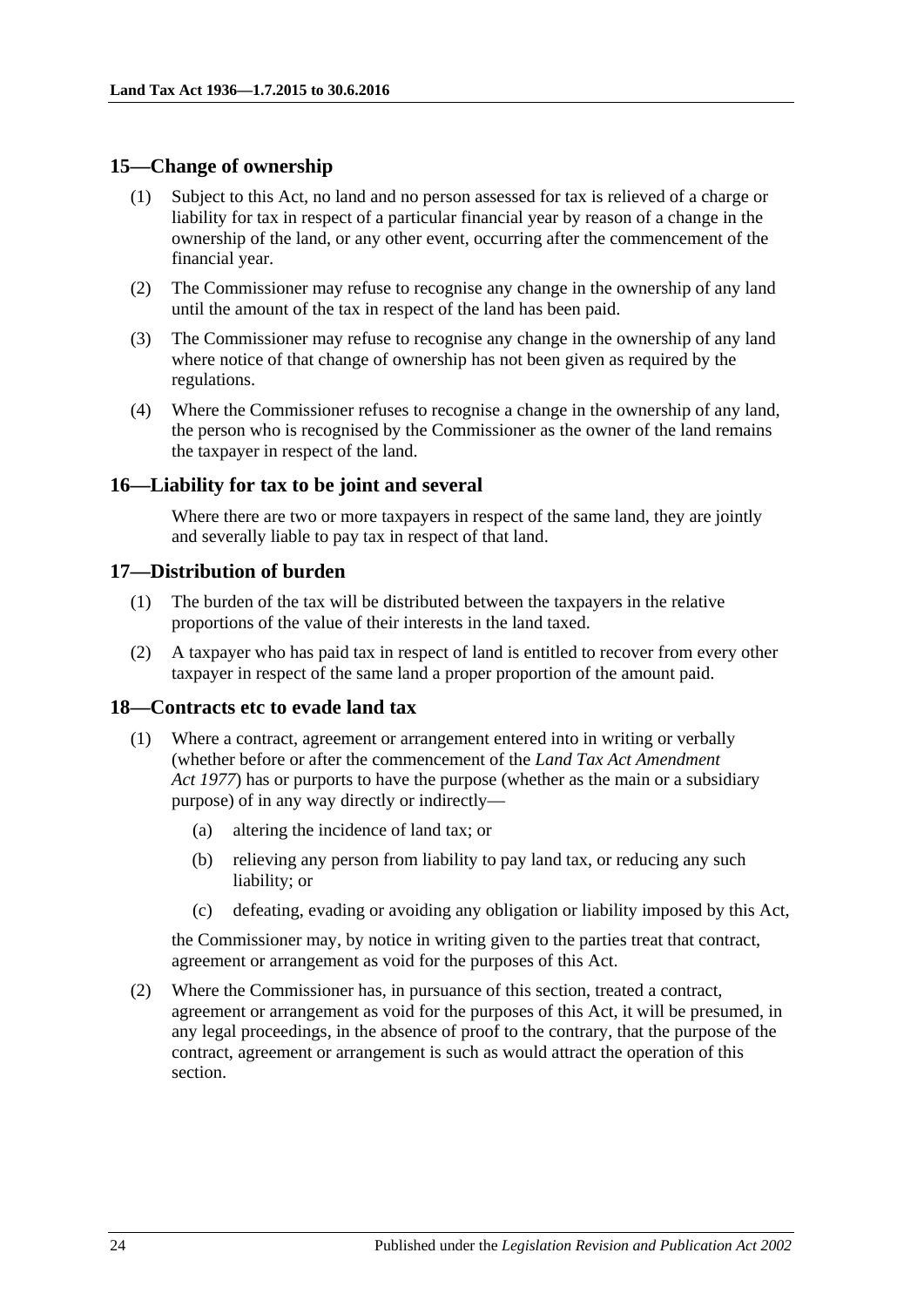#### <span id="page-24-2"></span><span id="page-24-0"></span>**19—Time for payment of tax**

- (1) The amount specified in an assessment by the Commissioner as land tax payable in respect of land for a financial year must be paid to the Commissioner within 30 days after service of the assessment on the taxpayer, or, if there is more than one taxpayer liable to pay the tax in respect of the land, on any one of the taxpayers.
- $(2)$  If—
	- (a) a person who otherwise would have been served with an assessment for the payment of land tax has not been served with such an assessment on account of—
		- (i) gaining an exemption (or partial exemption) from land tax that should not have applied under this Act (including by an exemption continuing after it should have come to an end); or
		- (ii) receiving a waiver or refund that should not have been given; and
	- (b) the failure to serve the assessment is attributable (wholly or in part) to—
		- (i) false, misleading or incomplete information that has been provided to the Commissioner; or
		- (ii) information that should have been provided to the Commissioner not being so provided,

then the provision, or non-provision, of that information (as the case may be) will be taken to constitute a tax default by the person for the purposes of the *[Taxation](http://www.legislation.sa.gov.au/index.aspx?action=legref&type=act&legtitle=Taxation%20Administration%20Act%201996)  [Administration Act](http://www.legislation.sa.gov.au/index.aspx?action=legref&type=act&legtitle=Taxation%20Administration%20Act%201996) 1996*.

- <span id="page-24-3"></span>(3) In connection with the operation of subsection (2)—
	- (a) the tax default will be taken to have occurred on the day on which the exemption applied from, or the waiver or refund was given (as the case may be); and
	- (b) an assessment under [subsection](#page-24-2) (1) may specify any interest accrued or penalty tax payable under the *[Taxation Administration Act](http://www.legislation.sa.gov.au/index.aspx?action=legref&type=act&legtitle=Taxation%20Administration%20Act%201996) 1996* in respect of a preceding financial year, including where an assessment of land tax has not been previously served with respect to that financial year, or where an assessment served with respect to that financial year did not identify the tax default; and
	- (c) a liability to pay interest under the *[Taxation Administration Act](http://www.legislation.sa.gov.au/index.aspx?action=legref&type=act&legtitle=Taxation%20Administration%20Act%201996) 1996* will accrue from the day applying under [paragraph](#page-24-3) (a) (and not a day determined under section 25(1) of that Act).

#### <span id="page-24-4"></span><span id="page-24-1"></span>**20—Power to let or sell land liable to tax**

- (1) If tax is in arrears for 6 months or more, the Commissioner may have a notice published in the Gazette—
	- (a) specifying the land in respect of which the tax is payable; and
	- (b) specifying the amount of the tax in arrears; and
	- (c) stating that if the tax is not paid within 3 months of the date of the notice the Commissioner will let the land, or apply to the Supreme Court for an order for sale of the land.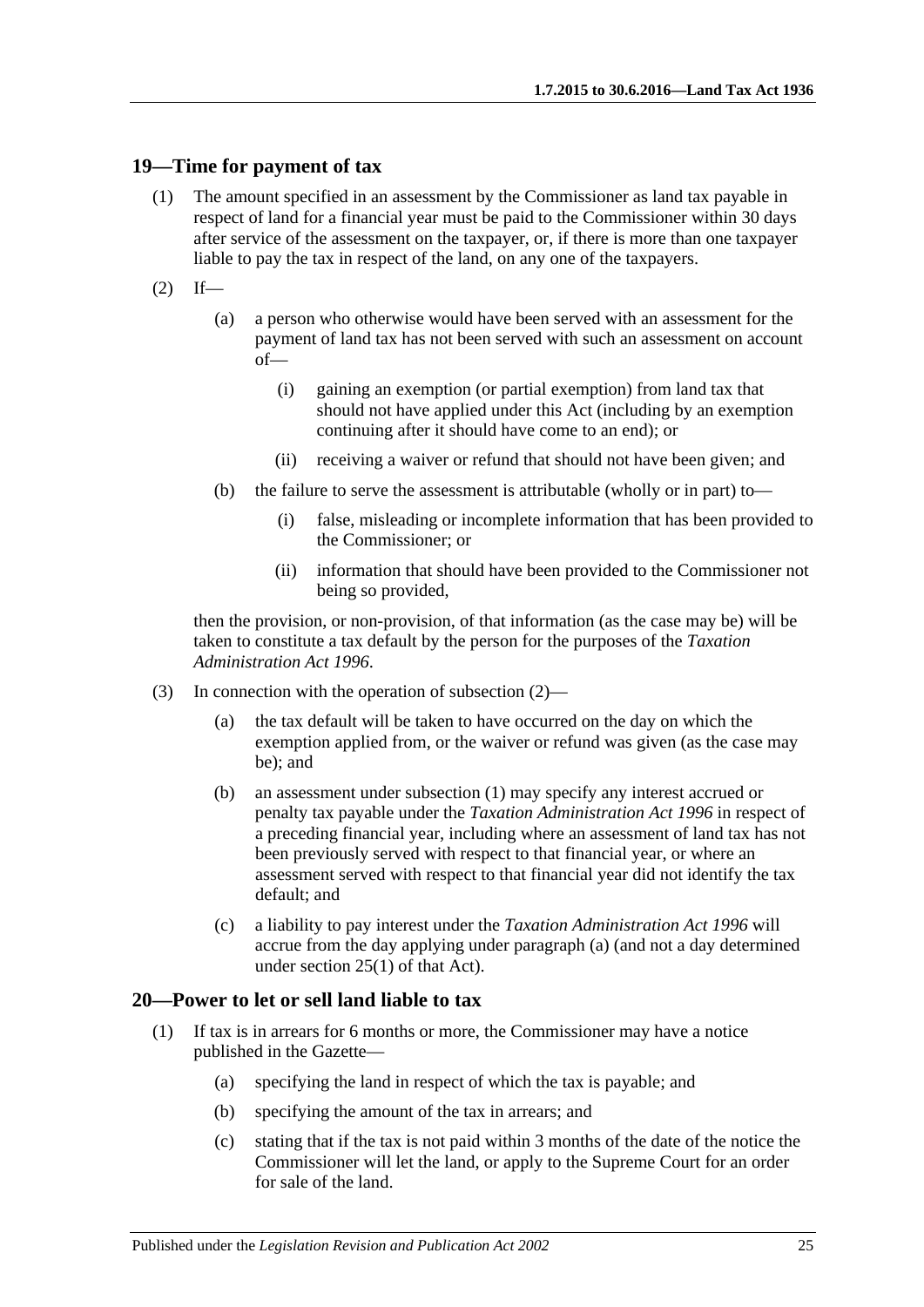- (2) If at the expiration of 3 months from the date of a notice published under [subsection](#page-24-4) (1) any part of the tax remains in arrears the Commissioner may—
	- (a) let the land; or
	- (b) apply to the Supreme Court for an order for the sale of the land.
- <span id="page-25-4"></span><span id="page-25-3"></span>(3) The Supreme Court may, on an application under [subsection](#page-25-3) (2)(b)—
	- (a) make an order for the sale of the land; and
	- (b) give directions as to how the proceeds of sale are to be dealt with.
- (4) Subject to any directions of the Supreme Court under [subsection](#page-25-4) (3), where land is leased or sold in pursuance of this section the proceeds will be applied by the Commissioner towards the payment of the arrears of tax and the costs of proceeding under this section and any surplus must be paid to the person beneficially entitled to the land or, if the land has been sold, to the person who was beneficially entitled to the land prior to the sale.

#### <span id="page-25-0"></span>**21—Transfer of land in satisfaction of tax liability**

Where land is unencumbered except by a liability to pay tax, the Commissioner may, on behalf of the Crown, accept a transfer of an estate in fee simple in the land in satisfaction of the liability for tax.

#### <span id="page-25-1"></span>**22—Tax first charge on land**

- (1) Subject to this Act, tax is, until payment, a first charge on the land in respect of which the tax is payable.
- (2) Where land tax is levied against the common property, or part of the common property, of a community scheme under the *[Community Titles Act](http://www.legislation.sa.gov.au/index.aspx?action=legref&type=act&legtitle=Community%20Titles%20Act%201996) 1996*, the tax is not a charge on the common property but is, instead, a first charge on each of the community lots of the community scheme.

#### <span id="page-25-5"></span><span id="page-25-2"></span>**23—Certificates in respect of liability to tax**

- (1) Upon application by the purchaser of any land, or the purchaser's agent, and payment of the prescribed fee, the Commissioner may issue a certificate showing the amount (if any) of tax that is, or will be, payable under this Act in respect of the land on a specified date (the *relevant date*).
- (2) Where the Commissioner is unable to calculate exactly the amount referred to in [subsection](#page-25-5) (1), the Commissioner may make an estimate of that amount.
- (3) Where the land in respect of which an application is made under this section is only part of the land included in a land tax assessment, the certificate referred to in [subsection](#page-25-5) (1) must relate to the whole of the land comprised in the assessment.
- (4) Where—
	- (a) the amount (if any) stated in a certificate given under this section is paid within a period specified in the certificate; or
	- (b) the certificate indicates that no amount is or will be payable,

the purchaser and the purchaser's successors in title are released from any liability to tax that accrued in respect of the land before the relevant date, and no such liability is or remains a charge upon the land after it becomes vested in the purchaser.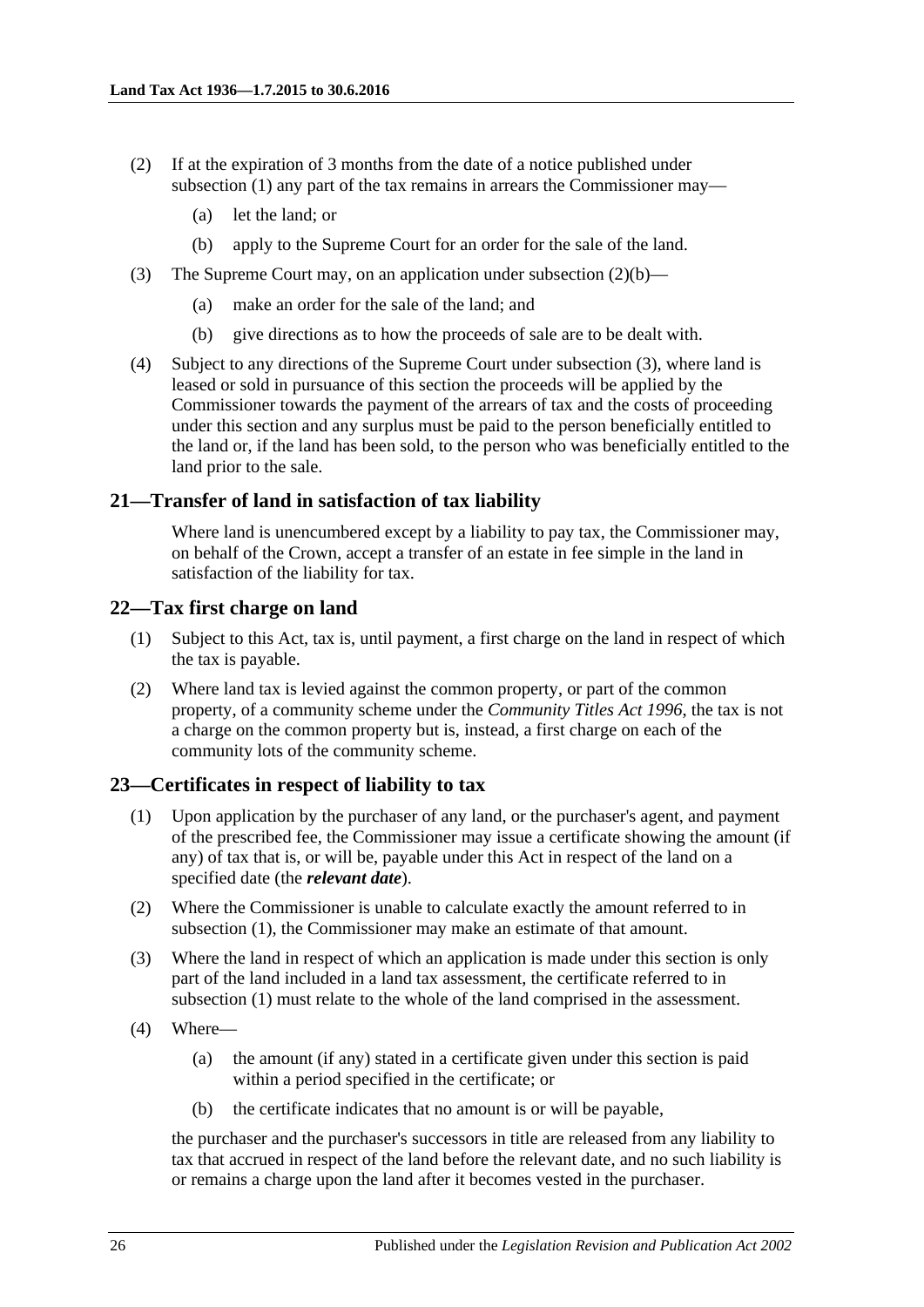#### <span id="page-26-0"></span>**24—Alterations to valuations**

The right of the Commissioner to recover tax under this Act is not suspended or delayed by an objection, review or appeal in relation to a valuation under the *[Valuation of Land Act](http://www.legislation.sa.gov.au/index.aspx?action=legref&type=act&legtitle=Valuation%20of%20Land%20Act%201971) 1971* and the Commissioner may recover tax on the assumption that the valuation is correct, but if any alteration to a valuation affecting the amount of land tax payable in respect of any land is made under that Act (whether in consequence of an objection, review or appeal, or otherwise) the Commissioner must make a reassessment of the liability to land tax in respect of the land.

#### <span id="page-26-1"></span>**25—Service**

- (1) An assessment or other document to be served on a person for the purposes of this Act may be served on the person by affixing it conspicuously on any land to which the assessment or other document relates.
- (2) This section is in addition to and does not derogate from a provision of the *[Taxation](http://www.legislation.sa.gov.au/index.aspx?action=legref&type=act&legtitle=Taxation%20Administration%20Act%201996)  [Administration Act](http://www.legislation.sa.gov.au/index.aspx?action=legref&type=act&legtitle=Taxation%20Administration%20Act%201996) 1996* as to the service of documents.

#### <span id="page-26-2"></span>**26—Regulations**

- (1) The Governor may make regulations for the purposes of this Act.
- (2) Any such regulation may impose a fine not exceeding \$125 for breach of a regulation.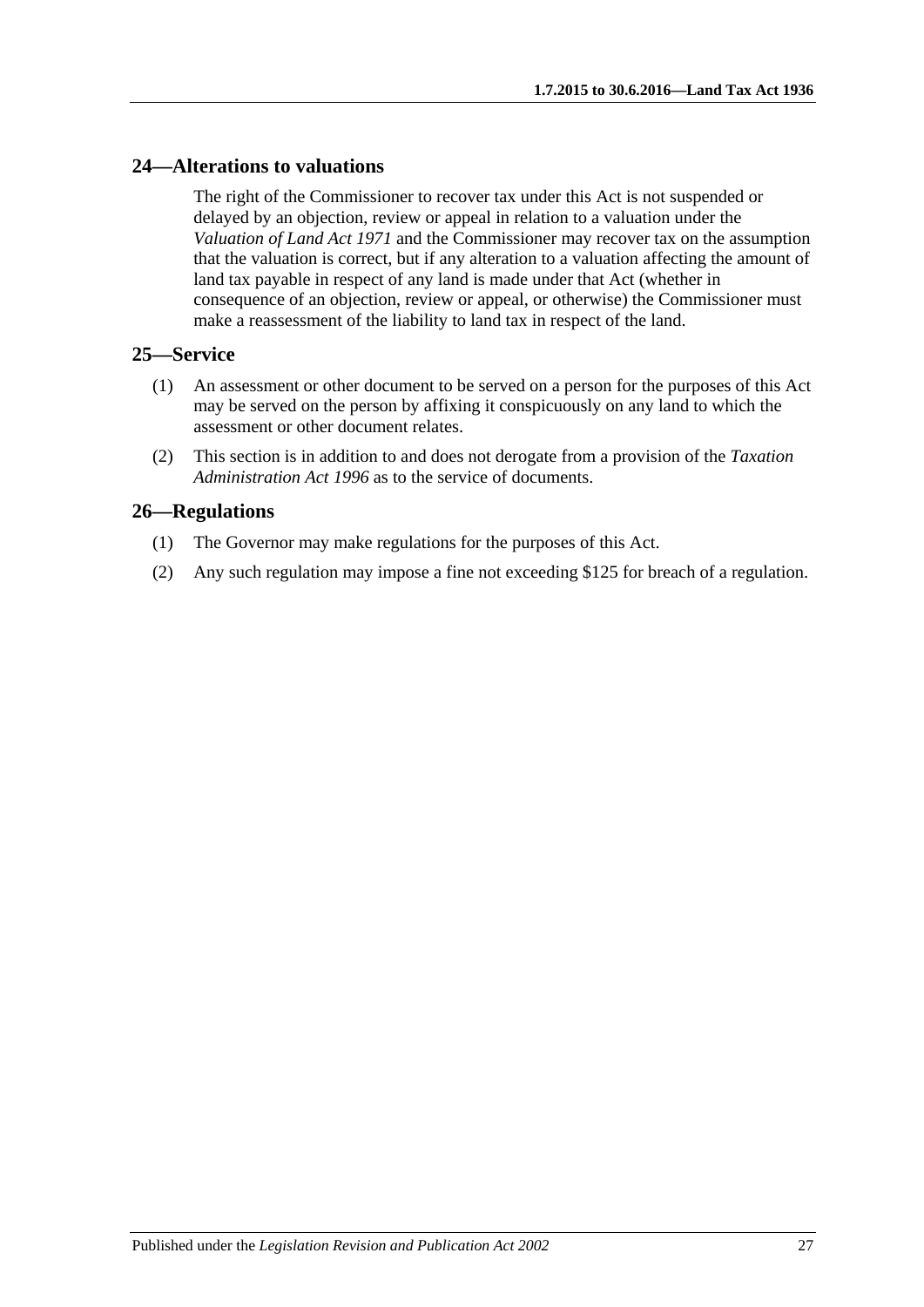## <span id="page-27-0"></span>**Legislative history**

## **Notes**

- Please note—References in the legislation to other legislation or instruments or to titles of bodies or offices are not automatically updated as part of the program for the revision and publication of legislation and therefore may be obsolete.
- Earlier versions of this Act (historical versions) are listed at the end of the legislative history.
- For further information relating to the Act and subordinate legislation made under the Act see the Index of South Australian Statutes or www.legislation.sa.gov.au.

## **Legislation repealed by principal Act**

The *Land Tax Act 1936* repealed the following:

*Taxation Act 1927 Taxation Amendment Act 1927 Taxation Act Amendment Act 1929 Taxation Act 1930 Land Tax Act 1931 Taxation Act 1933 Taxation Act 1934 Taxation Act 1935*

## **Principal Act and amendments**

New entries appear in bold.

| Year | N <sub>o</sub> | Title                                              | Assent     | Commencement                            |
|------|----------------|----------------------------------------------------|------------|-----------------------------------------|
| 1936 | 2318           | Land Tax Act 1936                                  | 26.11.1936 | 7.1.1937 ( <i>Gazette 7.1.1937 p1</i> ) |
| 1942 | -34            | Land Tax Act Amendment Act 1942                    | 26.11.1942 | 26.11.1942                              |
| 1948 | -16            | Land Tax Act Amendment Act 1948                    | 23.9.1948  | 23.9.1948                               |
| 1952 | 47             | Land Tax Act Amendment Act 1952                    | 4.12.1952  | 4.12.1952                               |
| 1961 | -8             | Land Tax Act Amendment Act 1961                    | 19.10.1961 | 19.10.1961                              |
| 1965 | 32             | Land Tax Act Amendment Act 1965                    | 2.12.1965  | 2.12.1965                               |
| 1966 | 39             | Land Tax Act Amendment Act 1966                    | 25.8.1966  | 25.8.1966                               |
| 1967 | 40             | Land Tax Act Amendment Act 1967                    | 28.9.1967  | $22.2.1968$ : s 1(1)                    |
| 1969 | 56             | Land Tax Act Amendment Act 1969                    | 4.12.1969  | 21.5.1970 (Gazette 21.5.1970 p1842)     |
| 1970 | 49             | Land Tax Act Amendment Act 1970                    | 10.12.1970 | 30.6.1971 (Gazette 10.6.1971 p2830)     |
| 1971 | 53             | Land Tax Act Amendment Act 1971                    | 23.9.1971  | 23.9.1971                               |
| 1972 | 78             | Land Tax Act Amendment Act 1972                    | 5.10.1972  | At midnight on 30.6.1972: s 2           |
| 1972 | 79             | Statutes Amendment (Valuation of<br>Land) Act 1972 | 5.10.1972  | $1.6.1972$ : s 2                        |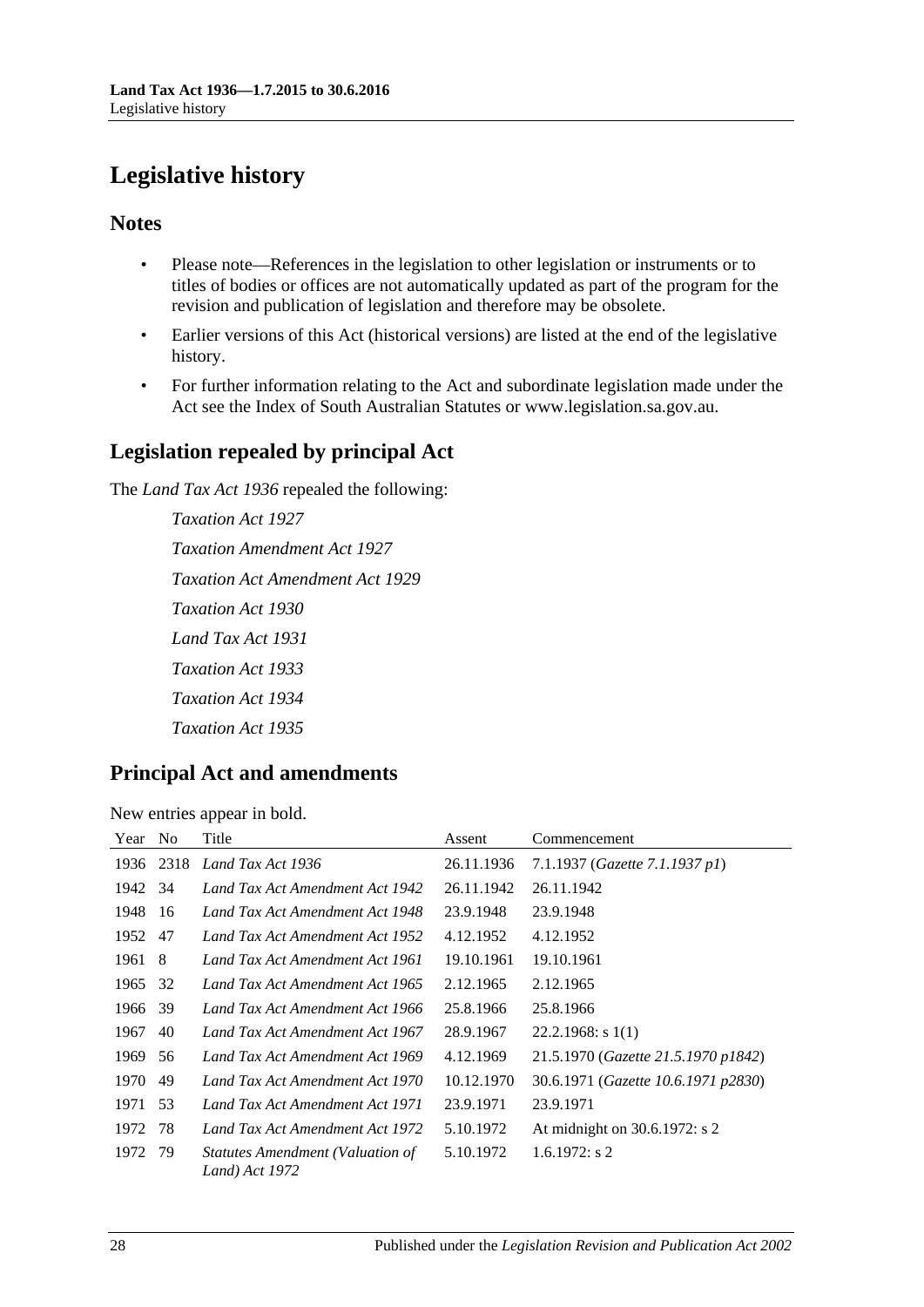| 1974    | 16  | Rates and Taxes Remission Act 1974                                | 4.4.1974   | $1.7.1973$ : s 2                                                                                 |
|---------|-----|-------------------------------------------------------------------|------------|--------------------------------------------------------------------------------------------------|
| 1974    | 109 | Land Tax Act Amendment Act 1974                                   | 5.12.1974  | 5.12.1974                                                                                        |
| 1975    | 48  | Land Tax Act Amendment Act 1975                                   | 10.4.1975  | 2.6.1975 (Gazette 22.5.1975 p1987)                                                               |
| 1975    | 98  | <b>Statutes Amendment (Rates and</b><br>Taxes Remission) Act 1975 | 20.11.1975 | 1.7.1975: s 2                                                                                    |
| 1976    | 41  | Land Tax Act Amendment Act 1976                                   | 22.10.1976 | 30.6.1976: s 2                                                                                   |
| 1977    | 32  | Land Tax Act Amendment Act 1977                                   | 27.10.1977 | $30.6.1977$ : s 2                                                                                |
| 1977    | 55  | <b>Statutes Amendment (Rates and</b><br>Taxes Remission) Act 1977 | 15.12.1977 | $1.7.1978$ : s 2                                                                                 |
| 1979    | 61  | Land Tax Act Amendment Act 1979                                   | 8.11.1979  | $30.6.1979$ : s 2                                                                                |
| 1981    | 29  | Statutes Amendment (Valuation of<br>Land) Act 1981                | 19.3.1981  | 30.6.1981 (Gazette 4.6.1981 p1640)                                                               |
| 1982    | 79  | Land Tax Act Amendment Act 1982                                   | 9.9.1982   | 30.6.1982: s 2 except s 15-8.12.1983<br>(Gazette 8.12.1983 p1616)                                |
| 1983    | 80  | Land Tax Act Amendment Act 1983                                   | 24.11.1983 | $30.6.1983$ : s 2                                                                                |
| 1984    | 88  | Valuation of Land Act Amendment<br>Act 1984                       | 29.11.1984 | 11.7.1985 (Gazette 4.7.1985 p6)                                                                  |
| 1985    | 79  | Land Tax Act Amendment Act 1985                                   | 22.8.1985  | At midnight on 30.6.1985: s 2                                                                    |
| 1986    | 62  | Land Tax Act Amendment Act 1986                                   | 6.11.1986  | At midnight on $30.6.1986$ : s $2(1)$ except<br>s 7 & Sch-18.5.1987 (Gazette<br>23.4.1987 p1072) |
| 1986    | 78  | Rates and Land Tax Remission<br>Act 1986                          | 4.12.1986  | 1.4.1987 (Gazette 26.3.1987 p702)                                                                |
| 1987    | 2   | <b>Statutes Amendment (Taxation)</b><br>Act 1987                  | 5.3.1987   | 5.3.1987                                                                                         |
| 1987    | 72  | Land Tax Act Amendment Act 1987                                   | 5.11.1987  | At midnight on 30.6.1987: s 2                                                                    |
| 1988    | 63  | Land Tax Act Amendment Act 1988                                   | 27.10.1988 | At midnight on 30.6.1988: s 2                                                                    |
| 1989    | 48  | Land Tax Act Amendment Act 1989                                   | 31.8.1989  | At midnight on 30.6.1989: s 2                                                                    |
| 1990    | 44  | Land Tax Act Amendment Act 1990                                   | 25.10.1990 | At midnight on 30.6.1990: s 2                                                                    |
| 1991    | 46  | Land Tax (Miscellaneous)<br>Amendment Act 1991                    | 21.11.1991 | At midnight on 30.6.1991: s 2                                                                    |
| 1992 50 |     | Land Tax (Rates) Amendment<br>Act 1992                            |            | 29.10.1992 At midnight on 30.6.1992: s 2                                                         |
| 1992    | 71  | <b>Statutes Amendment (Expiation of</b><br>Offences) Act 1992     | 19.11.1992 | 1.3.1993 (Gazette 18.2.1993 p600)                                                                |
| 1993    | 77  | Land Tax (Rates) Amendment<br>Act 1993                            | 27.10.1993 | At midnight on 30.6.1993: s 2                                                                    |
| 1994    | 63  | Land Tax (Scale Adjustment)<br>Amendment Act 1994                 | 3.11.1994  | At midnight on 30.6.1994: s 2                                                                    |
| 1995    | 70  | Land Tax (Home Unit Companies)<br>Amendment Act 1995              | 2.11.1995  | At midnight on 30.6.1995: s 2                                                                    |
| 1996    | 38  | <b>Statutes Amendment (Community</b><br>Titles) Act 1996          | 9.5.1996   | ss 9 & 10-4.11.1996 (Gazette<br>31.10.1996 p1460)                                                |
| 1996    | 82  | <b>Statutes Amendment (Taxation</b><br>Administration) Act 1996   | 5.12.1996  | Pt 4 (ss $34-62$ ) & Sch (cl 3)-1.7.1997<br>(Gazette 19.12.1996 p1924)                           |
| 1997    | 81  | Land Tax (Land Held On Trust)<br>Amendment Act 1997               | 24.12.1997 | 24.12.1997                                                                                       |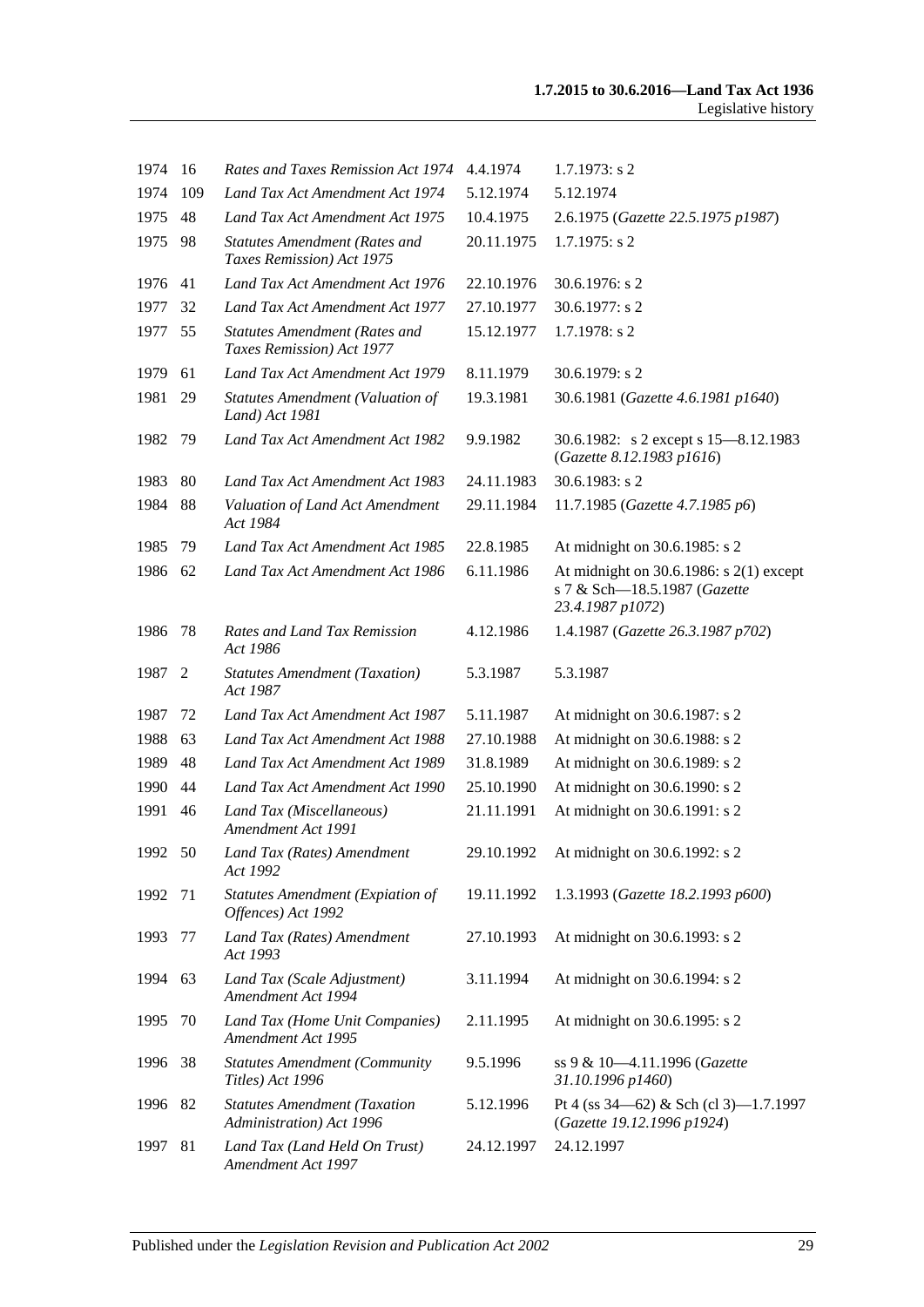#### **Land Tax Act 1936—1.7.2015 to 30.6.2016** Legislative history

| 2015 | 41  | <b>Statutes Amendment and Repeal</b><br>(Budget 2015) Act 2015             | 26.11.2015 | Pt $3$ (ss $6-10$ )—at midnight on<br>$30.6.2015$ : s 2(3)                                                     |
|------|-----|----------------------------------------------------------------------------|------------|----------------------------------------------------------------------------------------------------------------|
| 2010 | - 7 | Land Tax (Miscellaneous)<br>Amendment Act 2010                             | 1.7.2010   | s 4(3), (6) & (7)—at midnight on<br>30.6.2009; ss 4(1), (2), (4) & (5), 5 &<br>6—at midnight on 30.6.2010: s 2 |
| 2008 | 38  | <b>Statutes Amendment and Repeal</b><br>(Taxation Administration) Act 2008 | 23.10.2008 | Pt 3 (s $24$ )—1.7.2009 ( <i>Gazette</i><br>11.12.2008 p5475)                                                  |
| 2007 | 33  | Statutes Amendment (Budget 2007)<br>Act 2007                               | 9.8.2007   | Pt 3 (ss $5 \& 6$ )—at midnight on<br>$30.6.2008$ : s $2(3)$                                                   |
| 2006 | 43  | <b>Statutes Amendment (Domestic</b><br>Partners) Act 2006                  | 14.12.2006 | Pt 50 (s $144$ )-1.6.2007 ( <i>Gazette</i><br>26.4.2007 p1352)                                                 |
| 2005 | 28  | Statutes Amendment (Budget 2005)<br>Act 2005                               | 30.6.2005  | Pt 2 (ss $4-7$ )—at midnight on<br>$30.6.2005$ : s 2(1)                                                        |
| 2001 | 27  | <b>Statutes Amendment (Taxation</b><br>Measures) Act 2001                  | 26.7.2001  | Pt 2 (s 4)—26.7.2001: s 2(1)                                                                                   |
| 1999 | 83  | Land Tax (Intensive Agistment)<br>Amendment Act 1999                       | 2.12.1999  | At midnight on 30.6.1999: s 2                                                                                  |
|      |     |                                                                            |            |                                                                                                                |

## **Provisions amended since 3 February 1976**

- Legislative history prior to 3 February 1976 appears in marginal notes and footnotes included in the consolidation of this Act contained in Volume 5 of The Public General Acts of South Australia 1837-1975 at page 575.
- Certain textual alterations were made to this Act by the Commissioner of Statute Revision when preparing the reprint of the Act that incorporated all amendments in force as at 18 May 1987. A Schedule of these alterations was laid before Parliament on 6 August 1987.

New entries appear in bold.

Entries that relate to provisions that have been deleted appear in italics.

| Provision                            | How varied                                    | Commencement |
|--------------------------------------|-----------------------------------------------|--------------|
| Long title                           | substituted by 82/1996 s 34                   | 1.7.1997     |
| PtI                                  | heading deleted by $82/1996$ s 35             | 1.7.1997     |
| s 1                                  | amended by $62/1986$ s 7 (Sch)                | 18.5.1987    |
| ss 2 and 3                           | deleted by $62/1986$ s $7(Sch)$               | 18.5.1987    |
| s <sub>2</sub>                       |                                               |              |
| s(2(1))                              | s 4(1) amended by $62/1986$ s 7 (Sch)         | 18.5.1987    |
|                                      | s 4(1) redesignated as s 2(1) by 82/1996 s 62 | 1.7.1997     |
| aggregation<br>principle             | inserted by $63/1994$ s 3                     | 1.7.1994     |
| assessment or<br>reassessment        | inserted by $82/1996$ s $36(a)$               | 1.7.1997     |
| business of<br>primary<br>production | amended by 79/1982 s 3                        | 30.6.1982    |
|                                      | amended by $83/1999$ s $3(a)$                 | 1.7.1999     |
| the Commissioner                     | substituted by 62/1986 s 7 (Sch)              | 18.5.1987    |
|                                      | substituted by $82/1996$ s $36(b)$            | 1.7.1997     |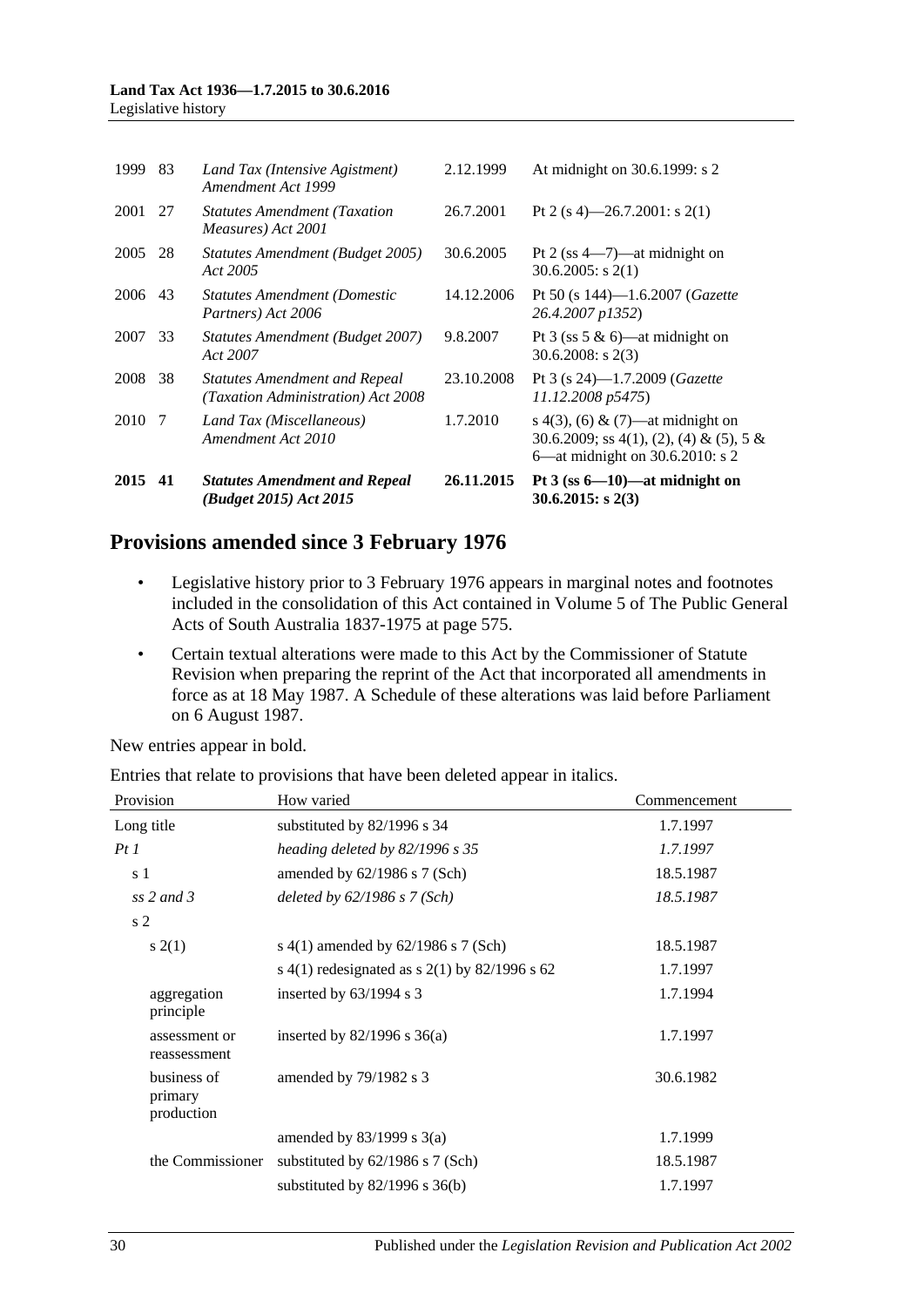| contribution                                | deleted by $62/1986$ s $7$ (Sch)                            | 18.5.1987 |
|---------------------------------------------|-------------------------------------------------------------|-----------|
| contributor                                 | deleted by $62/1986$ s $7$ (Sch)                            | 18.5.1987 |
| declared livestock                          | inserted by $83/1999$ s $3(b)$                              | 1.7.1999  |
| declared rural<br>land                      | substituted by 41/1976 s 3                                  | 30.6.1976 |
|                                             | deleted by $29/1981 s 9(a)$                                 | 30.6.1981 |
| defined shack-site<br>areas                 | inserted by $50/1992$ s $3(a)$                              | 1.7.1992  |
| determination of<br>unimproved value        | deleted by $29/1981 s 9(b)$                                 | 30.6.1981 |
| determination of<br>site value              | inserted by $29/1981$ s $9(b)$                              | 30.6.1981 |
| document                                    | inserted by $70/1995$ s $3(a)$                              | 1.7.1995  |
| improvements                                | deleted by $29/1981 s$ 9(c)                                 | 30.6.1981 |
| land used for<br>primary<br>production      | substituted by $28/2005$ s $4(1)$                           | 1.7.2005  |
| liquidator                                  | amended by $62/1986$ s $7$ (Sch)                            | 18.5.1987 |
|                                             | deleted by $82/1996 s 36(c)$                                | 1.7.1997  |
| the metropolitan<br>area                    | substituted by 80/1983 s 3                                  | 30.6.1983 |
|                                             | deleted by 44/1990 s 3                                      | 1.7.1990  |
| owner                                       | amended by $62/1986$ s 7 (Sch)                              | 18.5.1987 |
|                                             | amended by $48/1989$ s $3(a)$ , (b)                         | 1.7.1989  |
|                                             | amended by 50/1992 s 3(b), (c)                              | 1.7.1992  |
| particular notice                           | amended by $62/1986$ s $7$ (Sch)                            | 18.5.1987 |
|                                             | deleted by $82/1996 s 36(d)$                                | 1.7.1997  |
| regulation                                  | deleted in pursuance of the Acts Republications<br>Act 1967 | 18.5.1987 |
| retirement village                          | inserted by 72/1987 s 3                                     | 1.7.1987  |
| returns                                     | amended by $62/1986$ s $7$ (Sch)                            | 18.5.1987 |
|                                             | deleted by $82/1996 s 36(e)$                                | 1.7.1997  |
| shack site lease                            | inserted by $48/1989$ s $3(c)$                              | 1.7.1989  |
| site improvements                           | deleted by $29/1981 s 9(d)$                                 | 30.6.1981 |
| site value                                  | inserted by $29/1981$ s $9(d)$                              | 30.6.1981 |
| tax                                         | substituted by $82/1996$ s $36(f)$                          | 1.7.1997  |
| taxpayer                                    | amended by 82/1996 s 36(g)                                  | 1.7.1997  |
| taxpayer in a<br>representative<br>capacity | deleted by $82/1996 s 36(h)$                                | 1.7.1997  |
| <b>Treasurer</b>                            | deleted by $62/1986$ s $7$ (Sch)                            | 18.5.1987 |
| unimproved value                            | deleted by $29/1981 s9(e)$                                  | 30.6.1981 |
| s(2)                                        | s 4(2) deleted by 29/1981 s 9(f)                            | 30.6.1981 |
|                                             | s $4(2)$ inserted by $70/1995$ s $3(b)$                     | 1.7.1995  |
|                                             | s 4(2) redesignated as s 2(2) by 82/1996 s 62               | 1.7.1997  |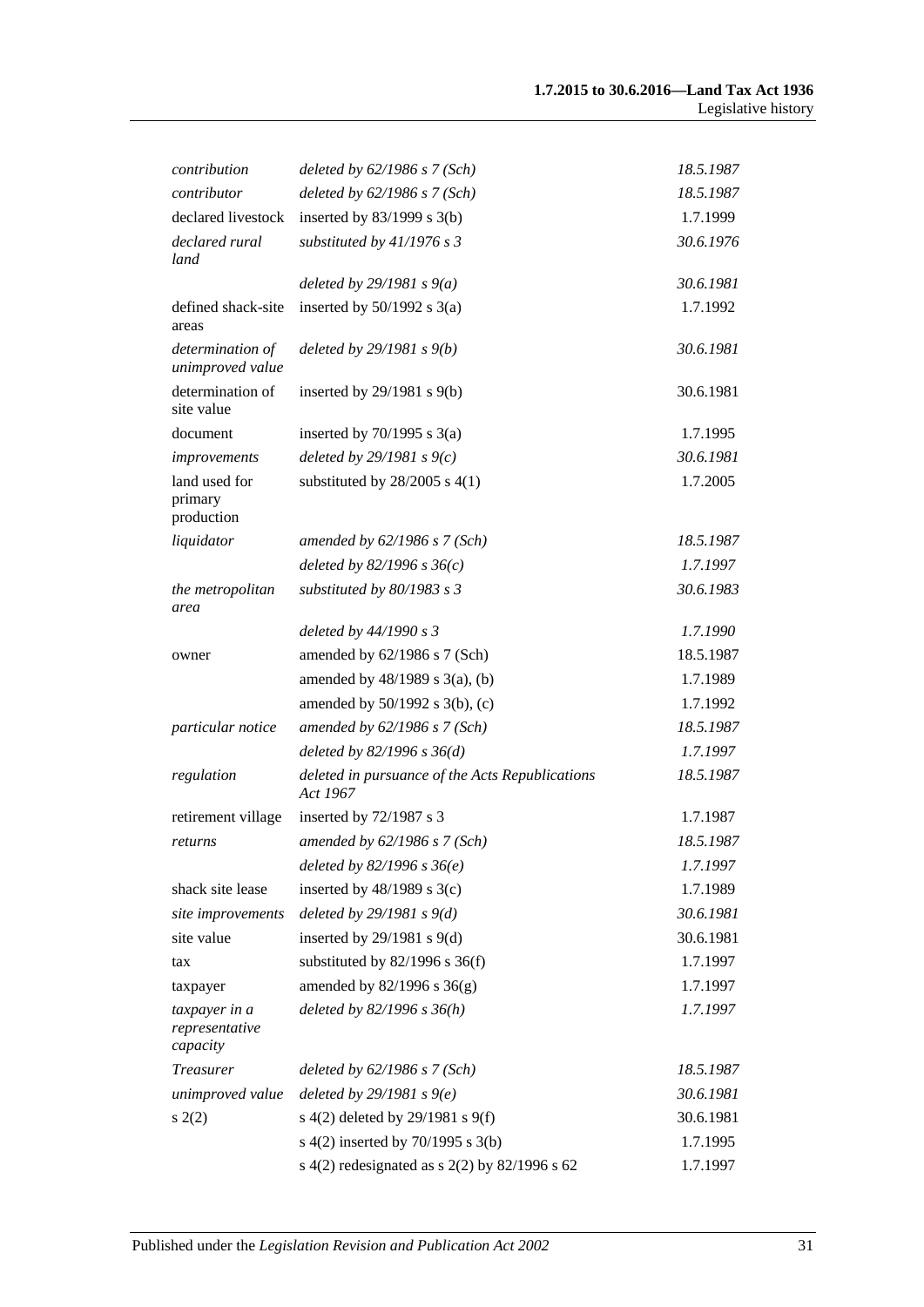| s(2(3)                                   | inserted by $28/2005$ s $4(2)$                                         | 1.7.2005  |
|------------------------------------------|------------------------------------------------------------------------|-----------|
| s <sub>3</sub>                           | s 5 inserted by 82/1996 s 37                                           | 1.7.1997  |
|                                          | s 5 redesignated as s 3 by 82/1996 s 62                                | 1.7.1997  |
| Pt 2                                     | amended by $62/1986$ s $7$ (Sch)                                       | 18.5.1987 |
|                                          | amended by $2/1987 s 4$                                                | 5.3.1987  |
|                                          | deleted by 82/1996 s 37                                                | 1.7.1997  |
| Pt3                                      | heading deleted by 82/1996 s 38                                        | 1.7.1997  |
| s <sub>4</sub>                           |                                                                        |           |
| s(4(1))                                  | s 10(1) amended by 41/1976 s 4                                         | 30.6.1976 |
|                                          | s 10(1) amended by 32/1977 s 3(a)—(c)                                  | 30.6.1977 |
|                                          | s 10(1) amended by 61/1979 s 3(a)                                      | 30.6.1979 |
|                                          | s 10(1) amended by 79/1982 s 4                                         | 30.6.1982 |
|                                          | s 10(1) amended by 62/1986 s 3                                         | 1.7.1986  |
|                                          | s $10(1)$ amended by $62/1986$ s 7 (Sch)                               | 18.5.1987 |
|                                          | s 10(1) amended by 82/1996 Sch cl 3                                    | 1.7.1997  |
|                                          | s 10(1) redesignated as $s$ 4(1) by 82/1996 s 62                       | 1.7.1997  |
|                                          | amended by 28/2005 s 5(1), (2)                                         | 1.7.2005  |
| s(4(2)                                   | s 10(2) substituted by 82/1996 s 39                                    | 1.7.1997  |
|                                          | s 10(2) redesignated as s 4(2) by 82/1996 s 62                         | 1.7.1997  |
| s(4(3))                                  | s 10(3) deleted by 32/1977 s 3(d)                                      | 30.6.1977 |
|                                          | s $10(3)$ inserted by $61/1979$ s $3(b)$                               | 30.6.1979 |
|                                          | s 10(3) amended by 82/1996 Sch cl 3                                    | 1.7.1997  |
|                                          | s 10(3) redesignated as s 4(3) by 82/1996 s 62                         | 1.7.1997  |
| $s(4(4)$ and $(5)$                       | s $10(4)$ and (5) amended by $62/1986$ s 7 (Sch)                       | 18.5.1987 |
|                                          | s $10(4)$ and (5) redesignated as s $4(4)$ and (5) by<br>82/1996 s 62  | 1.7.1997  |
| s 5 before<br>substitution by<br>28/2005 | s 10A inserted by $61/1979$ s 4                                        | 30.6.1979 |
|                                          | s 10A redesignated as s 5 by 82/1996 s 62                              | 1.7.1997  |
| $s\,5(2)$                                | s 10A(2) amended by 82/1996 Sch cl 3                                   | 1.7.1997  |
|                                          | s 10A(2) redesignated as $s$ 5(2) by 82/1996 s 62                      | 1.7.1997  |
| $s\sqrt{3}$                              | s 10A(3) amended by 82/1996 s 40(a), Sch cl 3                          | 1.7.1997  |
|                                          | s 10A(3) redesignated as $s$ 5(3) by 82/1996 s 62                      | 1.7.1997  |
| $s 5(4)$ and (5)                         | s $10A(4)$ and (5) substituted by 62/1986 s 7<br>(Sch)                 | 18.5.1987 |
|                                          | $s$ 10A(4) and (5) redesignated as $s$ 5(4) and (5)<br>by 82/1996 s 62 | 1.7.1997  |
| $s \, 5(6)$                              | s 10A(6) amended by $62/1986$ s 7 (Sch)                                | 18.5.1987 |
|                                          | s 10A(6) amended by $71/1992$ s $3(1)$ (Sch)                           | 1.3.1993  |
|                                          | s 10A(6) amended by 82/1996 s 40(b), Sch cl 3                          | 1.7.1997  |
|                                          | s 10A(6) redesignated as $s$ 5(6) by 82/1996 s 62                      | 1.7.1997  |
| $s\,5(8)$                                | s 10A(8) amended by 82/1996 Sch cl 3                                   | 1.7.1997  |
|                                          | s 10A(8) redesignated as $s$ 5(8) by 82/1996 s 62                      | 1.7.1997  |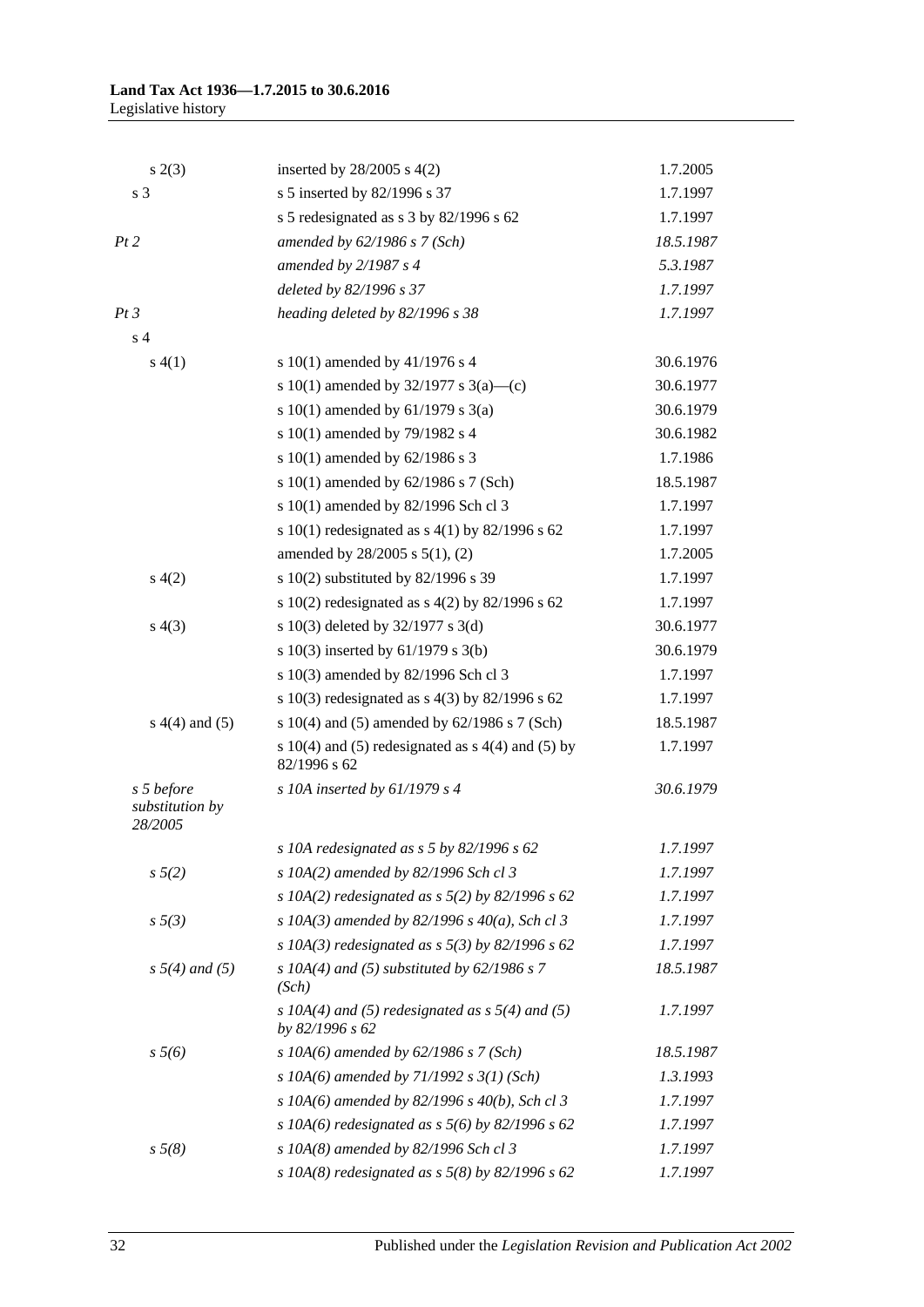| $s\,5(9)$                            | s 10A(9) substituted by $62/1986$ s 7 (Sch)                | 18.5.1987 |
|--------------------------------------|------------------------------------------------------------|-----------|
|                                      | s 10A(9) substituted by 71/1992 s $3(1)$ (Sch)             | 1.3.1993  |
|                                      | s 10A(9) amended by 82/1996 s $40(c)$                      | 1.7.1997  |
|                                      | s 10A(9) redesignated as s 5(9) by 82/1996 s 62            | 1.7.1997  |
| $s \frac{5}{10}$                     | s $10A(10)$ amended by $62/1986$ s $7 (Sch)$               | 18.5.1987 |
|                                      | s 10A(10) redesignated as $s$ 5(10) by 82/1996<br>$s\,62$  | 1.7.1997  |
| $s \frac{5}{11}$                     | s 10A(11) amended by 79/1982 s $5(a)$ , (b)                | 30.6.1982 |
|                                      | s 10A(11) amended by $62/1986$ s 7 (Sch)                   | 18.5.1987 |
|                                      | s 10A(11) amended by 72/1987 s $4(a)$                      | 1.7.1987  |
|                                      | s $10A(11)(a)(ii)$ deleted by 70/1995 s 4(a)               | 1.7.1995  |
|                                      | s $10A(11)$ redesignated as s $5(11)$ by 82/1996<br>s 62   | 1.7.1997  |
| $s$ 10A(12)                          | s 10A(12) amended by $62/1986$ s 7 (Sch)                   | 18.5.1987 |
|                                      | s 10A(12) deleted by 70/1995 s $4(b)$                      | 1.7.1995  |
| $s\,5(12)$                           | s 10A(12a) inserted by 79/1982 s $5(c)$                    | 30.6.1982 |
|                                      | s 10A(12a) substituted by 72/1987 s $4(b)$                 | 1.7.1987  |
|                                      | s 10A(12a) redesignated as $s$ 5(12) by 82/1996<br>$s\,62$ | 1.7.1997  |
| $s$ 10A(14)                          | deleted by $82/1996 s 40(d)$                               | 1.7.1997  |
| s <sub>5</sub>                       | substituted by 28/2005 s 6                                 | 1.7.2005  |
| $s\,5(10)$                           | amended by $7/2010$ s $4(3)$                               | 1.7.2009  |
|                                      | amended by 7/2010 s 4(1), (2)                              | 1.7.2010  |
|                                      | amended by 41/2015 s 6(1)                                  | 1.7.2015  |
| s 5(11a)                             | inserted by $7/2010$ s $4(4)$                              | 1.7.2010  |
| $s\,5(12)$                           | amended by $7/2010$ s $4(5)$                               | 1.7.2010  |
| s 5(12a)                             | inserted by $41/2015$ s $6(2)$                             | 1.7.2015  |
| $s\,5(13)$                           |                                                            |           |
|                                      | approved provider inserted by $7/2010$ s $4(6)$            | 1.7.2009  |
| close personal<br>relationship       | inserted by 43/2006 s 144(1)                               | 1.6.2007  |
| close relative                       | amended by 43/2006 s 144(2)                                | 1.6.2007  |
| domestic partner                     | inserted by 43/2006 s 144(3)                               | 1.6.2007  |
| principal<br>beneficiary             | inserted by $41/2015$ s $6(3)$                             | 1.7.2015  |
| relative                             | amended by 43/2006 s 144(4), (5)                           | 1.6.2007  |
| residential care                     | inserted by $7/2010$ s $4(7)$                              | 1.7.2009  |
| <b>Social Security</b><br>Act        | inserted by $41/2015$ s $6(4)$                             | 1.7.2015  |
| special disability<br>trust          | inserted by $41/2015$ s $6(4)$                             | 1.7.2015  |
| spouse                               | substituted by 43/2006 s 144(6)                            | 1.6.2007  |
| Veterans'<br><b>Entitlements Act</b> | inserted by $41/2015$ s $6(5)$                             | 1.7.2015  |
| s 5A                                 | inserted by 27/2001 s 4                                    | 26.7.2001 |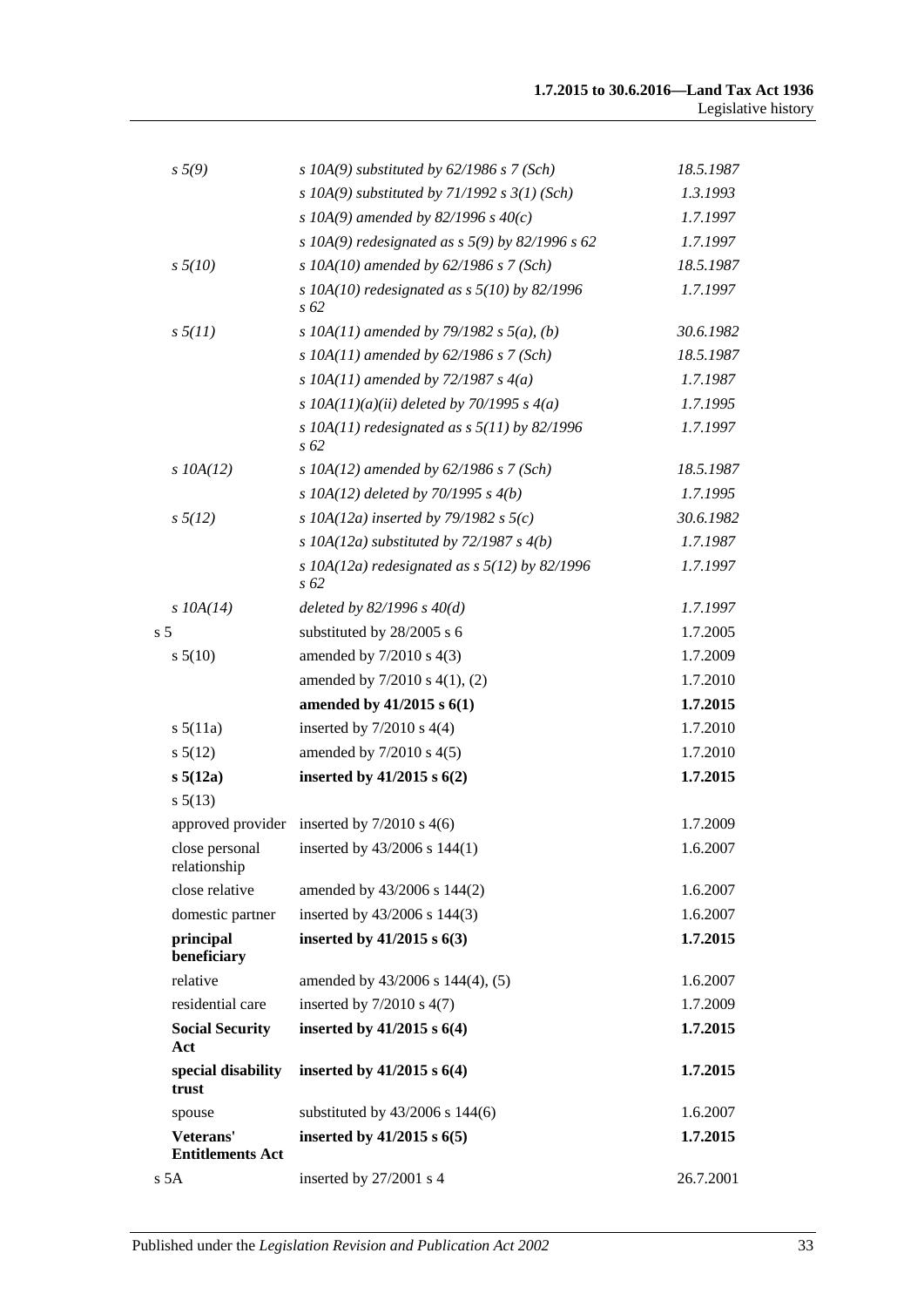| s 5A(1)                                 | amended by 41/2015 s 7(1)                      | 1.7.2015  |
|-----------------------------------------|------------------------------------------------|-----------|
|                                         | (e)—(g) deleted by $41/2015$ s $7(1)$          | 1.7.2015  |
| s 5A(4)                                 | amended by 41/2015 s 7(2)                      | 1.7.2015  |
| s $5A(6a)$                              | inserted by 7/2010 s 5                         | 1.7.2010  |
| s <sub>6</sub>                          | s 10B inserted by 38/1996 s 9                  | 4.11.1996 |
|                                         | s 10B redesignated as s 6 by 82/1996 s 62      | 1.7.1997  |
| s 7                                     | s 11 substituted by 61/1979 s 5                | 30.6.1979 |
|                                         | s 11 amended by 29/1981 s 10                   | 30.6.1981 |
|                                         | s 11 substituted by 62/1986 s 4                | 1.7.1986  |
|                                         | s 11 redesignated as s 7 by 82/1996 s 62       | 1.7.1997  |
| s(7(2)                                  | s 11(2) amended by 82/1996 Sch cl 3            | 1.7.1997  |
|                                         | s 11(2) redesignated as s 7(2) by 82/1996 s 62 | 1.7.1997  |
| $s$ $IIA$                               | amended by $61/1979 s 6$                       | 30.6.1979 |
|                                         | amended by 29/1981 s 11                        | 30.6.1981 |
|                                         | deleted by $62/1986 s 4$                       | 1.7.1986  |
| $s$ $11B$                               | deleted by 41/1976 s 5                         | 30.6.1976 |
| s 8 before<br>substitution by<br>7/2010 | s 12 amended by $41/1976 s 6$                  | 30.6.1976 |
|                                         | s 12 amended by 32/1977 s 4                    | 30.6.1977 |
|                                         | s 12 amended by 79/1985 s 3                    | 1.7.1985  |
|                                         | s 12 substituted by 62/1986 s 5                | 1.7.1986  |
|                                         | s 12 redesignated as $s$ 8 by 82/1996 $s$ 62   | 1.7.1997  |
| $s \, \mathcal{S}(1)$                   | s 12(1) substituted by 63/1988 s $3(a)$        | 1.7.1988  |
|                                         | s 12(1) substituted by 48/1989 s $4(a)$        | 1.7.1989  |
|                                         | s 12(1) substituted by $44/1990$ s $4(a)$      | 1.7.1990  |
|                                         | s 12(1) amended by $46/1991$ s 3               | 1.7.1991  |
|                                         | s 12(1) substituted by 50/1992 s 4             | 1.7.1992  |
|                                         | s 12(1) amended by 77/1993 s 3                 | 1.7.1993  |
|                                         | s 12(1) substituted by $63/1994$ s 4           | 1.7.1994  |
|                                         | s 12(1) redesignated as s 8(1) by 82/1996 s 62 | 1.7.1997  |
|                                         | amended by 28/2005 s 7                         | 1.7.2005  |
| $s\ 12(2)$                              | deleted by $44/1990 s 4(a)$                    | 1.7.1990  |
| $s\,12(5)$                              | substituted by $72/1987 s 5$                   | 1.7.1987  |
|                                         | substituted by $63/1988$ s $3(b)$              | 1.7.1988  |
|                                         | substituted by $48/1989$ s $4(b)$              | 1.7.1989  |
|                                         | deleted by $44/1990 s 4(b)$                    | 1.7.1990  |
| s 8                                     | substituted by 7/2010 s 6                      | 1.7.2010  |
| ss 8A and 8B                            | inserted by 7/2010 s 6                         | 1.7.2010  |
| $s$ 12A                                 | amended by 32/1977 s 5                         | 30.6.1977 |
|                                         | amended by $61/1979 s 7$                       | 30.6.1979 |
|                                         | amended by 29/1981 s 12                        | 30.6.1981 |
|                                         | amended by 79/1982 s 6                         | 30.6.1982 |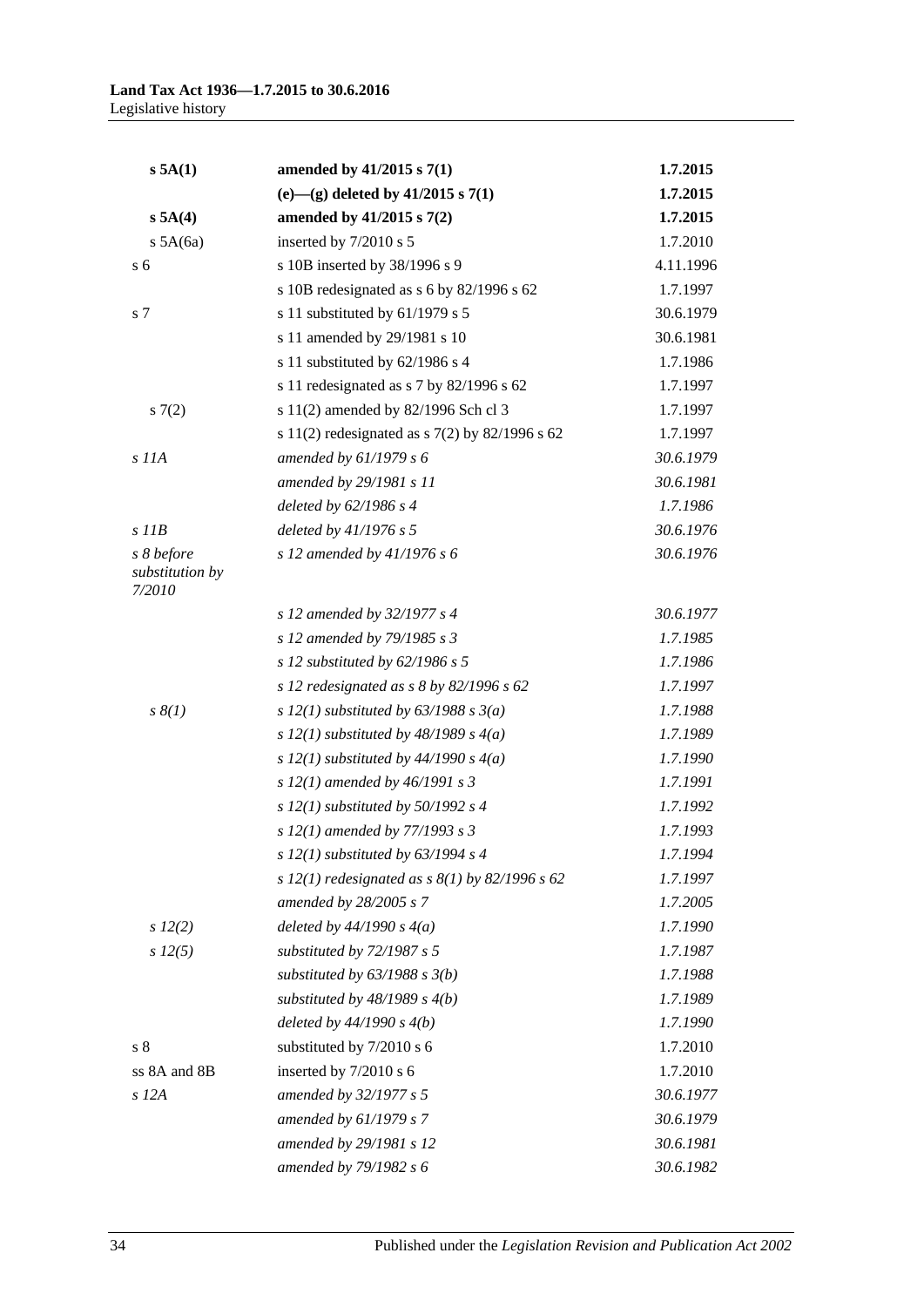| s 13A(5)        | amended by 41/2015 s 8(4)                           | 1.7.2015   |
|-----------------|-----------------------------------------------------|------------|
| $s\,13A(4)$     | amended by 41/2015 s 8(3)                           | 1.7.2015   |
| $s$ 13A $(3a)$  | inserted by $41/2015$ s $8(2)$                      | 1.7.2015   |
| prescribed land | substituted by $41/2015$ s $8(1)$                   | 1.7.2015   |
| s 13A(1)        |                                                     |            |
| $s$ 13 $A$      | inserted by 33/2007 s 6                             | 1.7.2008   |
| s 13(6)         | inserted by 33/2007 s 5                             | 1.7.2008   |
| s 13(3a)        | inserted by $81/1997$ s $2(b)$                      | 24.12.1997 |
| s 13(3)         | amended by $81/1997$ s $2(a)$                       | 24.12.1997 |
|                 | s 15A redesignated as s 13 by 82/1996 s 62          | 1.7.1997   |
| s 13            | s 15A inserted by 63/1994 s 7                       | 1.7.1994   |
|                 | deleted by 63/1994 s 6                              | 1.7.1994   |
| s $15(4)$ - (6) | inserted by 79/1982 s $7(c)$                        | 30.6.1982  |
|                 | deleted by 63/1994 s 6                              | 1.7.1994   |
|                 | amended by 50/1992 s 6                              | 1.7.1992   |
| $s\,15(3)$      | inserted by $79/1982$ s $7(c)$                      | 30.6.1982  |
|                 | deleted by $63/1994 s 6$                            | 1.7.1994   |
|                 | amended by $62/1986$ s $7$ (Sch)                    | 18.5.1987  |
| s 15(2)         | substituted by 79/1982 s $7(c)$                     | 30.6.1982  |
|                 | s 15(1a) redesignated as s 12(2) by 82/1996<br>s 62 | 1.7.1997   |
| s 12(2)         | s 15(1a) inserted by 79/1982 s 7(b)                 | 30.6.1982  |
|                 | s 15(1) redesignated as s 12(1) by 82/1996 s 62     | 1.7.1997   |
|                 | s $15(1)$ substituted by $62/1986$ s 7 (Sch)        | 18.5.1987  |
| s 12(1)         | s 15(1) amended by 79/1982 s 7(a)                   | 30.6.1982  |
| s 12            |                                                     |            |
|                 | deleted by 78/1986 (Sch 5)                          | 1.4.1987   |
| $s\,13(2)$      | amended by $79/1985 s 5(b)$                         | 1.7.1985   |
|                 | amended by 38/2008 s 24                             | 1.7.2009   |
|                 | s 13(1) redesignated as s 11 by $82/1996$ s 62      | 1.7.1997   |
|                 | s 13(1) amended by 63/1994 s 5                      | 1.7.1994   |
|                 | <b>Acts Republication Act 1967</b>                  |            |
|                 | s 13 redesignated as $s$ 13(1) in pursuance of the  | 1.10.1991  |
| s 11            | s 13 amended by $79/1985$ s $5(a)$                  | 1.7.1985   |
|                 | s 12D redesignated as s 10 by 82/1996 s 62          | 1.7.1997   |
| s 10            | s 12D inserted by 50/1992 s 5                       | 1.7.1992   |
|                 | s 12C redesignated as s 9C by 82/1996 s 62          | 1.7.1997   |
|                 | s 12C substituted by 62/1986 s 7 (Sch)              | 18.5.1987  |
|                 | s 12C amended by 29/1981 s 13                       | 30.6.1981  |
|                 | s 12C amended by 32/1977 s 6                        | 30.6.1977  |
| $s$ 9C          | s 12C amended by 41/1976 s 7                        | 30.6.1976  |
|                 | deleted by 62/1986 s 6                              | 1.7.1986   |
|                 | amended by 79/1985 s 4                              | 1.7.1985   |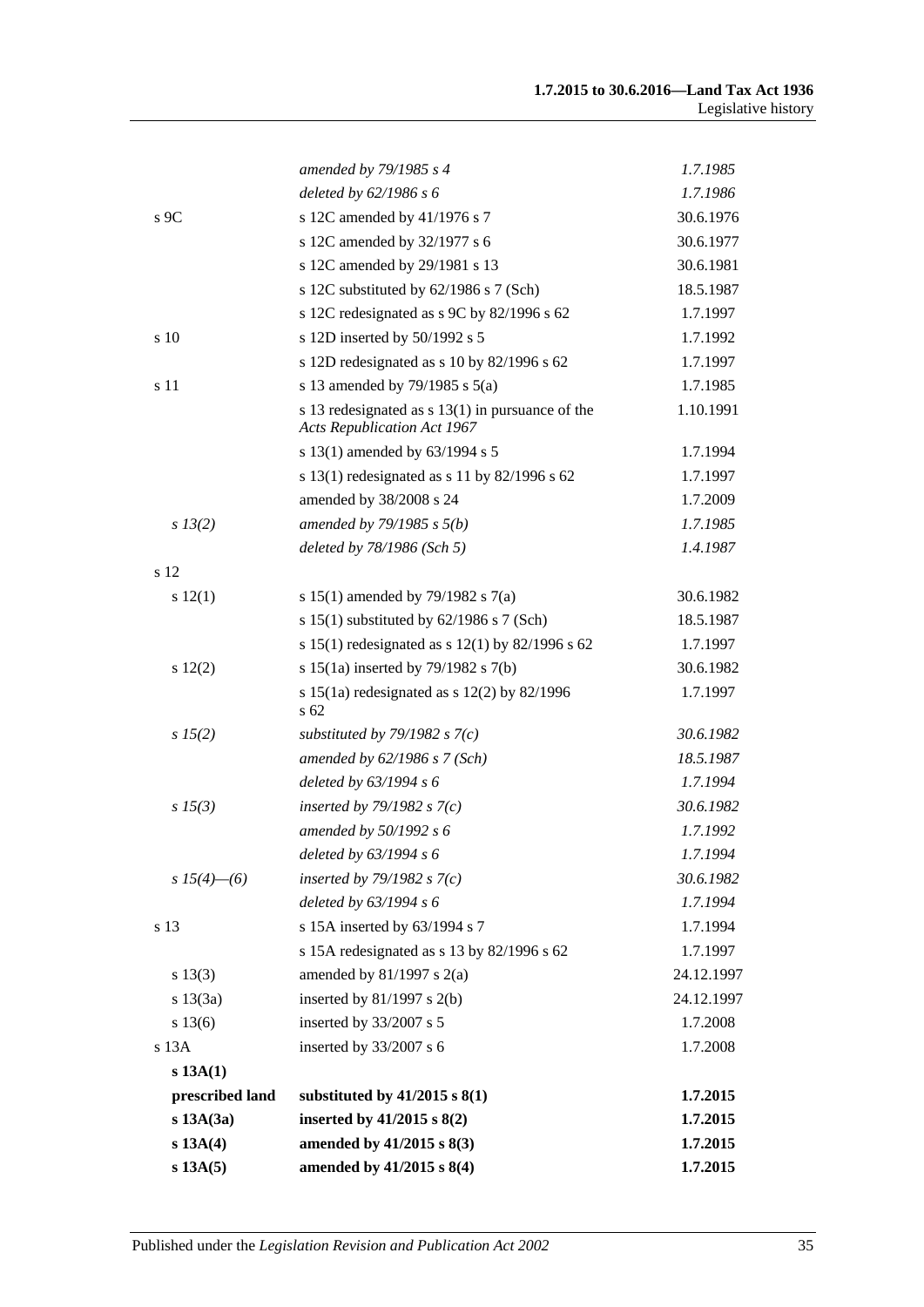| $s$ 13A $(9)$                        | amended by 41/2015 s 8(5)                                   | 1.7.2015  |
|--------------------------------------|-------------------------------------------------------------|-----------|
| s16                                  | deleted by 79/1982 s 8                                      | 30.6.1982 |
| s <sub>19</sub>                      | deleted by $62/1986$ s $7 (Sch)$                            | 18.5.1987 |
| Pt 4                                 | heading deleted by 82/1996 s 41                             | 1.7.1997  |
| heading preceding<br>s <sub>31</sub> | deleted by 82/1996 s 42                                     | 1.7.1997  |
| s 14                                 |                                                             |           |
| s 14(1)                              | s 31 amended and redesignated as s 31(1) by<br>82/1996 s 43 | 1.7.1997  |
|                                      | s 31 redesignated as s $14(1)$ by 82/1996 s 62              | 1.7.1997  |
| s 14(2)                              | s 31(2) inserted by 82/1996 s 43(b)                         | 1.7.1997  |
|                                      | s 31(2) redesignated as s 14(2) by 82/1996 s 62             | 1.7.1997  |
| s <sub>15</sub>                      |                                                             |           |
| s 15(1)                              | s 32(1) amended by 79/1982 s 9                              | 30.6.1982 |
|                                      | s $32(1)$ substituted by $62/1986$ s 7 (Sch)                | 18.5.1987 |
|                                      | s $32(1)$ amended by $82/1996$ s $44(a)$                    | 1.7.1997  |
|                                      | s $32(1)$ redesignated as s $15(1)$ by $82/1996$ s 62       | 1.7.1997  |
| s 15(2)                              | s 32(2) amended by 62/1986 s 7 (Sch)                        | 18.5.1987 |
|                                      | s 32(2) amended by 82/1996 s 44(b)                          | 1.7.1997  |
|                                      | s 32(2) redesignated as s 15(2) by 82/1996 s 62             | 1.7.1997  |
| s 33                                 | amended by 79/1982 s 10                                     | 30.6.1982 |
|                                      | substituted by $62/1986$ s $7$ (Sch)                        | 18.5.1987 |
|                                      | deleted by 82/1996 s 45                                     | 1.7.1997  |
| heading preceding<br>$s\,34$         | s 34 deleted by 82/1996 s 46                                | 1.7.1997  |
| s 16                                 | s 34 substituted by 79/1982 s 11                            | 30.6.1982 |
|                                      | s 34 amended by 82/1996 s 47                                | 1.7.1997  |
|                                      | s 34 redesignated as s 16 by 82/1996 s 62                   | 1.7.1997  |
| s 17                                 |                                                             |           |
| s 17(1)                              | s 35(1) amended by 82/1996 s 48                             | 1.7.1997  |
|                                      | s 35(1) redesignated as s $17(1)$ by 82/1996 s 62           | 1.7.1997  |
| s 17(2)                              | s $35(2)$ substituted by $62/1986$ s 7 (Sch)                | 18.5.1987 |
|                                      | s 35(2) amended by 82/1996 s 48                             | 1.7.1997  |
|                                      | s 35(2) redesignated as s 17(2) by 82/1996 s 62             | 1.7.1997  |
| s36                                  | amended by 79/1982 s 12                                     | 30.6.1982 |
|                                      | deleted by $62/1986$ s $7$ (Sch)                            | 18.5.1987 |
| ss 37–39                             | deleted by $62/1986$ s $7(Sch)$                             | 18.5.1987 |
| s 40                                 | substituted by $62/1986$ s $7$ (Sch)                        | 18.5.1987 |
|                                      | deleted by 82/1996 s 49                                     | 1.7.1997  |
| s41                                  | amended by 79/1982 s 13                                     | 30.6.1982 |
|                                      | deleted by 62/1986 s 7 (Sch)                                | 18.5.1987 |
| s 18                                 | s 42 substituted by 32/1977 s 7                             | 30.6.1977 |
|                                      | s 42 redesignated as s 18 by 82/1996 s 62                   | 1.7.1997  |
| s 18(1)                              | s 42(1) amended by 62/1986 s 7 (Sch)                        | 18.5.1987 |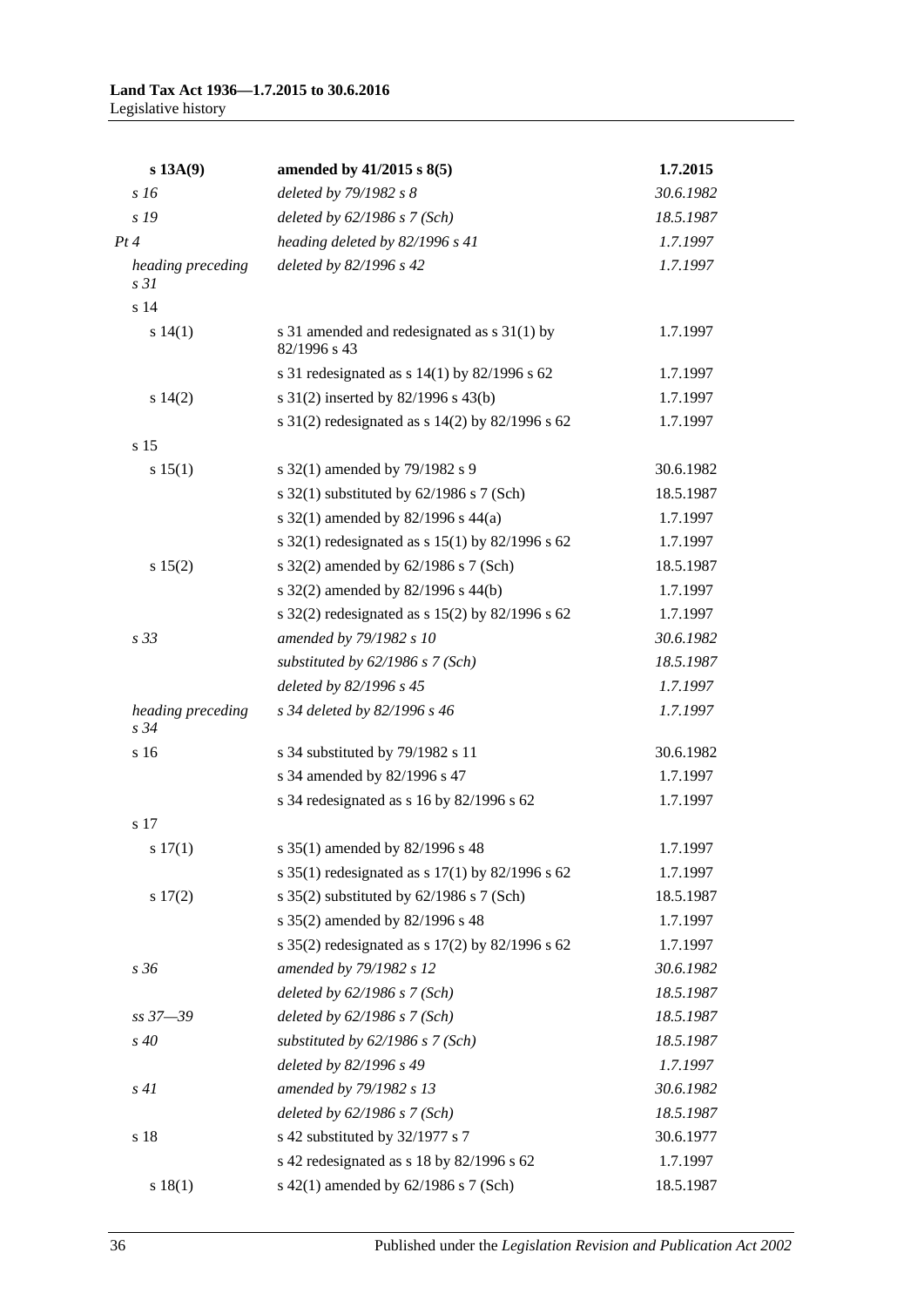|                                      | s 42(1) amended by 82/1996 Sch cl 3             | 1.7.1997  |
|--------------------------------------|-------------------------------------------------|-----------|
|                                      | s 42(1) redesignated as s 18(1) by 82/1996 s 62 | 1.7.1997  |
| ss 43 and 44                         | deleted by 32/1977 s 7                          | 30.6.1977 |
| Pt 6                                 | heading deleted by 82/1996 s 50                 | 1.7.1997  |
| heading preceding<br>s <sub>56</sub> | deleted by 82/1996 s 51                         | 1.7.1997  |
| s 19                                 | s 56 amended by 29/1981 s 14                    | 30.6.1981 |
|                                      | s 56 substituted by 82/1996 s 52                | 1.7.1997  |
|                                      | s 56 redesignated as s 19 by 82/1996 s 62       | 1.7.1997  |
| s 19(1)                              | s 19 redesignated as s 19(1) by 41/2015 s 9     | 1.7.2015  |
| $s 19(2)$ and $(3)$                  | inserted by 41/2015 s 9                         | 1.7.2015  |
| ss 56A and 57                        | amended by $62/1986$ s $7$ (Sch)                | 18.5.1987 |
|                                      | deleted by 82/1996 s 53                         | 1.7.1997  |
| s <sub>58</sub>                      | substituted by $62/1986$ s $7$ (Sch)            | 18.5.1987 |
|                                      | substituted by 46/1991 s 4                      | 1.7.1991  |
|                                      | deleted by 82/1996 s 53                         | 1.7.1997  |
| s 58A                                | amended by $62/1986 s 7 (Sch)$                  | 18.5.1987 |
|                                      | deleted by 82/1996 s 53                         | 1.7.1997  |
| $s$ 58 $B$                           | amended by 55/1977 s 9                          | 1.7.1978  |
|                                      | deleted by 78/1986 (Sch 5)                      | 1.4.1987  |
| heading preceding<br>s 59            | deleted by 82/1996 s 53                         | 1.7.1997  |
| s 59                                 | substituted by $62/1986$ s $7$ (Sch)            | 18.5.1987 |
|                                      | deleted by 82/1996 s 53                         | 1.7.1997  |
| s 61                                 | amended by $62/1986 s 7 (Sch)$                  | 18.5.1987 |
|                                      | deleted by 82/1996 s 53                         | 1.7.1997  |
| s 20                                 | s 62 substituted by 62/1986 s 7 (Sch)           | 18.5.1987 |
|                                      | s 62 redesignated as s 20 by 82/1996 s 62       | 1.7.1997  |
| $s \, 20(1)$                         | s 62(1) amended by 82/1996 s 54                 | 1.7.1997  |
|                                      | s 62(1) redesignated as s 20(1) by 82/1996 s 62 | 1.7.1997  |
| ss 63 and 64                         | deleted by $62/1986$ s $7$ (Sch)                | 18.5.1987 |
| s 21                                 | s 65 substituted by 62/1986 s 7 (Sch)           | 18.5.1987 |
|                                      | s 65 amended by 82/1996 s 55                    | 1.7.1997  |
|                                      | s 65 redesignated as s 21 by 82/1996 s 62       | 1.7.1997  |
| s 22                                 |                                                 |           |
| $s\,22(1)$                           | s 66 amended by 79/1982 s 14                    | 30.6.1982 |
|                                      | s 66 substituted by 62/1986 s 7 (Sch)           | 18.5.1987 |
|                                      | s 66 redesignated as s 66(1) by $38/1996$ s 10  | 4.11.1996 |
|                                      | s 66(1) amended by 82/1996 s 56                 | 1.7.1997  |
|                                      | s 66(1) redesignated as s 22 by 82/1996 s 62    | 1.7.1997  |
| $s\ 22(2)$                           | s 66(2) inserted by 38/1996 s 10                | 4.11.1996 |
|                                      | s 66(2) redesignated as s 22(2) by 82/1996 s 62 | 1.7.1997  |
| s 23                                 | s 66A inserted by 79/1982 s 15                  | 8.12.1983 |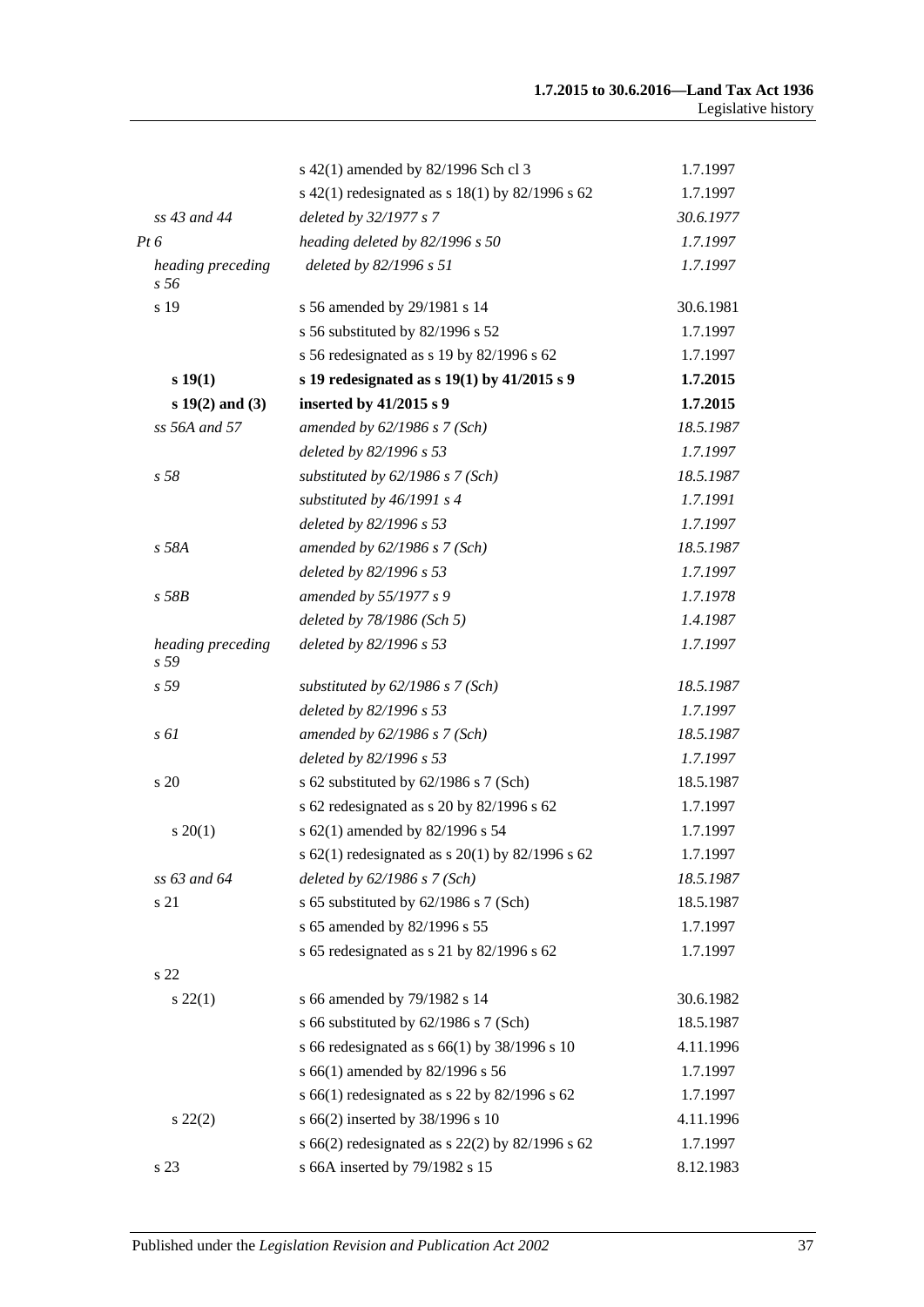|                    | s 66A redesignated as s 23 by 82/1996 s 62                   | 1.7.1997  |
|--------------------|--------------------------------------------------------------|-----------|
| $s\,23(4)$         | s 66A(4) amended by 62/1986 s 7 (Sch)                        | 18.5.1987 |
|                    | s 66A(4) amended by 82/1996 s 57                             | 1.7.1997  |
|                    | s 66A $(4)$ redesignated as s 23 $(4)$ by 82/1996<br>$s\,62$ | 1.7.1997  |
| $s\,67$            | deleted by 82/1996 s 58                                      | 1.7.1997  |
| s 24               | s 68(1) amended by 88/1984 s 8(1) (Sch Pt 1)                 | 11.7.1985 |
|                    | s 68(1) amended by 82/1996 s 59(a)                           | 1.7.1997  |
|                    | s 68(1) redesignated as s 24 by 82/1996 s 62                 | 1.7.1997  |
| $s\,68(2)$         | substituted by 79/1982 s 16                                  | 30.6.1982 |
|                    | substituted by 62/1986 s 7 (Sch)                             | 18.5.1987 |
|                    | deleted by $82/1996 s 59(b)$                                 | 1.7.1997  |
| $s\,68(3)$ and (4) | substituted by 79/1982 s 16                                  | 30.6.1982 |
|                    | deleted by $82/1996 s 59(b)$                                 | 1.7.1997  |
| $s\,68(5)$         | inserted by 79/1982 s 16                                     | 30.6.1982 |
|                    | amended by $62/1986$ s $7$ (Sch)                             | 18.5.1987 |
|                    | deleted by $82/1996 s 59(b)$                                 | 1.7.1997  |
| s 68(6)            | inserted by 79/1982 s 16                                     | 30.6.1982 |
|                    | deleted by $82/1996 s 59(b)$                                 | 1.7.1997  |
| Pt 7               | heading deleted by 82/1996 s 60                              | 1.7.1997  |
| s 68A              | inserted by $32/1977 s 8$                                    | 30.6.1977 |
|                    | amended by $62/1986$ s $7$ (Sch)                             | 18.5.1987 |
|                    | deleted by 82/1996 s 61                                      | 1.7.1997  |
| ss 68B and 68C     | inserted by $32/1977 s 8$                                    | 30.6.1977 |
|                    | deleted by 82/1996 s 61                                      | 1.7.1997  |
| s 25               | s 69 deleted by 62/1986 s 7 (Sch)                            | 18.5.1987 |
|                    | s 69 inserted by 82/1996 s 61                                | 1.7.1997  |
|                    | s 69 redesignated as s 25 by 82/1996 s 62                    | 1.7.1997  |
| $ss 70 - 72$       | deleted by $62/1986$ s $7 (Sch)$                             | 18.5.1987 |
| s 73               | substituted by $62/1986$ s $7$ (Sch)                         | 18.5.1987 |
|                    | amended by 70/1995 s 5                                       | 1.7.1995  |
|                    | deleted by 82/1996 s 61                                      | 1.7.1997  |
| $s\,74$            | amended by $62/1986$ s $7$ (Sch)                             | 18.5.1987 |
|                    | amended by 70/1995 s 6                                       | 1.7.1995  |
|                    | deleted by 82/1996 s 61                                      | 1.7.1997  |
| s 74A              | inserted by $70/1995 s 7$                                    | 1.7.1995  |
|                    | deleted by 82/1996 s 61                                      | 1.7.1997  |
| $s\,75$            | amended by $41/1976 s 8$                                     | 30.6.1976 |
|                    | amended by $62/1986$ s $7$ (Sch)                             | 18.5.1987 |
|                    | deleted by 82/1996 s 61                                      | 1.7.1997  |
| s 76               | substituted by $62/1986$ s $7$ (Sch)                         | 18.5.1987 |
|                    | deleted by 82/1996 s 61                                      | 1.7.1997  |
| s 77               | amended by $62/1986$ s $7$ (Sch)                             | 18.5.1987 |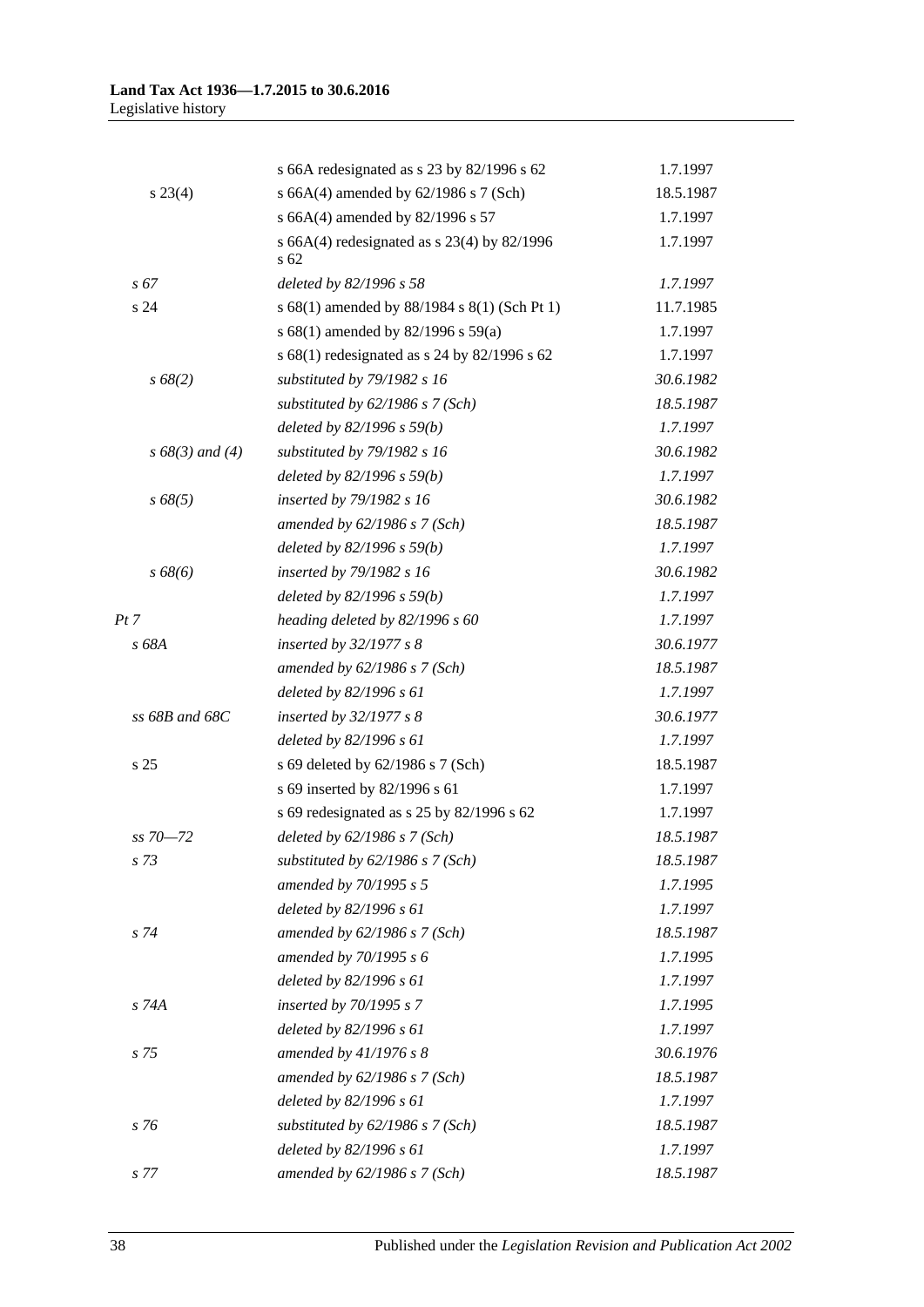|                | deleted by 82/1996 s 61                         | 1.7.1997  |
|----------------|-------------------------------------------------|-----------|
| ss 78 and 79   | deleted by $62/1986$ s $7(Sch)$                 | 18.5.1987 |
| $\frac{1}{26}$ | s 80 substituted by $62/1986$ s 7 (Sch)         | 18.5.1987 |
|                | s 80 redesignated as s 26 by 82/1996 s 62       | 1.7.1997  |
| $s\,26(2)$     | s 80(2) amended by 82/1996 Sch cl 3             | 1.7.1997  |
|                | s 80(2) redesignated as s 26(2) by 82/1996 s 62 | 1.7.1997  |
| s81            | deleted by $62/1986$ s $7(Sch)$                 | 18.5.1987 |
| Sch 1          | deleted by $62/1986$ s $7$ (Sch)                | 18.5.1987 |
|                |                                                 |           |

## **Transitional etc provisions associated with Act or amendments**

#### *Statutes Amendment (Taxation Administration) Act 1996*

#### **62—Renumbering**

- (1) When all provisions of this Part have been brought into operation, the sections of the principal Act are to be renumbered in consecutive order (and any cross-reference in a provision of the principal Act to a section that is renumbered is to be corrected accordingly).
- (2) A reference in any Act or other instrument (whether of a legislative character or not) to a provision of the principal Act as numbered before the commencement of this Part will be taken to be a reference to the corresponding provision of the principal Act as renumbered by this Part.

#### *Statutes Amendment and Repeal (Budget 2015) Act 2015*

#### **10—Transitional provisions**

(1) In this section—

*principal Act* means the *[Land Tax Act](http://www.legislation.sa.gov.au/index.aspx?action=legref&type=act&legtitle=Land%20Tax%20Act%201936) 1936*.

- (2) Paragraph (c) of section 5A(4) of the principal Act as inserted by section 7 of this Act applies in relation to an application under section 5A for a refund of land tax or an amount representing land tax if the liability to the tax was assessed for the 2014/2015 financial year or a subsequent financial year (and paragraph (c) of section 5A(4) of the principal Act as in force immediately before the commencement of section 7 of this Act continues to apply in relation to an application under section 5A for a refund of land tax or an amount representing land tax if the liability to the tax was assessed for an earlier financial year).
- (3) An interest may be or become subject to the operation of section 13A of the principal Act, as amended by this Part, in respect of a financial year commencing after the commencement of this Part no matter when the interest was created, including in a case where the interest was created before the commencement of this Part.

## **Historical versions**

Reprint 18.5.1987 Reprint No 1—1.10.1991 Reprint No 2—21.11.1991